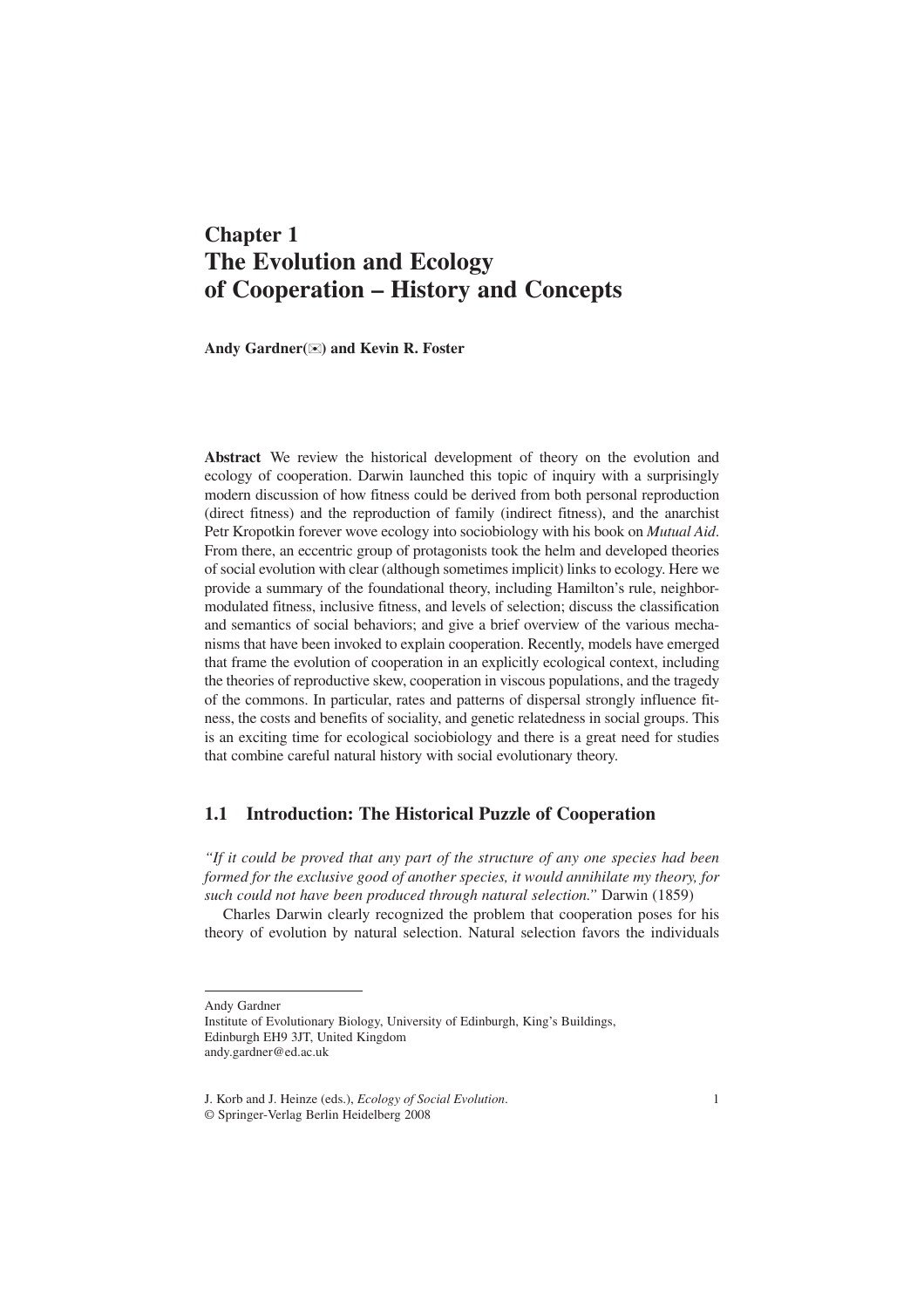who have the greatest personal reproductive success, so it is unclear why an organism should be selected to enhance the fitness of another. How then can cooperation evolve? This question has been central to the development of social evolution theory. As we will see in this chapter, solid theoretical foundations have been laid, and the fundamental processes are now well understood. Indeed, Darwin himself seems to have understood the problem rather well. Later in the chapter of *The Origin of Species* from which the above quote was taken, Darwin discussed two archetypes of social cooperation: the mutualism between pollinators and his beloved orchids, and the death of the stinging honeybee worker. Plant-pollinator traits had, earlier in his book, been linked to individual benefits for each of the parties involved: "individual flowers which had the largest glands or nectaries, and which excreted most nectar, would oftenest be visited by insects, and would be oftenest crossed; and so in the long-run would gain the upper hand", and worker altruism was to be explained by benefits to the community, which he linked specifically to family relations: "with social insects, selection has been applied to the family, and not to the individual". Despite his ignorance of the mechanisms of heredity, Darwin had pre-empted the two major classes of modern explanation for social evolution: (1) direct fitness benefits, or an increase in the actor's personal reproductive success; and (2) indirect fitness benefits, or an increase in the reproductive success of relatives who share genes in common with the actor.

Darwin, then, held a fairly sophisticated understanding of social evolution. He also appreciated the importance of ecology as a central shaping force in natural selection. Darwin did not use the word ecology but frequently made reference to "conditions", which appears to be similar to modern notion of ecology – the relationship between an organism (or population) and its environment. However, he seems to have given less thought to the intersection of ecology and sociality. For this, one had to wait for the eccentric but rich writings of the anarchist prince Petr Kropotkin who launched the 20th century interest in social evolution with his book: *Mutual Aid : A Factor in Evolution* (Kropotkin 1902). Kropotkin took an unapologetically positivist and biased view of the natural world, providing a long list of examples of animal and human cooperation in an attempt to counter the prevailing Darwinian view of the "harsh, pitiless struggle for life". Notably, Kropotkin's musings were ecologically oriented from the very start. His ideas were inspired by how "the struggle against nature", for which he often cited the terrible Siberian snowstorms, can be a more powerful force than any struggle among members of the same species. On this basis, he argued that cooperation will often evolve rather than competition. From a theoretical standpoint, Kropotkin's work is a good deal less sophisticated than Darwin's, and he seems not to have understood the fundamental principles of natural selection as well as his intellectual predecessor. Nevertheless, Kropotkin's book was an important antithesis to the contemporary focus on competition, and formed a landmark work that introduced two central principles of social evolution: firstly, that cooperation is abundant in the natural world; and secondly, that ecological conditions are central to its evolutionary success.

The spirit of Kropotkin's book, which combined a distinctly ecological perspective with a somewhat naïve view of the underlying evolutionary processes,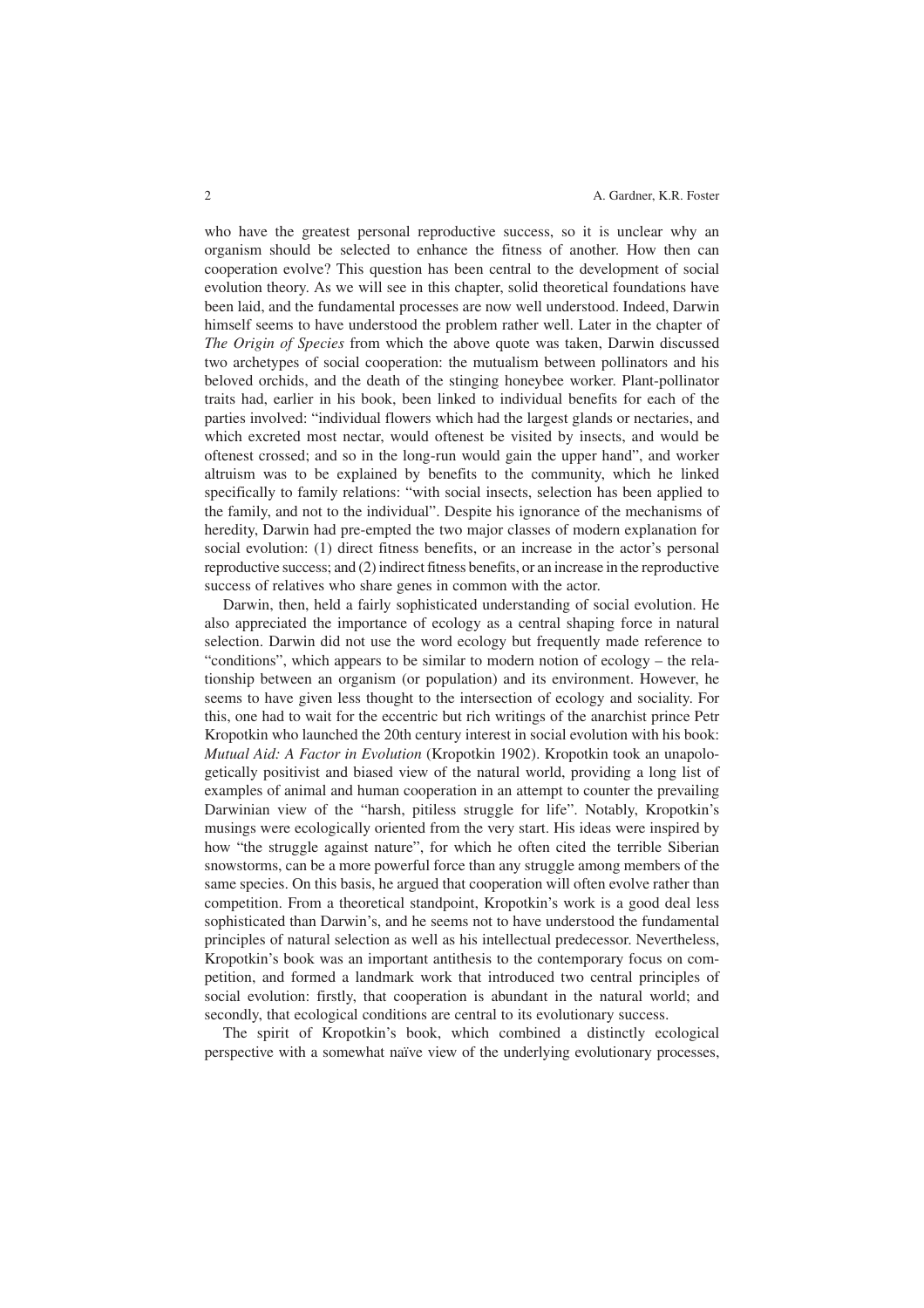was carried by Allee (1927, 1951) and Wynne-Edwards (1962) into the mid-20th century. Both authors were impressed by how often individuals appeared to cooperate but, like Kropotkin, were somewhat uncritical in their attempts to explain the evolutionary advantage of such behavior. In particular, they were often too ready to appeal to species or population-level benefits for social traits, in an attempt to give an evolutionary explanation for the phenomena that they described. The error in thinking that traits frequently arise through species-level selection is now one of the famous fallacies of evolutionary biology (Williams 1966; Trivers 1985), and we only provide a quick illustration here. Consider the common occurrence of infanticide in many mammals. One might be tempted to infer that individuals kill their own young in order to keep the population size down so as to prevent overexploitation of the available resources. However, it is also clear that, if this were the case, any individual not committing infanticide would enjoy a greater number of descendants than its peers, and therefore such fitness-promoting behavior would be rapidly selected. In other words, the selection of individuals within a sizeable population will usually be more powerful than any population-level selective effects. Unsurprisingly, it turns out that infanticide is frequently driven by one individual killing the offspring of its neighbors, for its own selfish advantage. As we will see below, the differential success of groups (Price 1970; 1972; Hamilton 1975; Wilson 1975) or species (Williams 1966; Nunney 1999; Rankin et al. 2007) can be important in social evolution. However, arguments based on the existence of these processes must be applied very carefully and without neglecting competition between individuals within each of these units (Williams 1966; Trivers 1985).

Not all authors were making this error in reasoning. Many contemporaries of Allee and Wynne-Edwards appear to have had a clearer and more modern view of how cooperation could evolve in a world dominated by individual or even genelevel selection. For example, the polymath H. G. Wells, who is better known for his science fiction than for his science fact, likened the beehive to a single organism, with the sterile workers as its somatic tissue. Together with Julian Huxley, and his son G.P. Wells, he reasoned that:

"*The instincts of the workers can be kept up to the mark by natural selection. Those fertile females whose genes under worker diet do not develop into workers with proper instincts, will produce inefficient hives; such communities will go under in the struggle for existence, and so the defective genes will be eliminated from the bee germ-plasm*." (Wells et al. 1929)

An appreciation of how sophisticated sociality could evolve was also apparent in the writings of a number of other authors during this period. This includes R. A. Fisher who, in the following year (Fisher 1930), appealed to benefits for family members in order to explain why it should benefit a caterpillar that has already been eaten to be both colorful and distasteful. Following Wells et al. (1929), further lucid explanations for the evolution of social insect workers were provided by Sturtevant (1938) and Emerson (1939). Notably, although these authors embraced the group-level arguments used by Allee and Wynne-Edwards, they were careful to restrict attention to family groups. Like Darwin, therefore, they avoided the species or group-selection fallacy by correctly combining group and kin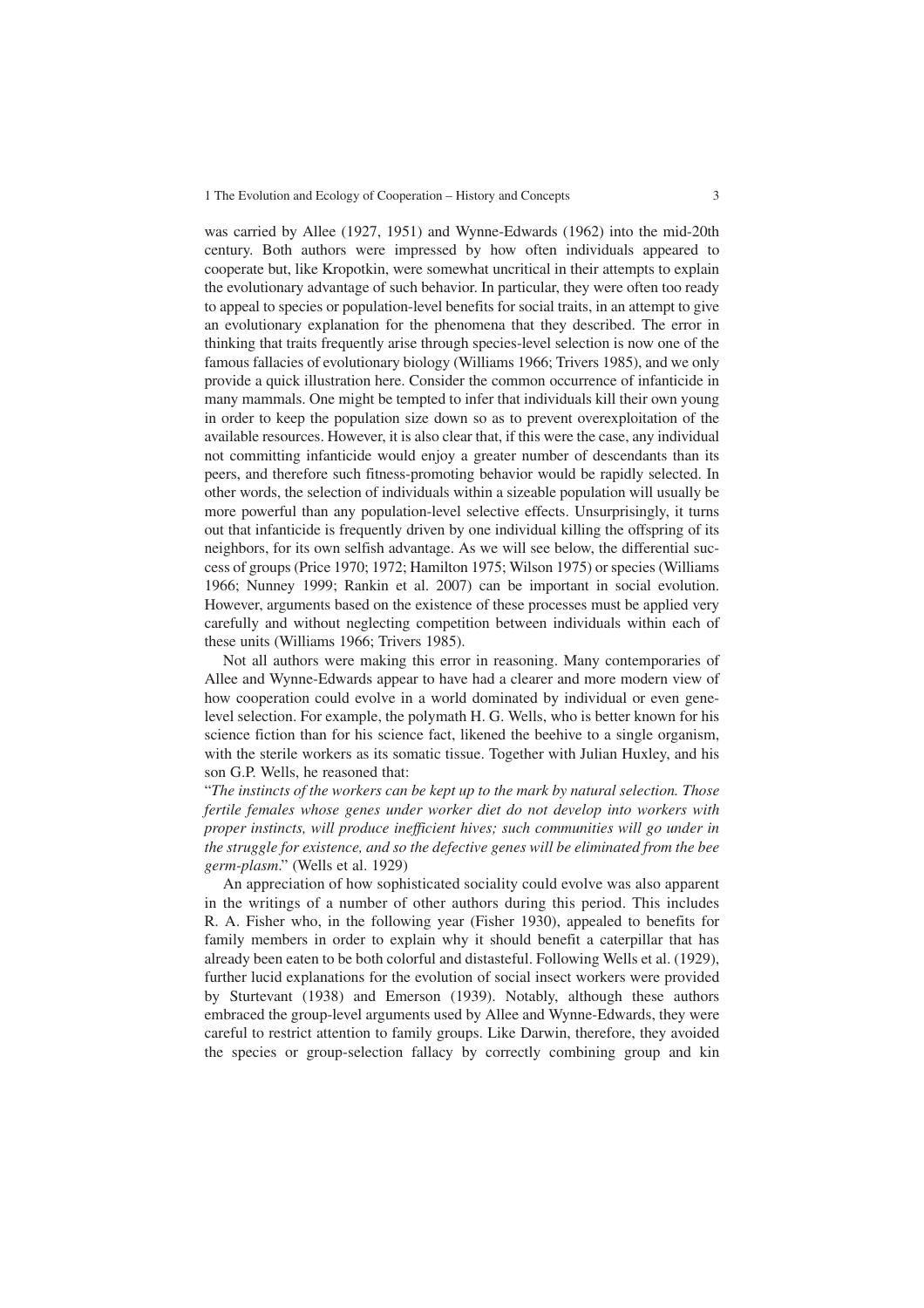thinking. Haldane (1932, 1955) similarly explained worker altruism and is more famously remembered for his colorful quip on how many brothers or cousins he would have to trade his own life for in order to, genetically speaking, break even. Haldane (1932) is also notable for sketching a model of 'tribe-splitting' that might account for the evolution of altruism, though no concrete results were derived. A comparable group-selection model was later provided by Wright (1945), who pursued the algebra a little further though without producing any concrete results. It is clear, therefore, that several authors understood that social traits can be favoured by natural selection even when they come at a cost to the individual. However, a formal understanding of the underlying processes did not arrive until the 1960s, with Hamilton and the theory of inclusive fitness.

# **1.2 Hamilton and the Foundations of Social Evolution Theory**

#### *1.2.1 The Genetical Theory of Social Behavior*

Hamilton 's (1963, 1964, 1970) theory of inclusive fitness was arguably the greatest of the contributions to Darwinism made in the 20th century. It not only provided a lucid and quantitative general account of the evolution of social behaviors but it also led to a deeper understanding of natural selection and the elusive concept of Darwinian fitness. It is remarkable that such work emerged at a time when the genetics of behavior was still a highly controversial topic, strongly tied to the recent memory of the eugenics movement. Even more remarkable is that this great contribution to evolutionary theory was the work of a solitary postgraduate student.

The young Hamilton's clear intellectual predecessor was R. A. Fisher, whose masterpiece *The Genetical Theory of Natural Selection* (Fisher 1930) had placed Darwinism on the firm theoretical foundations of Mendelian genetics. Fisher recast Darwinian fitness as an individual's genetic contribution to future generation, and described natural selection in terms of changes in gene frequencies. His central result, the fundamental theorem of natural selection , is a mathematical proof of Darwin's verbal argument that those adaptive traits that are retained by the sieve of natural selection are those that operate to enhance the fitness of the individual (Grafen 2003). A gene causing a behavior that increases the fitness of its bearer will, by definition, be favored by natural selection, and hence those behaviors that accumulate in natural populations will be those that best serve the selfish interests of the individual.

Fisher 's proof came with a tantalizing caveat. He explicitly neglected the possibility of interactions between genetic relatives, which he understood could lead to indirect fitness consequences of carrying genes. This means that carrying a particular gene could be associated with having higher fitness, even if the direct effect of the gene was to reduce the fitness of its bearer. This was a nuisance for Fisher, but he did not linger on the problem for too long, suggesting that these would generally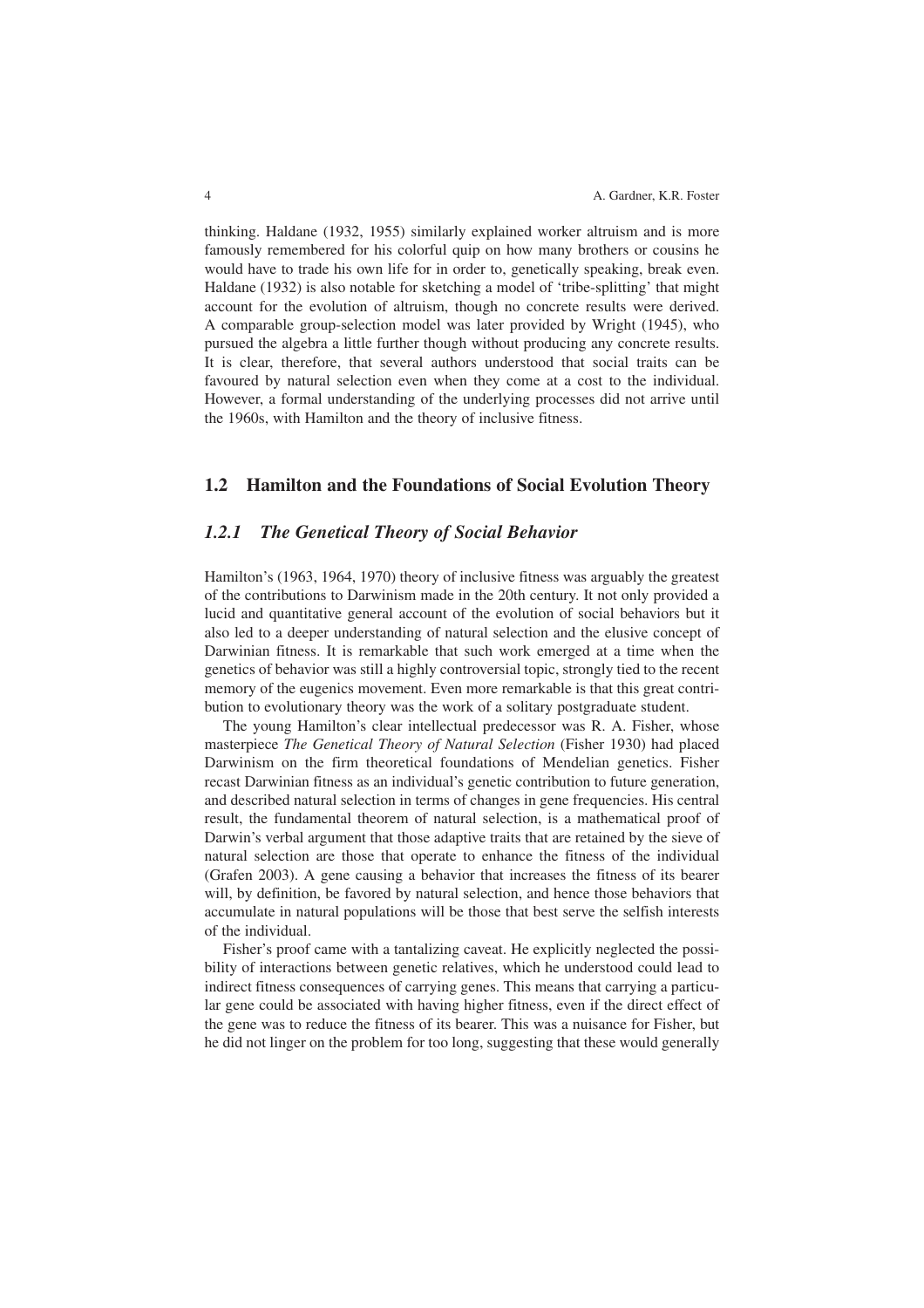be unimportant and hence could reasonably be neglected. The naturalist Hamilton, however, saw social interaction between relatives everywhere in nature, and understood the potential for an evolutionary theory of altruism. He set about re-examining the fundamental theory of natural selection in the light of relatedness and the possibility that an individual's fitness is determined, in part, by the behaviors of its neighbors.

#### *1.2.2 Classification of Social Behaviors*

The first step was to provide a formal classification of social behaviors, and Hamilton's (1964) scheme does this on the basis of the fitness consequences of the behavior for the actor and for the recipient (Table 1.1). Mutually beneficial  $(+/+)$ behaviors increase the fitness of the actor and the recipient; selfish (+/−) behaviors increase the fitness of the actor and decrease the fitness of the recipient; altruistic (−/+) behaviors decrease the fitness of the actor and increase the fitness of the recipient; and spiteful (−/−) behaviors decrease the fitness of the actor and recipient (Hamilton 1964, 1970; West et al. 2007a). Typically, cooperation is used to refer to any behavior that increases the fitness of the recipient, i.e., either mutual-benefit (+/+) or altruism (−/+), which have also been grouped together as 'helping' behaviors (West et al. 2007a). Of the two 'harming' behaviors, selfishness (+/−) poses no conceptual difficulties, as it directly beneficial for the actor. Spiteful (−/−) behavior (Hamilton 1970) is more mysterious and rather neglected by social evolution theory (reviewed by Foster et al. 2001; Gardner and West 2004a); though it has been implicated in microbial and animal conflicts (Hurst 1991; Foster et al. 2001; Gardner and West 2004a; Gardner et al. 2004, 2007a).

This classification has not always been followed, and misuse of the terminology has generated much semantic confusion (reviewed by Lehmann and Keller 2006; West et al. 2007a). In particular, it is important to emphasize that this conventional classification is based on total lifetime fitness effects, and not simply the immediate consequences for fecundity or survival. Depending on the ecological context in which the individuals find themselves, there may be a rather complicated link between social behavior and the total fitness effects. This means that it can be far from trivial to determine whether a behavior is beneficial or deleterious for the actor or for any recipients. Furthermore, these fitness effects are absolute (or relative to the population as a whole) and not measured, for example, relative to an individual's

Table 1.1 A classification of social behaviors, based upon Hamilton (1964, 1970) and West et al. (2007a)

|                |  | Fitness impact for recipient |             |
|----------------|--|------------------------------|-------------|
|                |  |                              |             |
|                |  |                              |             |
| Fitness impact |  | Mutual benefit               | Selfishness |
| for actor      |  | Altruism                     | Spite       |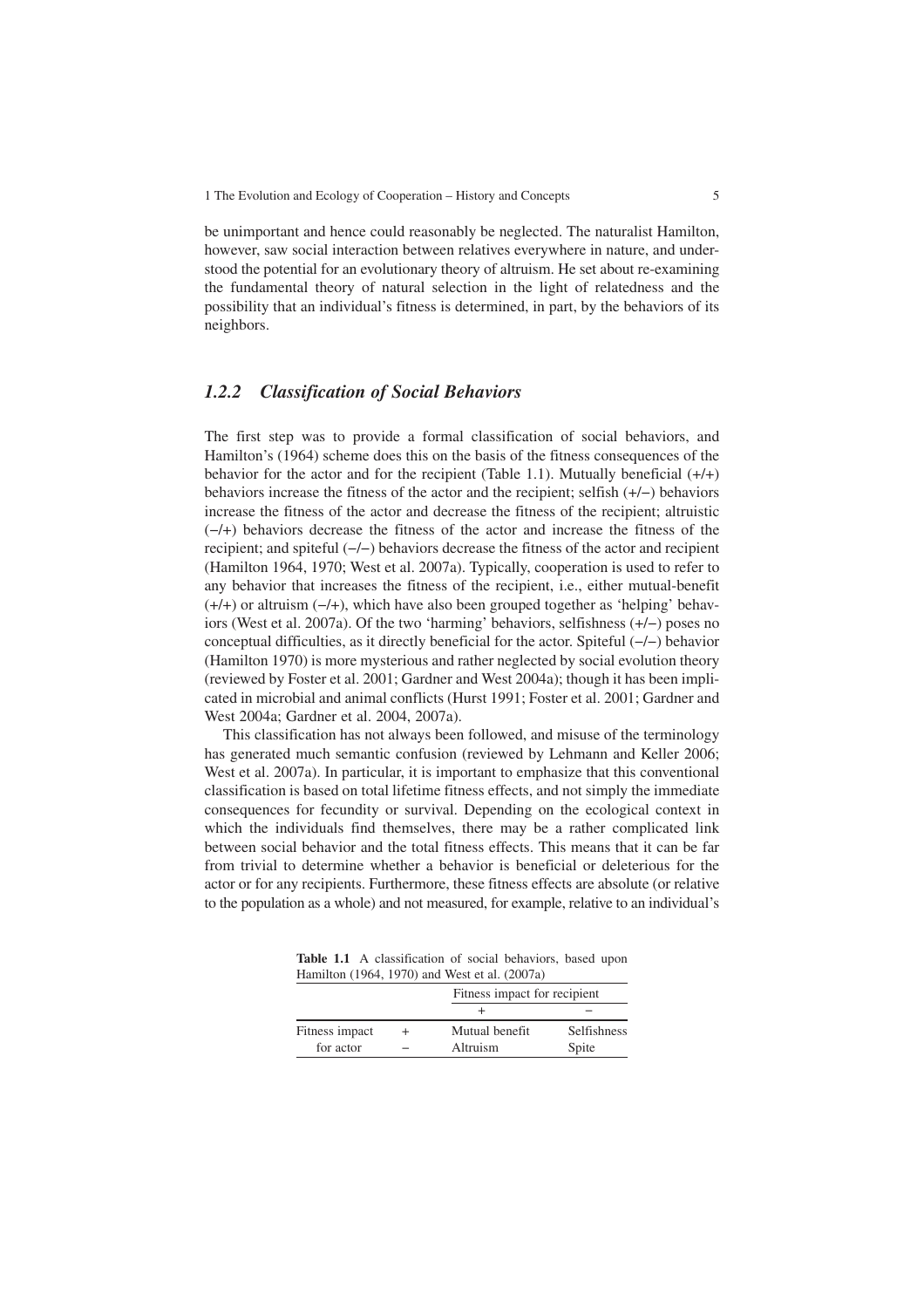immediate social partners. This is important because some researchers later defined altruism in terms of involving a within-group fitness disadvantage (e.g., Wilson 1990), and so including even those behaviors that increase the absolute fitness of the actor when its share of the group benefit outweighs the within-group disadvantage (reviewed by West et al. 2007a; Foster 2008).

#### *1.2.3 Neighbor-Modulated Fitness*

If an individual's behavior can impact the fitness of other individuals, then an individual's personal fitness can depend upon the behaviors of others. Hamilton (1963, 1964) made explicit the possibilities for an individual's fitness to be a function of not only its own behavior (and hence the genes underlying this) but also the behaviors of its social partners (and hence the genes present in its social environment), and he termed this 'neighbor-modulated' fitness . This neatly partitions the individual's personal fitness into two components: (1) direct fitness , due to the behavior of the individual itself; and (2) indirect fitness , due to the behavior of social partners (Hamilton 1964; Brown and Brown 1981; West et al. 2007a, 2007b; Fig. 1.1a). Hamilton (1963, 1964) then took a 'gene's-eye' view, and showed that a gene for cooperation (or indeed any behavior) can be favored by natural selection if it



**Fig. 1.1** Alternative approaches to fitness. a Neighbor-modulated fitness is the total reproductive success of a focal individual, and is the impact of its own behavior (*solid black arrows*) on its personal reproductive success (direct fitness) plus the impact of the behaviors of its social partners (*solid grey arrows*) on its personal reproductive success (indirect fitness). b Inclusive fitness describes the impact of the focal individual's behavior (*solid black arrows*) on its own reproductive success (direct fitness) and also the impact of its behavior (*solid black arrows*) on the reproductive success of its social partners (indirect fitness), the latter being weighted according to the relatedness (*broken arrow*) of the recipient to the focal individual. This describes how well the individual transmits copies of its genes to future generations, both directly and also via the reproduction of relatives. Because the focal individual is in control of its inclusive fitness, this provides the proper definition of Darwinian fitness in a social context: individuals should behave as if trying to maximize their inclusive fitness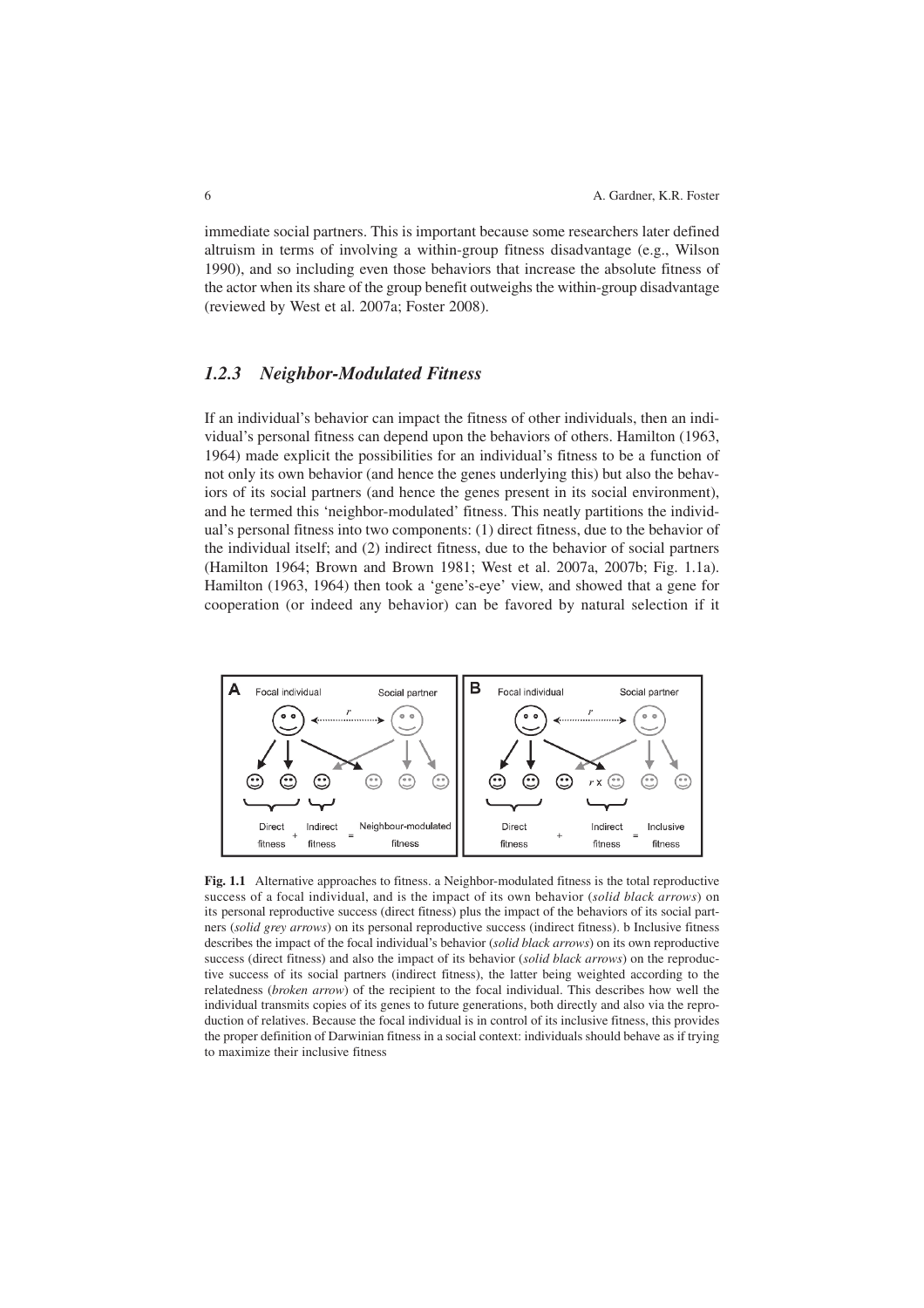provides a sufficient direct or indirect fitness benefit for its bearers. This provided a general explanation for the evolution of cooperative behaviors. For example, altruists can be favored by selection provided that they socialize with other altruists. The loss of personal fitness through the direct effect of their genes (manifesting in their own altruism) can be compensated by an indirect effect of copies of those same genes (manifesting in the altruistic behavior of neighbors).

By highlighting the importance of indirect fitness effects, Hamilton had effectively rendered Fisher 's fundamental theorem (which neglected these) obsolete. Furthermore, he had shown that the Darwinian notion of individual organisms as agents striving to maximize their personal fitness was naïve. While many of today's researchers would relish the opportunity to topple such intellectual giants as Fisher and Darwin, Hamilton preferred synthesis over sensationalism, and was deeply concerned by these far-reaching consequences of his theory. Individual organisms do appear to behave as if they have an agenda, and Hamilton was motivated to find out if his formalism could explain precisely what the agenda is (Hamilton 1996). Certainly organisms do not act to maximize their direct fitness , as the evolution of altruism demonstrates. Nor can they be maximizing their neighbor-modulated fitness , because the indirect component of fitness is not under their command but is instead controlled by their social partners.

#### *1.2.4 Inclusive Fitness*

 Hamilton's (1963, 1964, 1970) conceptual breakthrough was to break the link between parents and their offspring, and to reassign increments of reproductive success to individuals on the basis of behavior (Fig. 1.1b). This puts the focal individual (the actor) and its behavior firmly in the center of a new fitness accounting scheme (Grafen 1984, 2006). The actor's direct fitness, being the component of its personal fitness that it can ascribe to its own behavior, remains the same as in the neighbor-modulated fitness view. However, its indirect fitness is now made up of all the offspring of neighbors that can be attributed to its own behavior. A complication is that all non-descendant offspring are not valued equally, and in particular will not usually be as valuable as the actor's own progeny. For this fitness-accounting scheme to work, and be equivalent to neighbor-modulated fitness, the correct measure of value is provided by the coefficient of relatedness . The actor accrues more indirect fitness from helping a genetically similar relative than it does by providing the same benefit for a less-related neighbor. With relatedness providing an exchange rate (Frank 1998) that allows non-descendant offspring to be translated into effective numbers of descendant offspring, an individual's direct and indirect components of fitness can be added together to give a total which Hamilton termed 'inclusive fitness' (Hamilton 1963, 1964, Brown and Brown 1981). An important point to emphasize, which has resulted in some confusion, is that this logic rests on the *change* in inclusive fitness affected by the individual's behavior: the decrease in their own offspring weighted against the increase in relatives' offspring caused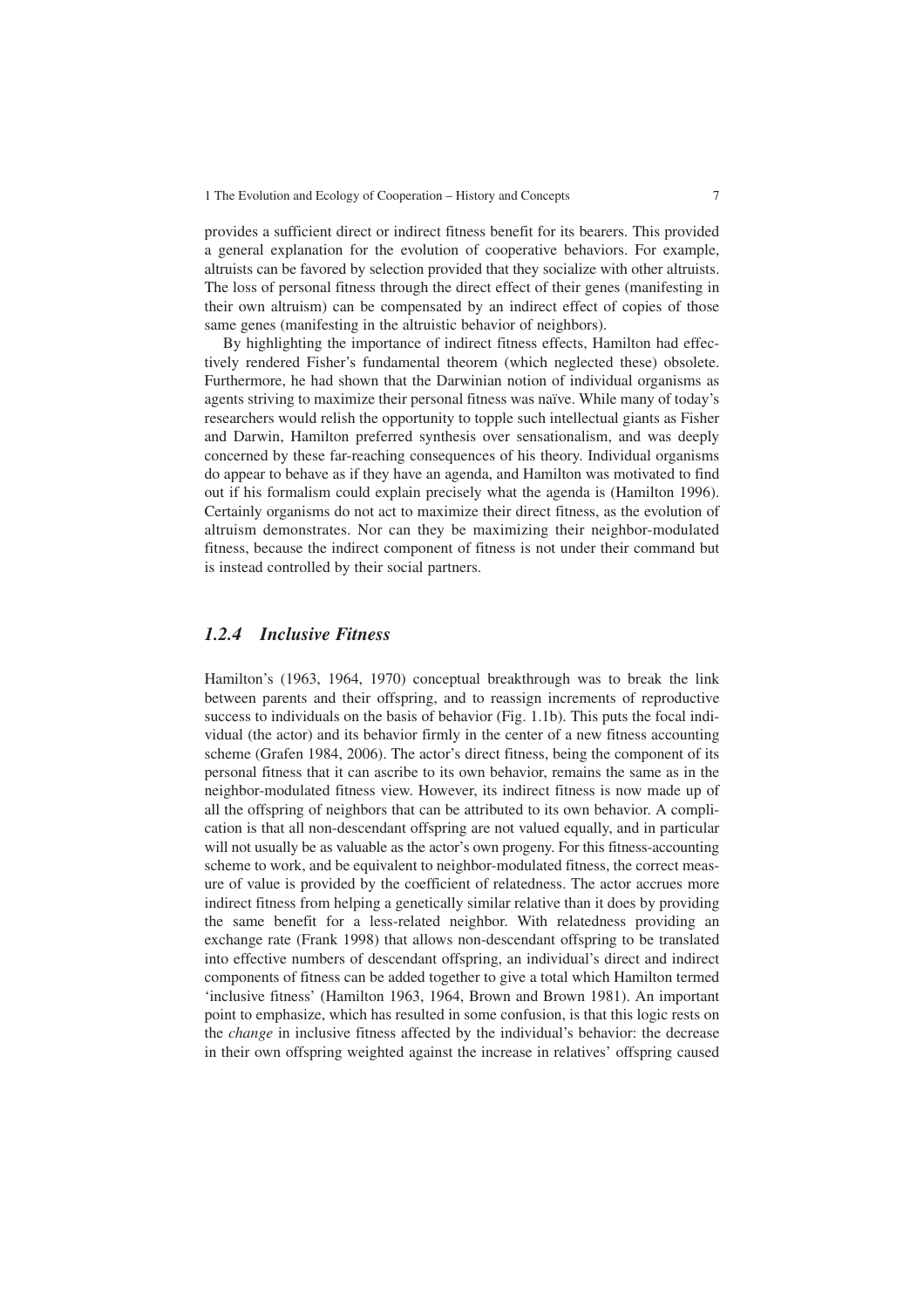by helping. Attempts to evaluate inclusive fitness by counting all the offspring produced in a population that have some positive relatedness to an actor can quickly lead to absurdities (reviewed by Grafen 1982).

Natural selection can be viewed as maximizing neighbor-modulated fitness. Equivalently, it can be viewed as maximizing inclusive fitness. These two quantities are simply the fitness measures that emerge from alternative but equivalent accounting schemes for reproductive success (Frank 1998). Both correctly describe the individual's success in transmitting copies of its genes into future generations, whether this be done directly through its own personal reproductive success irrespective of whose behavior was involved (neighbor-modulated fitness) or else through that reproductive success of its genetic relatives (including itself) which can be attributed to the focal individual's behavior (inclusive fitness). The benefit of the inclusive fitness view is that it is directly and causally tied to the focal individual's behavior, and thus better captures the apparent agenda underlying organismal behaviors (Grafen 1984, 2006; Hamilton 1996). Organisms are expected to behave as if they value the reproductive success of their neighbors (devalued according to their genetic relatedness) as well as their own reproductive success. In short, they behave as if they are trying to maximize their inclusive fitness (Grafen 2006).

Thus, with inclusive fitness, Hamilton rescued the Darwinian view of natural selection leading to the appearance of agency at the organismal level and showed that Darwinian agents need not be altogether selfish. However, inclusive fitness has often been regarded incorrectly as an altogether separate force in evolutionary biology, which can work against traditional natural selection. Maynard Smith (1964) coined the phrase "kin selection" to describe this apparently new process. This term has stuck despite also giving the impression of a narrowed application of the theory to interactions between kin only. Although close kinship is a robust mechanism for generating genetical relatedness between social partners, inclusive-fitness theory applies more generally to any interactions between genetically similar individuals, irrespective of whether they have a close genealogical relationship (Hamilton 1964a).

# *1.2.5 Hamilton's Rule*

 Hamilton 's theory of indirect fitness effects is encapsulated in the pleasingly simple 'Hamilton's rule', (Hamilton 1963, 1964, 1970), which simply states that a behavior is favored when it leads to a net increase in the inclusive fitness of the actor.

$$
-c + br > 0\tag{2.5.1}
$$

The components of the rule are: (1) the direct fitness cost of the behavior for the actor,  $c$ : (2) the fitness benefit for the recipient,  $b$ ; (3) the genetic relatedness of the recipient to the actor, *r*. Thus, –*c* represents the impact of the behavior on the direct fitness of the actor, and *br* represents the impact of the behavior on the indirect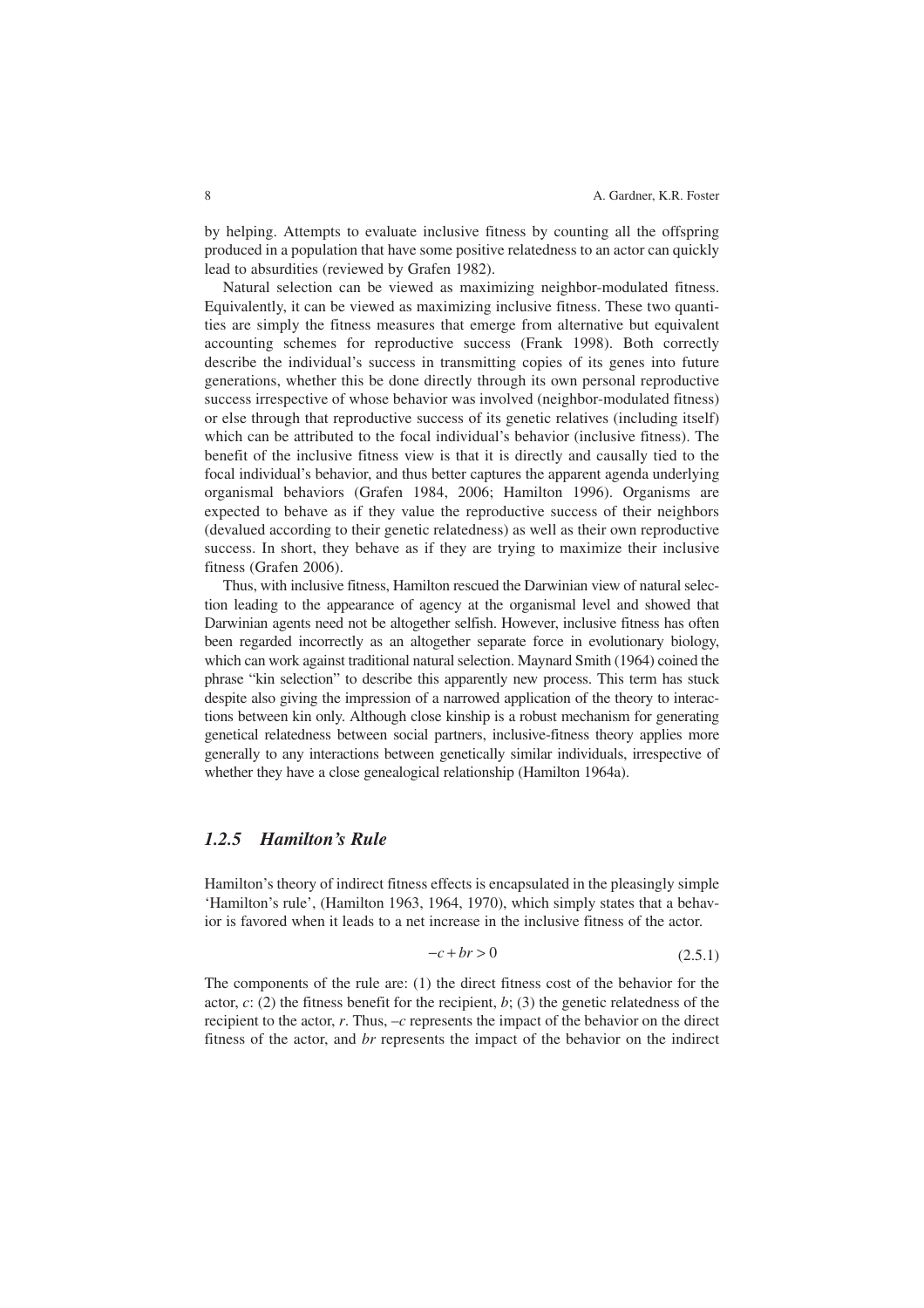fitness of the actor. The rule makes explicit the possibilities for even costly behaviors to be favored, provided they lead to sufficiently large benefits for the actor's relatives. A derivation of Hamilton's rule from both neighbor-modulated-fitness and inclusive-fitness perspectives is given in Box 1.

Although Hamilton's rule provides a powerful conceptual aid for reasoning about social evolution, theoretical analyses do not typically use the rule as a starting point. Rather, various different methodologies can be applied to obtain a result that can then be interpreted as a form of Hamilton's rule, to gain insight into what it means (Taylor and Frank 1996; Frank 1998; Gardner et al. 2007b). One particular methodology that has revolutionized the way in which social evolutionary models are made and analyzed in recent years is the 'direct' (neighbor-modulated) fitness approach (Taylor and Frank 1996; Frank 1997, 1998). A sketch of this method is given in Box 2.

#### **Box 1** Derivation of Hamilton's rule

Although Hamilton derived his rule from an inclusive fitness perspective (the effect of the actor on others), it can also be derived from a neighbor- modulated fitness perspective (the effect of others on the actor). The following derivation is due to Queller (1992; see also Frank 1998). We begin by fitting a model of an individual's fitness (*w*), as a linear function of that individual's genetic breeding value (*g*; Falconer 1981) for a trait of interest and the average genetic breeding value exhibited by its neighbors  $(g')$ , to a population of interacting individuals:

$$
w = \overline{w} + \beta_{w, g, g'}(g - \overline{g}) + \beta_{w, g', g}(g' - \overline{g}) + \varepsilon,
$$
 (B1.1)

where:  $\overline{w}$  is the average fitness of the individuals in the population;  $\overline{g}$  is the average genetic breeding value of the individuals in the population;  $\beta_{w,gsg'}$  is the least-squares partial regression of the individual's fitness on its own genetic breeding value;  $\beta_{w,e',g}$  is the least-squares partial regression of the individual's fitness on it's partners' average genetic breeding value; and  $\varepsilon$  is the uncorrelated error. From Price's (1970) theorem, the change in the average genetic breeding value due to the action of natural selection ( $\Delta \bar{g}$ ) is given by:

$$
\overline{w}\Delta\overline{g} = \text{Cov}(w, g),\tag{B1.2}
$$

where 'Cov' denotes a covariance. Substituting our model into this, we have:

$$
\overline{w}\Delta\overline{g} = \beta_{w,g \star g'} \text{Cov}(g,g) + \beta_{w,g' \star g} \text{Cov}(g',g),\tag{B1.3}
$$

(continued)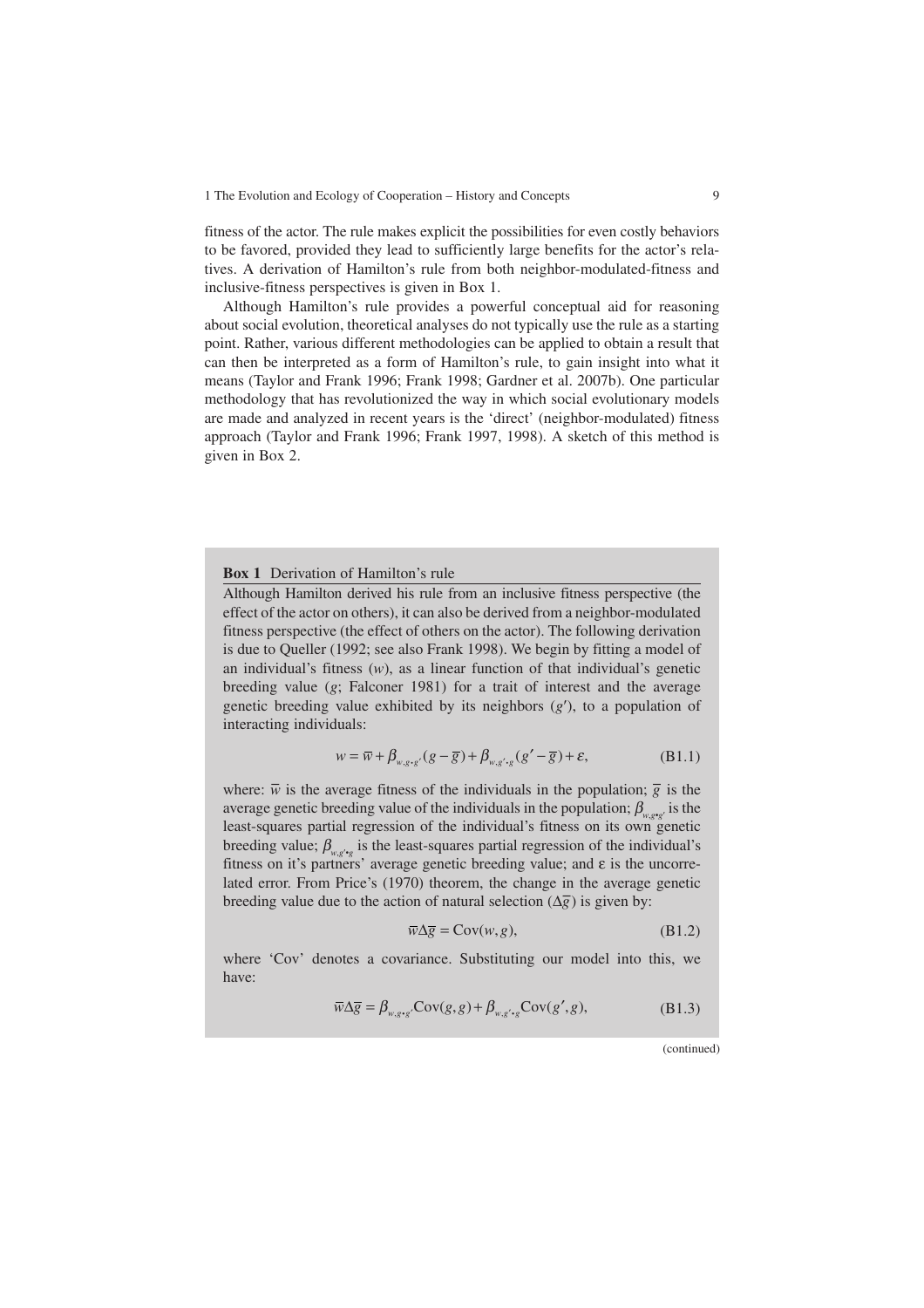#### **Box 1** (continued)

so a condition for the average breeding value of the trait to increase ( $\Delta \bar{g} > 0$ ) is:

$$
\beta_{w, g \bullet g'} + \beta_{w, g' \bullet g} \frac{\text{Cov}(g', g)}{\text{Cov}(g, g)} > 0. \tag{B1.4}
$$

Note that this is based on the assumption that  $Cov(g,g)$ , which is the additive genetic variance, is nonzero, and hence is necessarily a positive quantity. This condition for increase is Hamilton's rule, in its neighbor-modulated fitness guise. The additive effect of the individual's own genetic breeding value for the trait of interest, holding fixed the effect of its neighbors' genes, is  $\beta_{w,gsg'} = -c$ , i.e., it describes the direct cost of the social behavior. Similarly, the effect of the neighbors' average breeding value on the focal individual's fitness is the indirect fitness (in the neighbor-modulated sense) benefit  $\beta_{w}$ <sub>*iv*</sub><sup>*•*</sup><sub>*iv*</sub></sub> = *b*. Finally, the ratio of the two covariances can be rewritten as the least-squares regression of an individual's social partners' breeding values on its own breeding value  $(\beta_{g',g})$ , and is equal to the coefficient of relatedness (*r*; Queller 1992; Frank 1998). Substituting these terms in gives the more familiar Hamilton's rule:  $-c + br > 0$ .

We have assumed a population in which all individuals are equivalent. The derivation of Hamilton's rule in class-structured populations has been given by Taylor (1990). Using this assumption of equivalence, we can readily derive the inclusive fitness version of Hamilton's rule. Simply, if the effect of genes in one's social environment (*g'*) on one's fitness (*w*) is  $\beta_{w,e'e'}$ , then by symmetry this is also equal to the impact of one's genes (*g*) on the fitness of neighbors (*w*<sup> $\prime$ </sup>), which can be written as  $\beta_{w', g \cdot g'}$  (Queller 1992). Substituting into inequality (5), we have:

$$
\beta_{w, g \bullet g'} + \beta_{w', g \bullet g'} \frac{\text{Cov}(g', g)}{\text{Cov}(g, g)} > 0,
$$
\n(B1.5)

which makes explicit the partitioning of the inclusive fitness effect (left hand side of inequality (B1.5) ) into direct and indirect fitness components. Moreover, this emphasizes that the behavioral effects of genes carried in neighbors do not count towards inclusive fitness (the regressions are partial, with respect to *g*, and holding *g*′ fixed; Hamilton 1964; Grafen 1984).

## *1.2.6 Levels of Selection*

Although Hamilton 's genetical theory of social evolution was in part developed as an antidote to careless appeals to group or species-level benefits for cooperation (Allee 1951; Wynne-Edwards 1962), recent years have seen renewed interest in the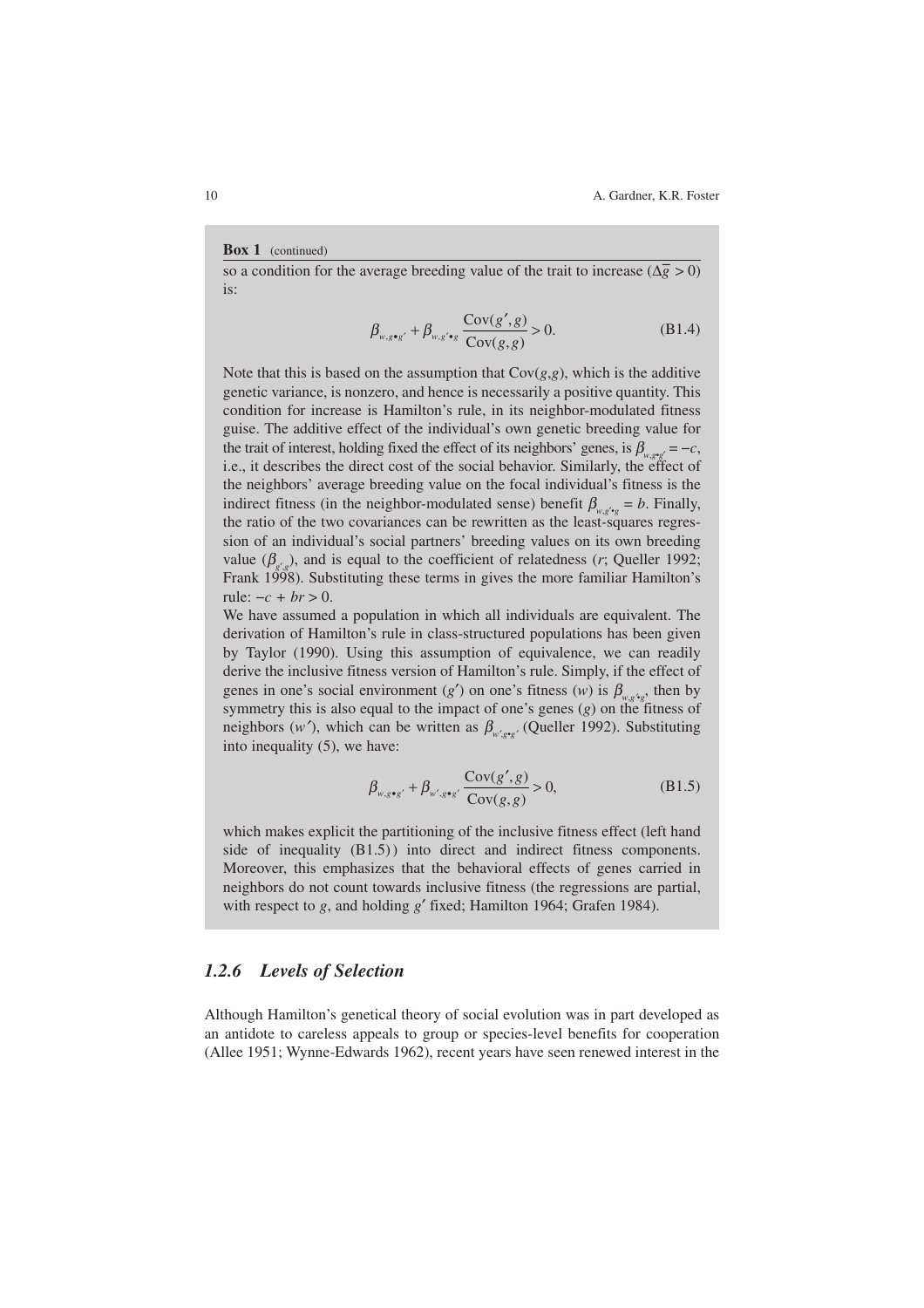#### **Box 2** 'Direct' (neighbor-modulated) fitness approach

Although inclusive fitness is a conceptually easier way of understanding social behavior (Taylor et al. 2007), and indeed is the proper way of thinking about social adaptations in a Darwinian sense (Grafen 2006), it is often technically simpler to analyze models of social evolution using a neighbor-modulated fitness approach. Here, we outline one popular approach that has been very successful in recent years (Taylor and Frank 1996; Frank 1997, 1998; Taylor et al. 2007; see also Rousset 2004). Confusingly, it has often been termed a 'direct fitness' approach, though 'neighbor-modulated fitness' is a preferable alternative that does not conflict with prior usage of the terms 'direct' and 'indirect'.

The approach is based on the reasonable assumption of vanishing genetic variation in the social evolutionary traits of interest (Taylor and Frank 1996; Frank 1998). We may write fitness (*w*) as a function of the individual's genetic breeding value (*g*), that of its neighbors (*g*′ ), and the population average  $(\overline{g})$ ; i.e.,  $w(g, g', \overline{g})$ . We assume that fitness is a differentiable function of each of these genetic arguments and, using the chain rule of differential calculus, we can write:

$$
\frac{dw}{dg} = \frac{\partial w}{\partial g} + \frac{\partial w}{\partial g} \times \frac{dg'}{dg}.
$$
 (B2.1)

Evaluating at  $g = g' = \overline{g}$ , due to the assumption of vanishing genetic variation, the partial derivatives can be reinterpreted as the cost and benefit components *of Hamilton's rule, i.e.,*  $\partial w / \partial g = \beta_{w, g \cdot g'} = -c$  *and*  $\partial w / \partial g' / = \beta_{w, g' \cdot g} = b$ *, and the* derivative of neighbor breeding value by one's own breeding value is the coefficient of relatedness d*g*′/ d*g = r* (Taylor and Frank 1996; Frank 1998). Setting Eq. (B2.1) to zero, and solving for  $\overline{g} = g^*$ , we obtain an equilibrium point that can then be assessed for evolutionary and convergence stability (Maynard Smith and Price 1973; Eshel and Motro 1981; Taylor 1996). Again, we have assumed for simplicity that all individuals can be treated as if they are equivalent, though class-structure is readily implemented, as described by (Taylor and Frank 1996; Frank 1998; Taylor et al. 2007).

theory of levels of selection (e.g., Keller 1999; Okasha 2006). After the development of the inclusive fitness theory, Hamilton and Wilson pointed out the usefulness of an alternative approach that phrases social evolution in terms of selection between and within groups, rather than separating individual fitness into direct and indirect components (Hamilton 1975; Wilson 1975). However, the theory of group selection has historically been plagued by unfortunate confusion and controversy (above) that has somewhat left it in the wings, as compared to inclusive-fitness theory, which has matured as a field of study, boasting formal though conceptually simple foundations,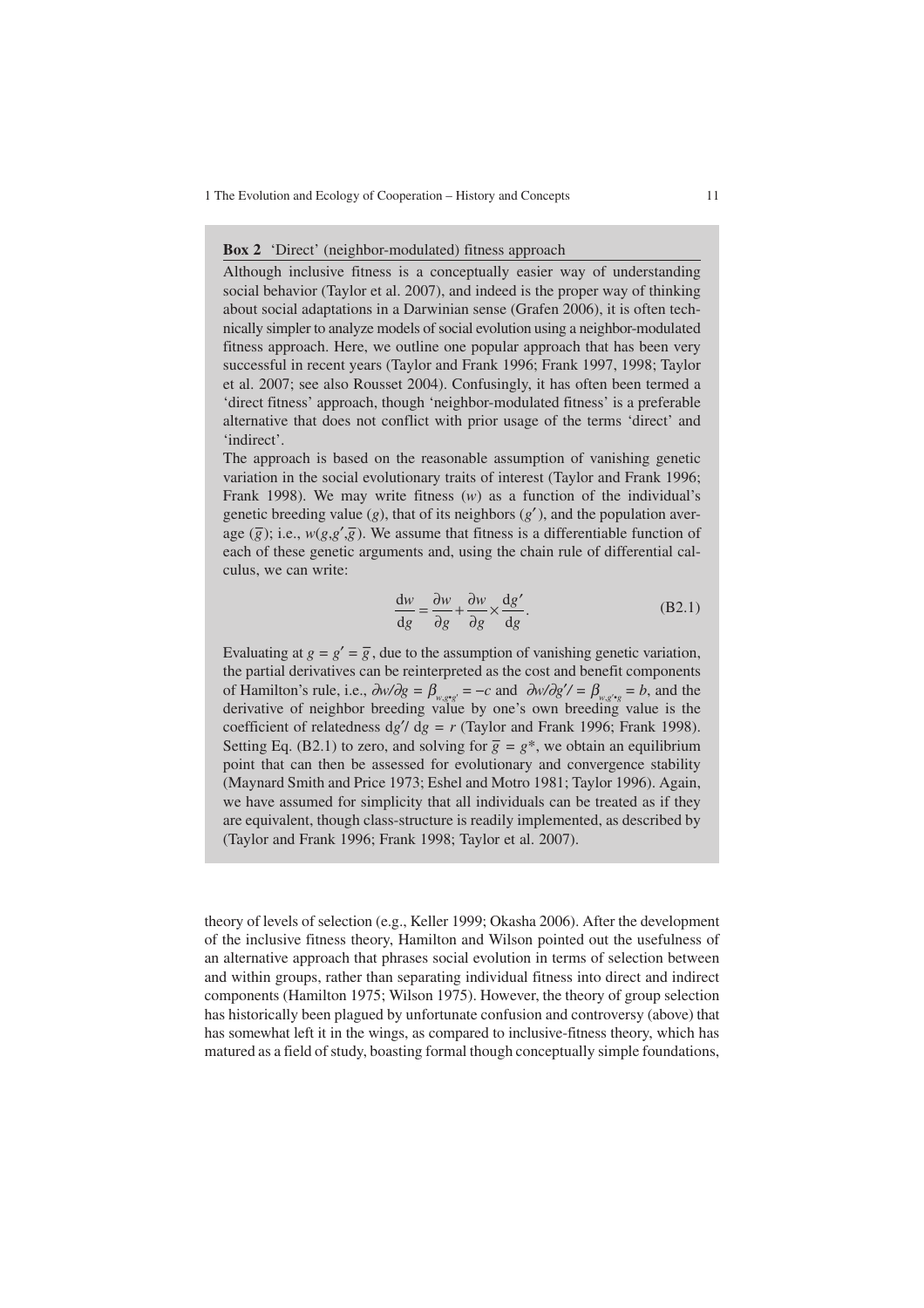and enjoying very good empirical support. At present, group-selection theory comprises a large amount of verbal discussion and a collection of mathematical models that appear to provide helpful insights but are lacking in conceptual unity (see Okasha 2006 for a recent review).

A formal basis for the theory of group selection has been suggested by Hamilton (1975), building upon the work of the tragic genius George Price . Price's (1970) theorem, which underpins the canonical derivation of Hamilton's rule (Hamilton 1970), has also been applied to levels of selection in evolution (Price 1972; Hamilton 1975). This approach partitions the total evolutionary response to selection into distinct between-group and within-group components. Importantly, it does this in a completely general and formal way, and so can be applied to any model, providing a common foundation upon which to rest any group-selection analysis. This partition can be very useful for conceptualizing the potential tension between the interests of individuals and the needs of the group (Hamilton 1975). When these interests come into conflict, Price's approach allows their relative strengths to be compared and the balance between these two evolutionary pressures to be determined in a precise, quantitative way.

However, there are some important caveats. It can often be difficult to decide which particular collections of individuals constitute groups, and yet this decision has important consequences for how we ascribe evolutionary change to group selection. Also, the approach can lead to apparent absurdities, such as diagnosing the operation of group selection even when considering non-social traits (Heisler and Damuth 1987). For example, if physical strength enhances individual fitness in a straightforward way, then some groups will be fitter than others simply because they contain, by chance, stronger individuals. The consensus in the group-selection literature seems to be that identifying this as 'group selection' is incorrect. An alternative approach, termed 'contextual analysis' (Heisler and Damuth 1987), mirrors the neighbor-modulated fitness approach discussed above, and describes individual fitness as a function of its own behavior and also the behavior or other characteristics of its group. A least-squares regression analysis identifies the impact of the group character on individual fitness as a description of 'group selection'. This procedure avoids the incorrect diagnosis of group selection in the hypothetical example of individual strength. However, it has its own difficulties (Heisler and Damuth 1987; Goodnight et al. 1992). If we consider again the selection for individual strength, but now assume soft selection (Wallace 1968) is in operation so that every group is constrained to have the same total fitness, then an individual with particularly strong group mates will tend to have lower fitness than it would in another group. Contextual-analysis diagnoses group selection in this scenario, because individual fitness depends on the group environment. However, group selection is typically phrased in terms of fitness differences between groups, so there appears to be a mismatch between the formalism and the fundamental process that it was intended to capture. Thus, while a levels-of-selection (or contextualanalysis) perspective can be very useful for describing and conceptualizing social evolution, a fully satisfying formal theory of group selection (defined as the differential success of groups) remains to be developed.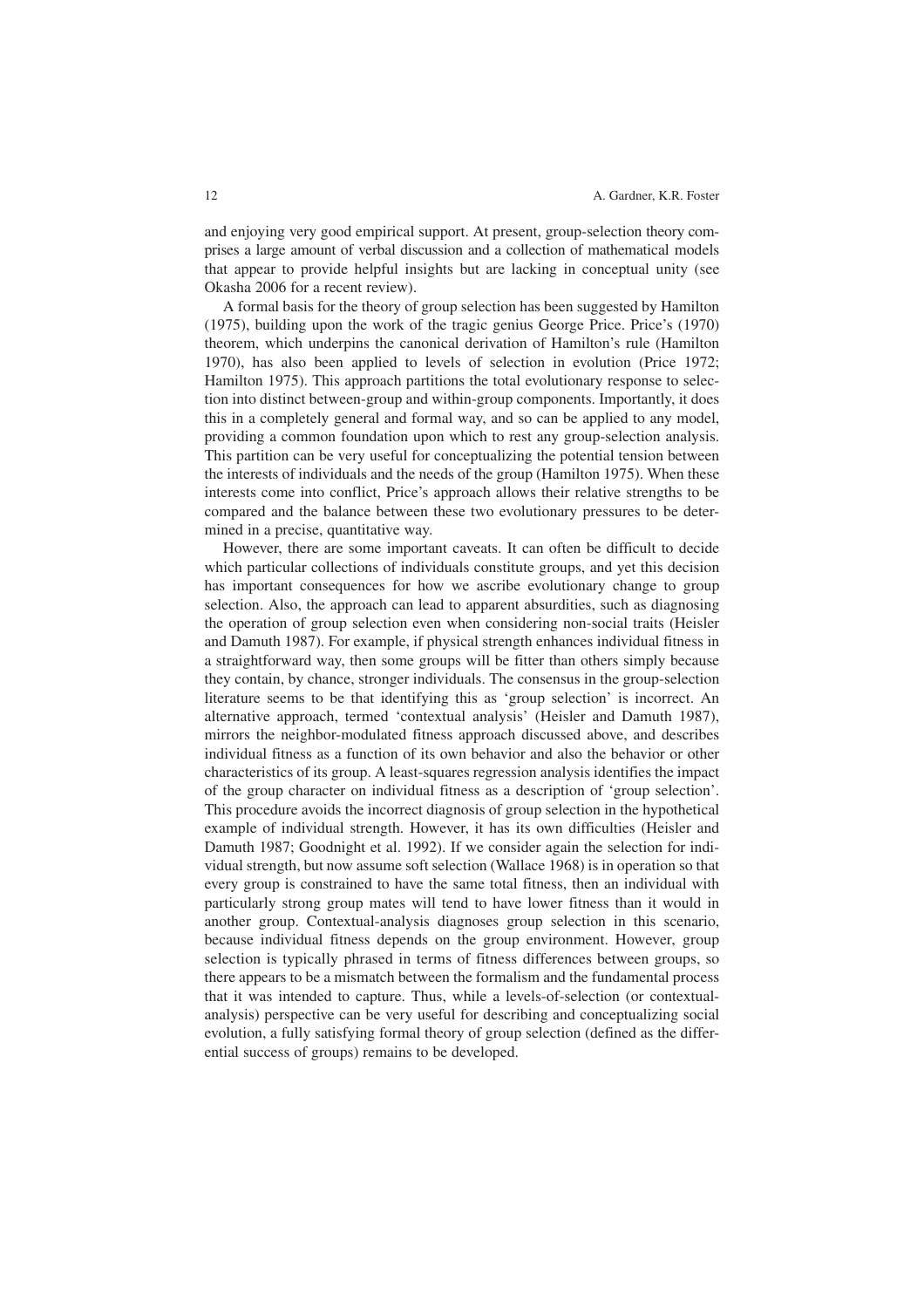1 The Evolution and Ecology of Cooperation – History and Concepts 13

It is important to emphasize that the levels-of-selection approach does not suppose that a different type of natural selection is in operation, but rather it provides an alternative way of conceptualizing the same process of natural selection that is described by inclusive fitness theory (Hamilton 1975; Grafen 1984). Indeed, both derive from the same fundamental evolutionary theorem (Price 1970, 1972), and it is usually straightforward to switch between these different views when considering a particular model. The contentious 'levels-of-selection' debate has long been solved, or rather it has been shown to be empirically vacuous, turning, as it does, upon an issue of differences in approach rather than any real disagreement as to how natural selection operates (Reeve and Keller 1999).

# **1.3 Mechanisms for the Evolution of Cooperation**

#### *1.3.1 General Overview*

Hamilton provided a general explanation for the evolution of cooperation , or indeed any social behavior; namely that the behavior is favored if it increases the actor's inclusive fitness. Thus, explanations for cooperation rely on either direct fitness benefits (i.e., mutual benefit) or else indirect fitness benefits (i.e., altruism) (Brown 1987). Although this says nothing about the actual mechanisms involved, it is helpful to distinguish mechanisms supporting the evolutionary maintenance of cooperation on the basis of direct versus indirect fitness benefits (Fig. 1.2). We emphasize that mechanisms need not be mutually exclusive, and cooperation will often be dependent on a mixture of direct and indirect fitness benefits. The following tour of mechanisms is based upon the recent reviews of Sachs et al. (2004), Lehmann and Keller (2006) and West et al. (2007a, 2007b).



**Fig. 1.2** A classification of mechanisms favoring the evolution of cooperation, based upon West et al. (2007a, 2007b)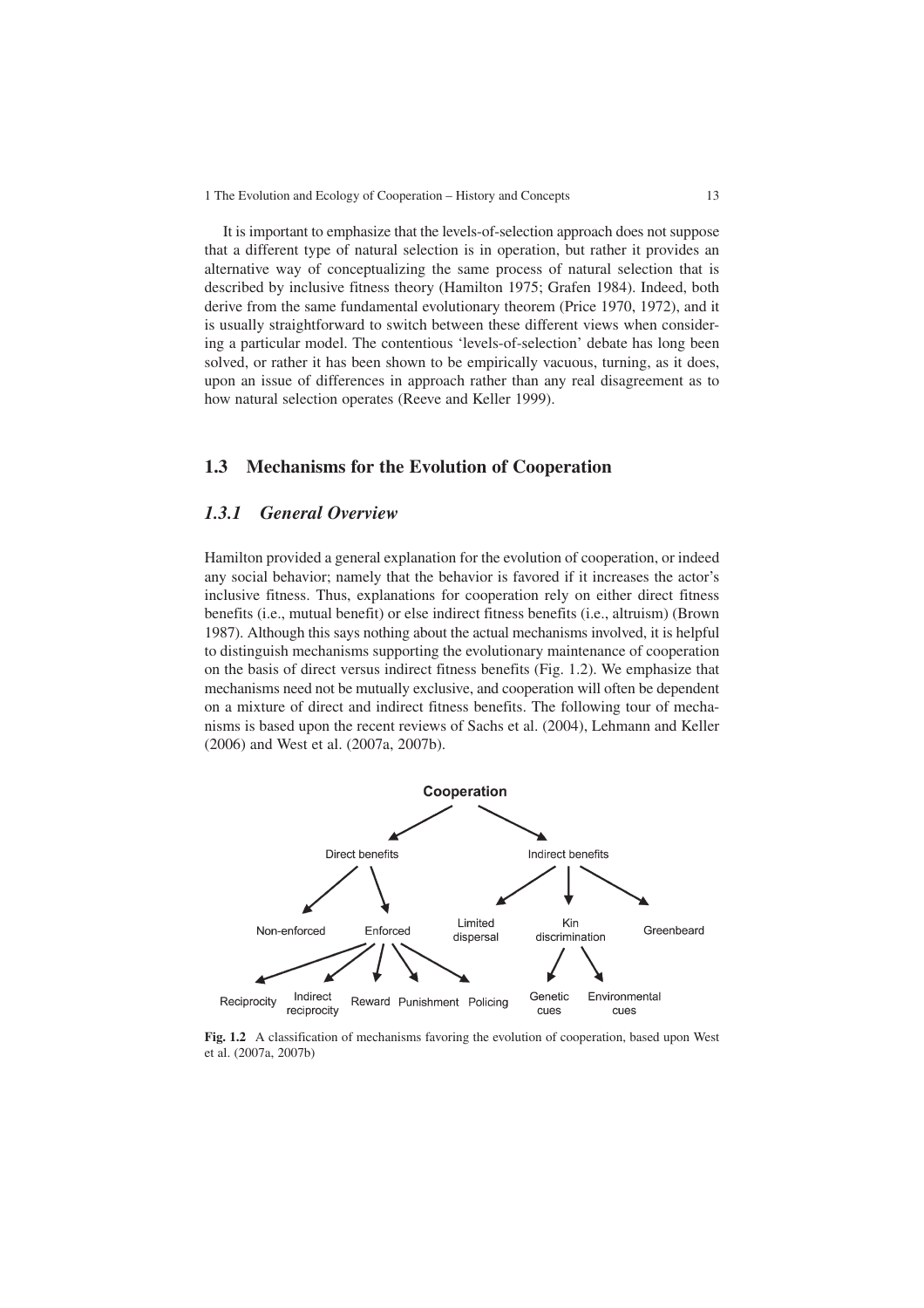14 A. Gardner, K.R. Foster

## *1.3.2 Direct Fitness Benefits*

#### **1.3.2.1 Non-Enforced**

*By-product benefits* – The simplest explanations for cooperation involve directfitness benefits that arise naturally from the behavior, and where the benefit to other parties can be regarded as a fortunate side effect (Sachs et al. 2004). Such by-product benefits are exemplified in Hamilton's model of the 'selfish herd' (Hamilton 1971). In the simplest form of herding behavior, an individual that joins a herding group will gain a personal benefit from protection against predators. At the same time, however, group fitness is also increased, so there is no individual and group conflict. An interesting possibility is that species-level selection favors cooperative systems with cooperation based upon by-product benefits, or equivalently, species where a group member has intrinsic constraints on the evolution of cheating. For example, it has been suggested that social species that arise with pleiotropic constraints between potential cheating strategies and a personal cost will persist better than those where cheating can readily arise. This predicts that the genome to phenome mapping in extant social species will tend to constrain cheating (Foster et al. 2004, 2007; Rankin et al. 2007).

*Feedback benefits* – A related form of direct fitness benefit comes when an individual's direct fitness is dependent on the success of other members of its group, or a shared group trait. When this occurs, an actor can be selected to cooperatively invest in the group in order to ensure their own personal prosperity. What makes this arguably distinct from by-product benefits is that, while both increase group fitness, with feedback benefits the action will tend to decrease the relative fitness of the individual in the group. An example of this, which has been termed 'weak altruism' in the group-selection literature, is cooperative nest founding by multiple ant queens where all queens will work to ensure the colony's success because this later feeds back on their reproductive success (Wilson 1990). These feedbacks (along with kinship) are also probably important in vampire bats that share blood with others in their roosting group. By sharing, they ensure the survival of the group and the later receipt of blood when they themselves fail to forage (below, Foster 2004). More generally, such feedback effects are central to the evolution of between-species cooperation (Sachs et al. 2004), where one species invests in another species because its own success is dependent on the success of its mutualist ('partner-fidelity' feedback). For example, ants that live symbiotically in a plant will be often selected to invest in the survival, if not always the reproduction, of their host (Yu and Pierce 1998; Foster and Wenseleers 2006).

#### **1.3.2.2 Enforced**

 Cooperation can also be enforced. That is, cooperation by an actor is often encouraged by specific adaptations in its social environment that function to make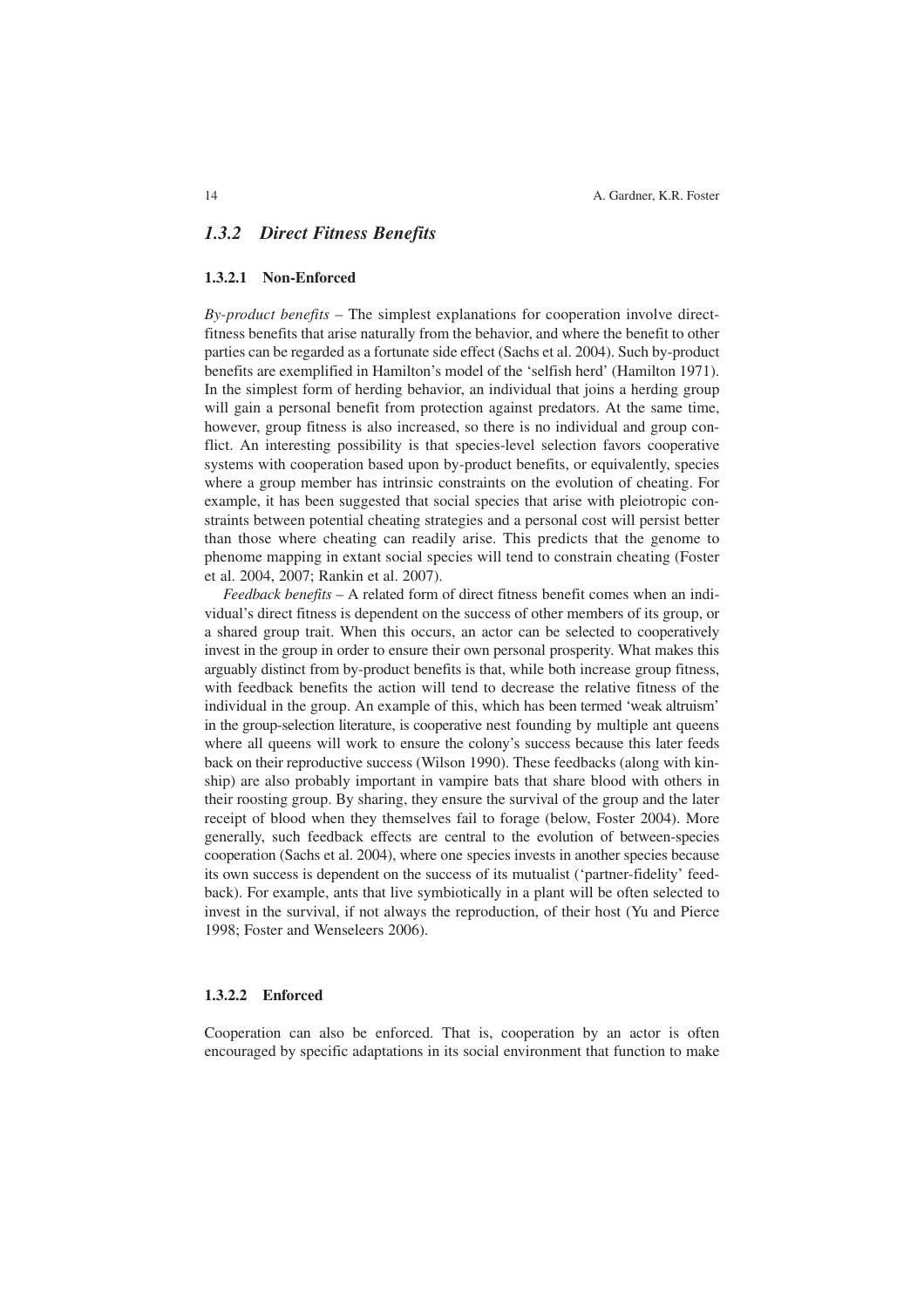defection costly. It is important in discussing enforcement to recognize that there are two levels. There is what might be called 'primary enforcement', where cooperation is promoted in an actor with the facultative return of cooperation by the recipient and then there is 'secondary enforcement', which involves a separate currency or currencies of punishment or reward, such as actively harming a defecting individual. Secondary mechanisms, however, carry additional costs to the enforcer, and only seem likely when first-order enforcement is not possible. That is, secondary enforcement is only expected if a potential enforcer is either noncooperative, or their cooperation is not directed specifically at the defecting individual. For example, most cooperation by social insect workers is directed at the colony as a whole, through behaviors like guarding, brood rearing, and nest building (Wilson 1971), which limits their ability to engage in primary enforcement by redirecting their cooperation away from a particularly rebellious worker.

*Primary enforcement* – Primary enforcement can be viewed from two equivalent perspectives: as rewarding cooperation with cooperation, or punishing defection with defection. Trivers (1971) showed that such conditional behavior will readily promote cooperation in a world where individuals can recognize and remember others. He termed this 'reciprocal altruism', but it is better described as 'reciprocal cooperation' because it derives a direct fitness benefit and is thus mutually beneficial rather than altruistic (West et al. 2007a). This idea was later developed in the ingenious computational tournaments of Axelrod and Hamilton (1981) who presented programmers with a challenge: in a game of repeated interactions where cooperation leads to mutual gain, but exploitation of other cooperators leads to even greater gain (the 'Prisoner's dilemma'), design a winning behavioral strategy. Despite the submission of some complex programs, the winning strategy was very simple: "Tit for Tat" (TFT). This strategy would cooperate in the first round, and subsequently mirror the play of its partner from the previous round. It is reciprocal cooperation, as when TFT encounters a cooperator they enjoy a cooperative interaction, but TFT will not allow its cooperation to be exploited by a defecting partner. Following Axelrod and Hamilton (1981), many theorists picked up on the Prisoner's dilemma game, often more as a mathematical problem than a biological one, and now there are a myriad of variants on both the scenario and its solution (reviewed by Doebeli and Hauert 2005; Lehmann and Keller 2006). A closely related idea is that of indirect reciprocity, whereby helping others improves one's reputation, which then increases the chances of being helped (Nowak and Sigmund 1998; Mohtashemi and Mui 2003; Panchanathan and Boyd 2004; Semmann et al. 2004). Along with reciprocal cooperation, indirect reciprocity appears to be very important in human cooperation, but the requirement for recognition and memory of others means they probably occur in relatively few other species (Hammerstein 2003).

More generally there are many active behavioral mechanisms that reward cooperative behavior in social interactions, but do not require the recognition and memory of reciprocal cooperation. Central to this is the idea of partner choice, where individuals either preferentially interact and/or cooperate with the more cooperative individuals in a population (Bull and Rice 1991; Noe and Hammerstein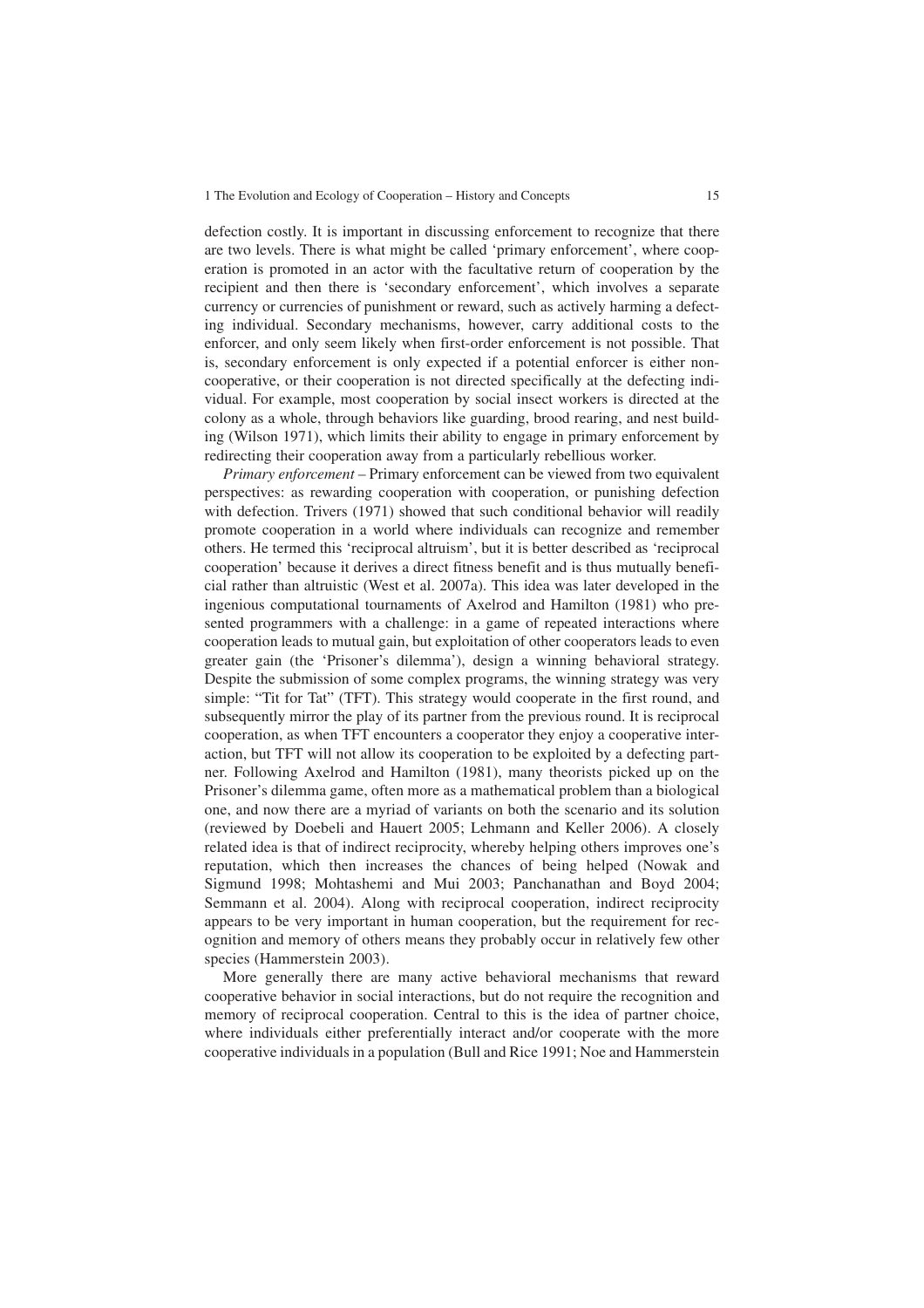1994; Ferriere et al. 2002; Johnstone and Bshary 2002; West et al. 2002a; Sachs et al. 2004; Foster and Wenseleers 2006). Theory suggests that partner choice is central to the evolution of between-species cooperation because, being behavioral, it is both local and rapid in effect (West et al. 2002b; Foster and Kokko 2006; Foster and Wenseleers 2006). In support of this, a large body of empirical data is emerging that suggests that partner-choice mechanisms are widespread and common in many mutualisms (Sachs et al. 2004; Foster and Wenseleers 2006). A familiar example of this is the ability of pollinators to rapidly leave plants that do not provide them with enough nectar, which means that pollinators tend to carry the pollen of cooperative plants rather than those that cheat the mutualism (Darwin 1859; Smithson and Gigord 2003). Another example, which is often discussed in terms of punishing sanctions, is legumous plants that appear to shut off the oxygen supply to root nodules inhabited by rhizobial bacteria that have not contributed enough fixed nitrogen to their host (West et al. 2002a, 2002b; Kiers et al. 2003; Simms et al. 2006).

*Secondary enforcement* – In many social species, including humans, systems of enforcement occur that are separate from primary cooperation (Oliver 1980). This raises the problem of why reward or punish cooperation, given that it can be costly to do so (Sober and Wilson 1998; Fehr and Gachter 2000; Sigmund et al. 2001; Boyd et al. 2003)? Like primary cooperation, this can again be answered by direct or indirect fitness benefits (Gardner and West 2004b). An important corollary is that although rewarding behaviors can favor cooperation, by doing so they automatically generate the need for continued rewards. In contrast, punishment can favor cooperation, and once it is established, there is no further need to punish. Thus, systems of rewards are inherently costly and systems of punishment, cheap (Gardner and West 2004b), which may explain the apparent prevalence of punishment and the rarity of rewarding in the natural world (Clutton-Brock and Parker 1995).

Another type of negative secondary enforcement, which may be termed policing (Starr 1984; Ratnieks 1988; Frank 1995), operates when the system is organized so that the individual simply cannot gain through uncooperative behavior. When there is no avenue for cheaters to gain an advantage within their group, individuals can only enhance their own fitness by cooperatively improving the fitness of the group as a whole (Frank 2003; Wenseleers et al. 2004a; Ratnieks et al. 2006; Wenseleers and Ratnieks 2006a, 2006b). For example, within honeybee colonies, unmated workers can lay unfertilized eggs that would develop into males that compete with the queen's sons if left to develop. But workers are selected to destroy each other's eggs (worker policing), because they are more related to the sons of the queen (their brothers) than they are to the sons of other workers (their nephews; Starr 1984; Ratnieks 1988). Although worker egg laying does occur, it is much rarer than is predicted by theory in the absence of policing (Wenseleers et al. 2004a; Ratnieks et al. 2006; Wenseleers and Ratnieks 2006b). Striking empirical support for this comes from a comparison with colonies in which the queen has died, where policing breaks down. Under these conditions, many workers develop their ovaries and compete over reproduction (Wenseleers and Ratnieks 2006b).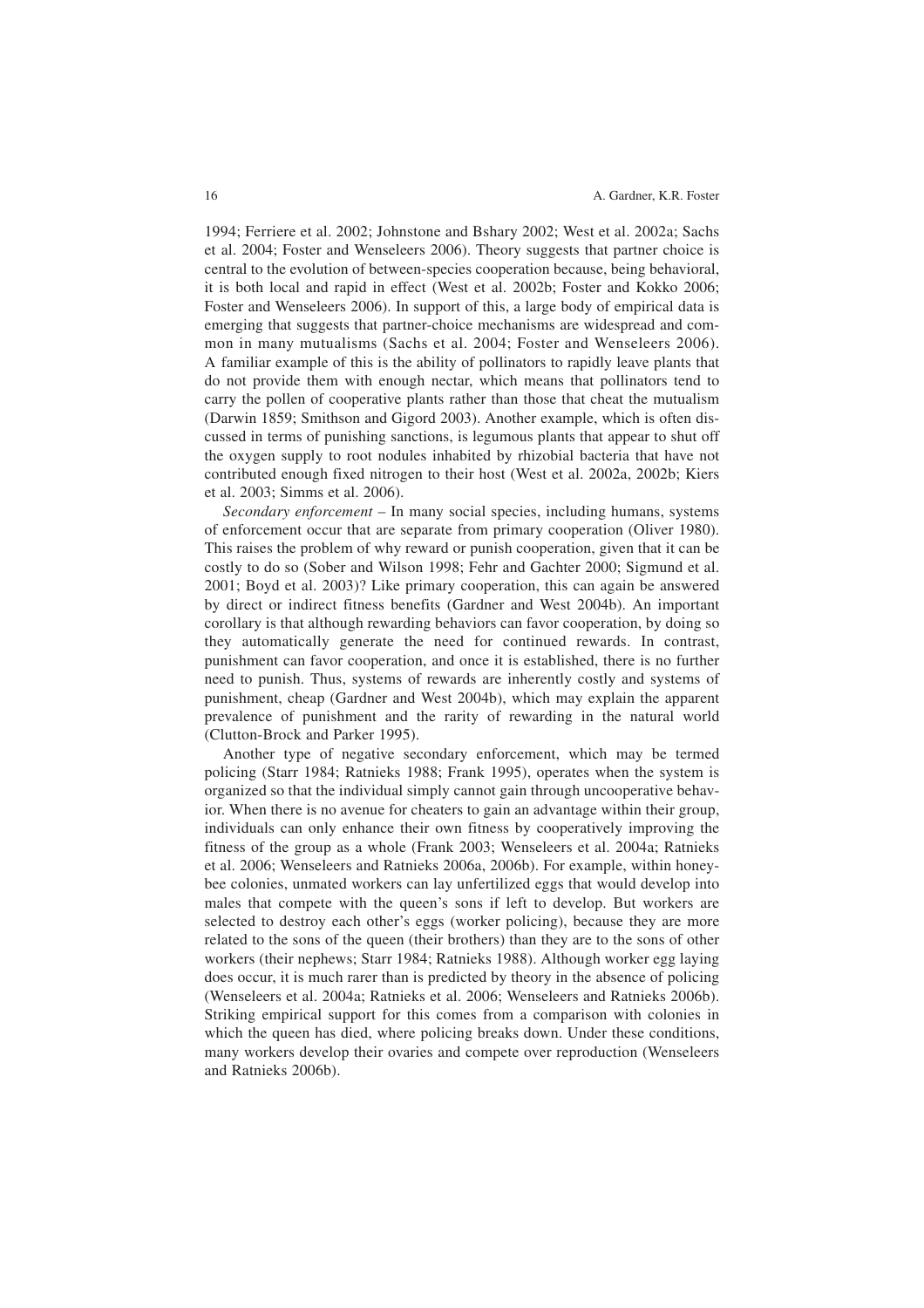As with the origin of primary cooperation (by-product benefits, above), any enforcement system will only be evolutionarily stable if they evolve in a way that cannot be evaded. This again, therefore, predicts that trade-offs or pleiotropic relationships will be important, and that the enforcer will exploit them to prevent evasion by an enforcee. A nice example of this is the cooperative bioluminescence caused by the bacterium *Vibrio fischeri* bacterial symbionts that live in the lightemitting organ of the bobtail squid *Euprymna scolopes*. The symbiotic relationship is based upon the bacteria providing bioluminescence that might aid the squid in darkness or camouflage it from below against the bright ocean surface. Amazingly, the squid appears able to enforce light production in the bacteria by creating an environment in which the gene for light production is also pleiotropically required for bacterial growth (Visick et al. 2000; Sachs et al. 2004; Foster et al. 2007).

### *1.3.3 Indirect Fitness Benefits*

#### **1.3.3.1 Limited Dispersal**

Probably the most widely applicable mechanism for generating indirect fitness benefits for cooperation is population viscosity , or limited dispersal, leading to genetic structuring of populations (Wright 1945; Hamilton 1964, 1971). This means that even indiscriminate altruistic behavior incurring a personal cost and providing a benefit to neighboring individuals could enhance the actor's inclusive fitness because those neighbors are on average closely related kin (Hamilton 1964, 1971). This promises to be a very general explanation, because it requires no complicated cognitive faculty that allows the discrimination of kin and ensuing nepotism, and thus applies to simple organisms such as bacteria. For example, siderophores are compounds exuded by bacteria to promote iron-uptake (Guerinot 1994; Ratledge and Dover 2000). These compounds are costly for the individual to produce but can be used by any cell in the vicinity, and so may represent an altruistic public good (West and Buckling 2003). Selection experiments that impose a low-dispersal, viscous population structure can result in an evolutionary response for the bacteria to increase their average production of siderophores, due to the increased indirect fitness benefits accrued through the neighboring cells being closely related kin (Griffin et al. 2004). However, things are not so straightforward. As well as generating high relatedness between neighboring individuals, population viscosity can also lead to intensified competition between relatives, which can inhibit the evolution of cooperation (see section 1.4.1).

#### **1.3.3.2 Kin Discrimination**

 Increased relatedness to the recipients of one's cooperation (and hence an increased indirect fitness benefit) can be achieved if individuals have the ability to recognize their kin and to bias their cooperative behavior towards them. Kinship can be inferred on the basis of 'environmental' cues (Grafen 1990), such as close proximity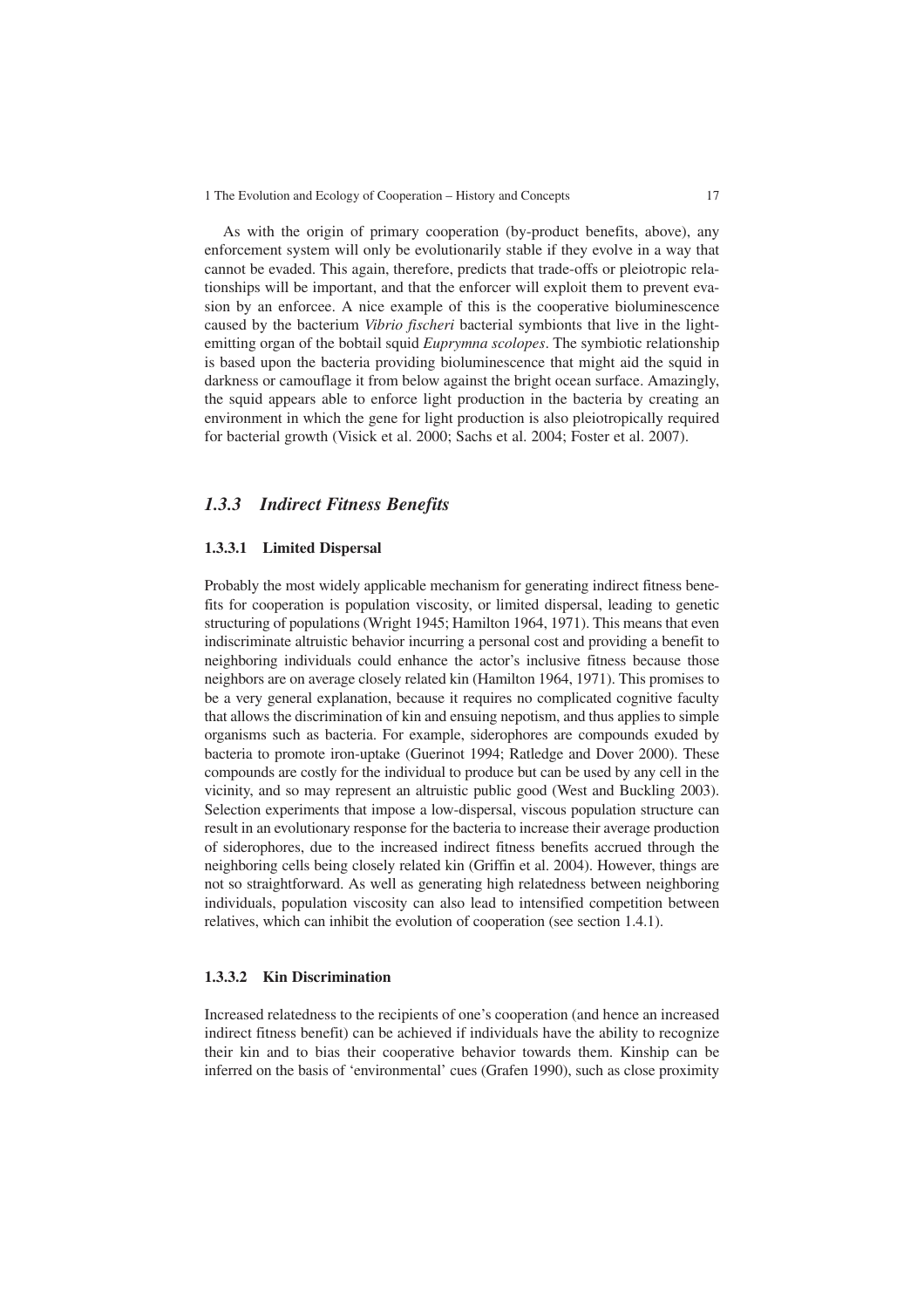in the natal nest, and the retention of this memory and its influence on social behavior later in life. For example, environmental cues are central to the evolution of the impressive cooperation in social insects, where kinship is typically indirectly inferred from cuticular chemicals that are acquired through presence in the nest (Singer 1998). In addition, kinship is inferred by song similarity in some cooperatively breeding birds (Hatchwell et al. 2001) Alternatively, kinship could be inferred on the basis of genetically determined phenotype and hence shared genes (Grafen 1990). If the main cause of genetic similarity is genealogical closeness, then a social partner who shares one or several 'marker' genes in common with the actor will likely share many genes in common, including those encoding cooperation, through recent co-ancestry. For example, sterile 'soldier' larvae among the polyembryonic parasitoid wasp *Copidosoma floridanum* discriminate and protect their closest kin on the basis of the composition of their extraembryonic membrane yet aggressively attack other individuals sharing the same internal environment of the host (Giron and Strand 2004). However, genetic kin recognition is relatively rare, perhaps due to the difficulty of maintaining genetic variability at the marker loci (Crozier 1986; Rousset and Roze 2007).

#### **1.3.3.3 Greenbeards**

To demonstrate that it is genetical relatedness rather than genealogical relationship that forms the fundamental basis of indirect fitness benefits, Hamilton (1964) outlined an interesting thought experiment. Supposing that the bearer of a cooperative gene could directly recognize and preferentially aid other carriers of that gene, then cooperation would be favored by natural selection even if these individuals were not genetically similar at any other loci. This could happen if the gene for cooperation also had a pleiotropic effect, which advertised that its bearer was a carrier of the gene. Alternatively, the cooperation, advertisement and recognition functions could be encoded by separate but closely linked genes that would segregate as a single Mendelian unit, i.e., a supergene . Dawkins elaborated on this idea in his book *The Selfish Gene* (Dawkins 1976), in a memorable illustration in which the advertisement for possession of the gene was the growth of a conspicuous green beard. Such 'greenbeard' altruism has been implicated in the stalk-forming behavior of social amoebae . Here, a cell-adhesion protein encoded by the *csaA* gene is responsible for both the commitment to altruistic stalk-formation and also for gaining access to the social group in the first place (Queller et al. 2003). Interestingly, Hamilton's thought experiment also permitted a darker interpretation in which a greenbeard gene that caused harm towards neighbors not bearing the conspicuous marker could also be favored (Hamilton 1964), and this could explain even downright spiteful behaviors (Gardner and West 2004a). Such a mechanism has been discovered in the fire ant *Solenopsis invicta*, where workers carrying a variant of the *gp9* gene kill non-carrier queens in multiple-queen colonies (Keller and Ross 1998, Foster et al. 2001; Krieger and Ross 2002).

Although greenbeard genes are superficially similar to kin discrimination, and both are based upon genetic relatedness, the details of the inference of genetic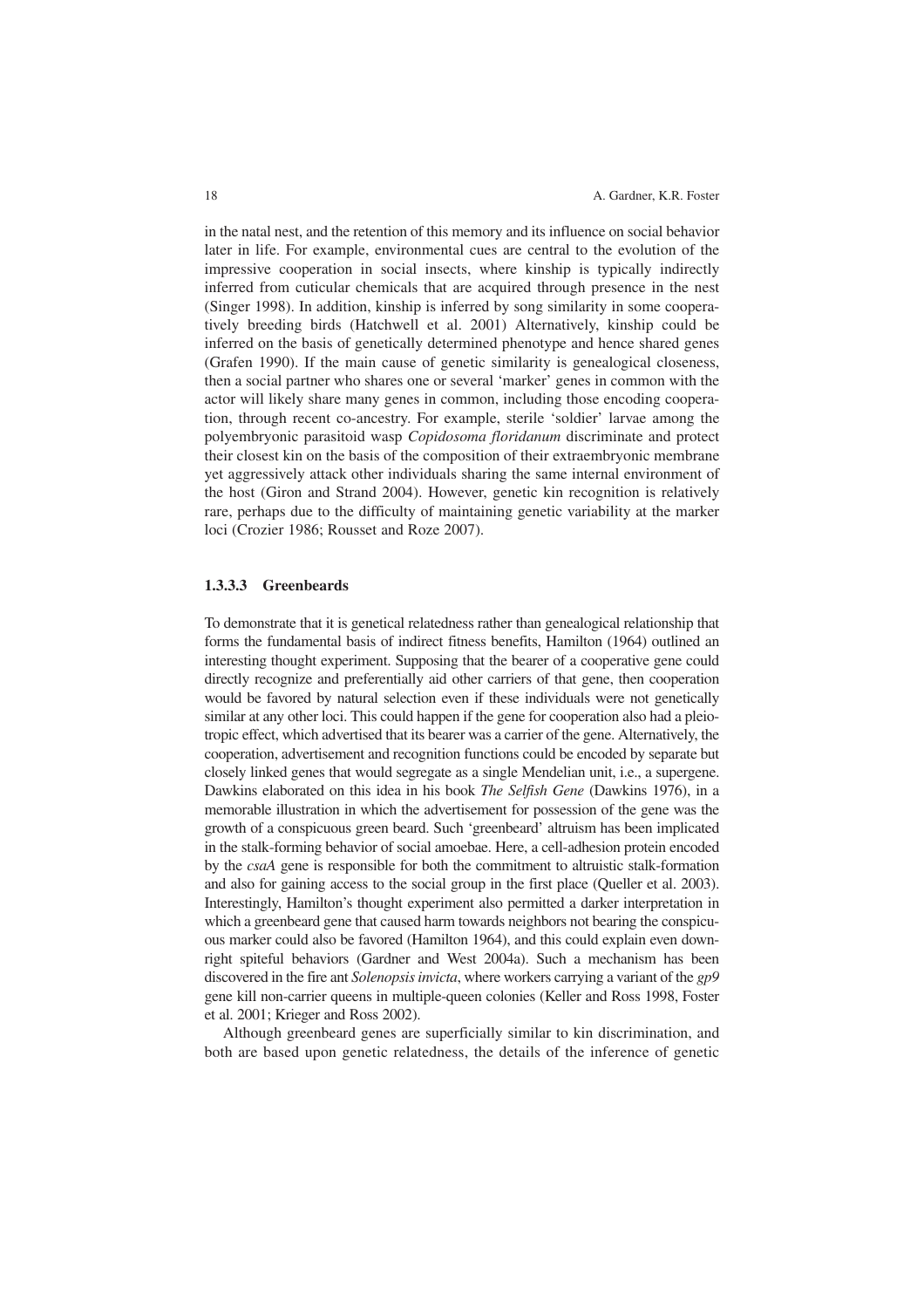similarity are quite different. Kin discrimination relies on the inference of genealogical closeness and hence a high expected genetic similarity over all loci, including the cooperation loci, whereas the greenbeard mechanism relies on the inference of genetic similarity at the cooperation loci due to pleiotropy or physical linkage . However, in practice, elements of both kinship and greenbeard recognition will usually be involved when genetic markers are used to infer relatedness as cooperation loci (West et al. 2007b)

It is important to emphasize that the greenbeard theory was not intended to represent a plausible mechanism for the evolution of cooperation, but rather it provided an illustration that highlighted that genetic similarity and not genealogical closeness per se is the basis of genetic relatedness . In principle, the greenbeard mechanism does provide an explanation for cooperation, but in practice there are several reasons for suspecting it to have only a minor role to play. In particular, if a new allele were to arise by mutation at the greenbeard locus that could encode the beard (and thus enjoy receiving cooperation) without committing itself to cooperation, then this would be strongly favored by selection (Roberts and Sherratt 2002). Also, a greenbeard gene that produces relatedness only at a single locus will generate conflicts with the rest of the genome that does not share the same relatedness patterns across individuals. As a result, there is expected to be strong selection for modifier genes elsewhere in the genome that disrupt the expression of this costly cooperation (Okasha 2002; Grafen 2006; Lehmann and Keller 2006; Helantera and Bargum 2007). Thus, greenbeards that arise in the absence of associated whole-genome relatedness are expected to typically have a transient existence over evolutionary timescales.

### **1.4 Making the Ecology Explicit**

The general overview of the previous section has focused on the act of cooperation, and has provided a sketch of physical and behavioral mechanisms that can make cooperation mutually beneficial, as well as behavioral and genetic mechanisms that ensure sufficient relatedness between actor and recipient for even altruistic cooperation to be favored. The ecology of social organisms has been largely implicit. However, an understanding of the population and its environment is critical as ecology impacts on every component of inclusive fitness. Within Hamilton's rule, the direct cost  $(c)$  and benefit  $(b)$  of a social behavior are meaningless except within the context of a population of individuals competing for genetic representation among future generations, and the genetic structure of social groups, which determines the coefficient of relatedness (*r*), is crucially dependent upon population processes. Furthermore, in recent years, some areas of theoretical sociobiology have started to more explicitly consider ecology and its effects of social evolution. Here we briefly review three such areas: (1) the theory of reproductive skew, (2) cooperation in viscous populations, and (3) the tragedy of the commons.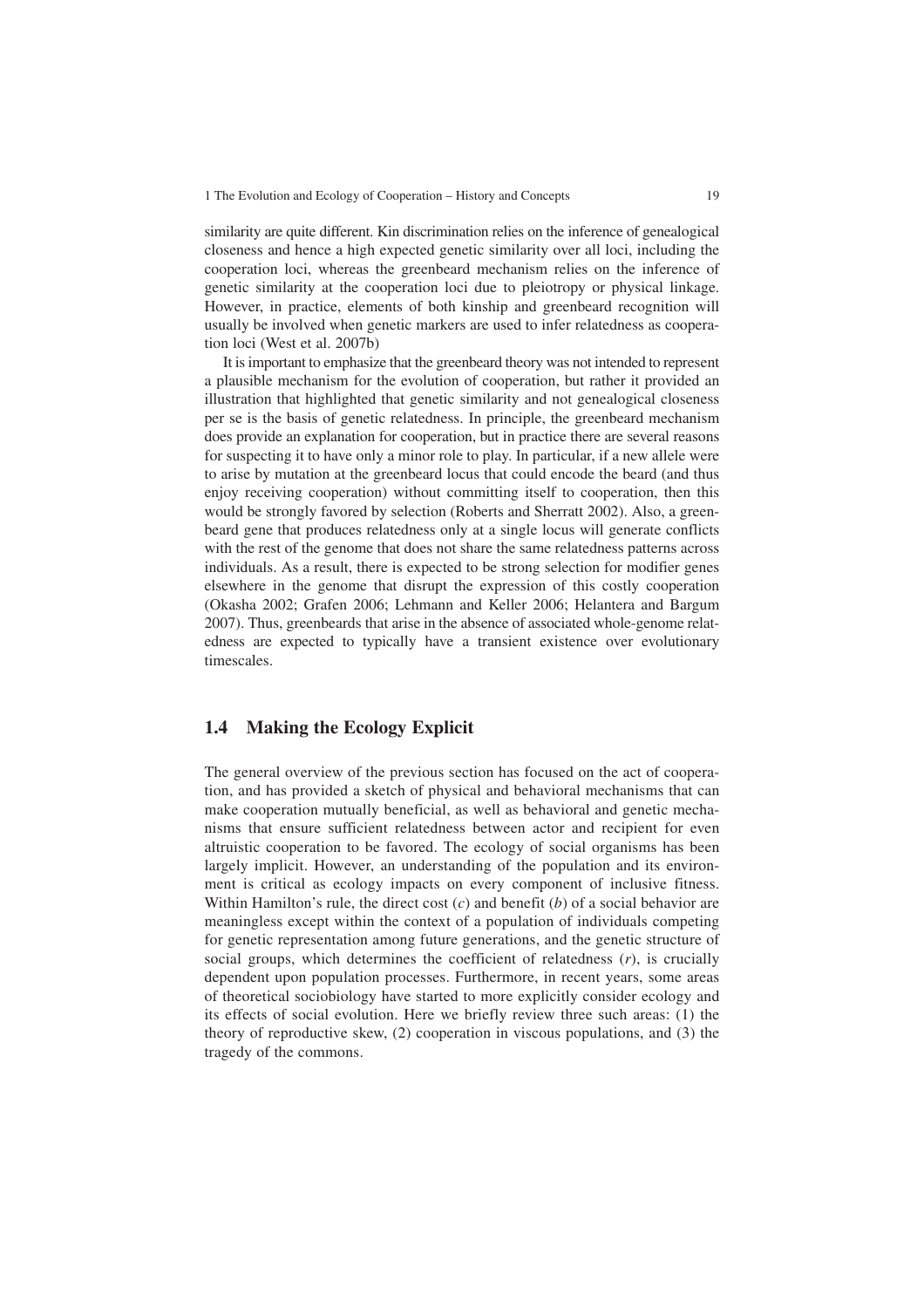# *1.4.1 Ecological Constraints and Skew Theory*

One of the most fundamental behavioral decisions that social organisms make is whether to remain in their group or, conversely, to leave the group and go it alone (Stacey and Ligon 1991). Not all social organisms have this option (workers in many social insects are unable to mate or found a new colony) but there are many where dispersal decisions shape the social group. This includes many of the lessderived social insects (Bourke and Franks 1995; Queller and Strassmann 1998; Ratnieks et al. 2006) but also many groups of charismatic social vertebrates (Emlen 1991; Hatchwell and Komdeur 2000; Clutton-Brock 2002; Griffin and West 2003), which have helper individuals that remain in the social group and aid in the care of their relatives' offspring. The study of these groups has consequently focused on the costs and benefits of dispersal, and understandably central to this is the notion of ecological constraints (Keller and Reeve 1994; Emlen 1995; Pen and Weissing 2000; Kokko et al. 2001; Lehmann et al. 2006). If dispersal and group founding is costly and risky, it will often pay, in a fitness sense, to stay and help in an established group, even if the individuals that you raise are less related to you than your own offspring. This logic has been much discussed in the vertebrate literature where, in addition to ecological constraints from dispersal, there may also be explicit benefits for remaining in the group, such as when this group occupies a particularly good territory (Stacey and Ligon 1991) or when large groups have higher fitness than small ones (Kokko et al. 2001). Similar ideas underlie the theories of "reproductive-head start" (Queller 1989) and "assured-fitness returns" (Gadagkar 1990) for the evolution of sociality in insects, which both emphasize that nests take time and are risky to found, so staying with an established nest can have strong fitness advantages.

The most theoretical attention to these ecological costs and benefits, however, came through the rapid but ephemeral rise of skew theory in the 1990s, which sought to explain patterns of reproductive sharing among individuals in animal societies. That is, why is it that in some social species many individuals reproduce (low skew) while in others it is restricted to one or a few individuals (high skew)? Skew theory started with a simple expansion of Hamilton's rule by Vehrencamp (1983a, 1983b), who modeled a social group containing two individuals: a subordinate, who can choose to stay or leave; and a controlling all-powerful dominant, who can choose to cede some reproductive rights to the subordinate. After Vehrencamp, things went quiet for a decade or so, but they were resurrected and extended by Reeve and Ratnieks (1993) and Keller and Reeve (1994).

Predictions from skew theories rest upon two key ecological factors: (1) the expected personal success of an individual who leaves the colony and attempts to found a new group on their own (*x*, dependent upon ecological constraints); and (2) the benefit to the original colony if the individual stays and helps  $(k - 1)$ , where *k* is the group productivity with the subordinate, and 1 is without). From Hamilton's rule, this predicts that a subordinate will be favored to disperse from the social group when: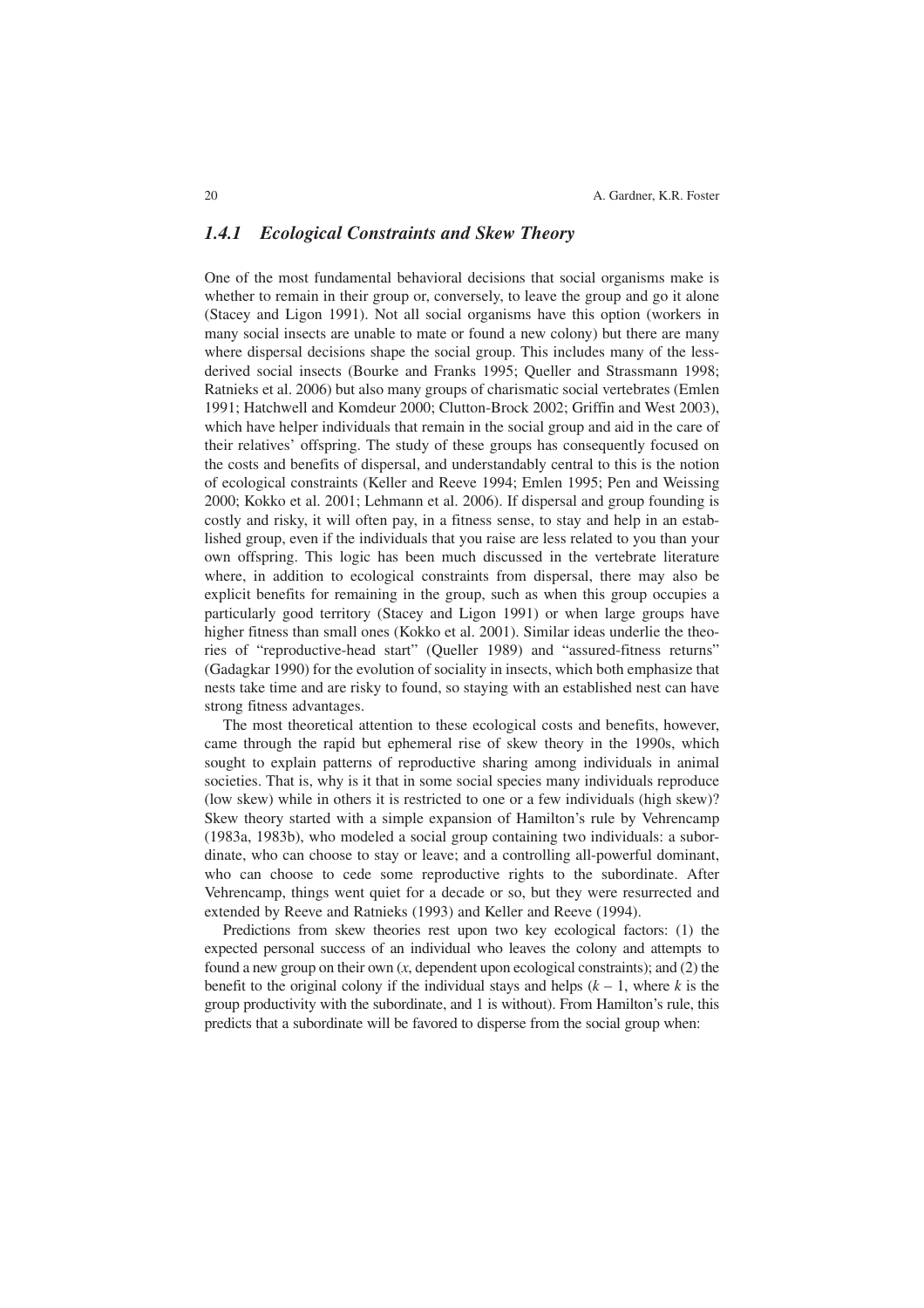1 The Evolution and Ecology of Cooperation – History and Concepts 21

$$
x > r(k-1),\tag{4.1.1}
$$

where *r* is genetic relatedness between subordinate and dominant. However, when the subordinate can be very helpful to the dominant, it will pay the dominant to give some reproduction to the subordinate and attempt to make them stay. This staying incentive (*s*), representing the proportion of group reproduction given over to the subordinate) will select for the subordinate to stay when:

$$
x < sk + r[k(1-s) - 1],\tag{4.1.2}
$$

and one can calculate a similar equation for peace incentives that reduce fighting in the social group (Reeve and Ratnieks 1993; Keller and Reeve 1994). From this simple beginning, skew theory rapidly diversified into a comedy of additional models, each differing in their specific assumptions on the relative power of the individuals, the information available, and whether and how the individuals negotiate their reproductive share (e.g., Reeve et al. 1998; Robertson et al. 1998; Cant and Johnstone 1999; Johnstone and Cant 1999a, 1999b; Johnstone et al. 1999; Kokko and Johnstone 1999; Ragsdale 1999; Cant and Johnstone 2000; Crespi and Ragsdale 2000; Hamilton 2000; Johnstone 2000; Reeve 2000; Reeve and Emlen 2000; Nonacs 2001, 2002; Jeon and Choe 2003; Reeve and Jeanne 2003). What became rapidly evident is that the relationship between the key variables like skew, group productivity, relatedness, and ecological constraints are extremely labile and differ greatly depending on which assumptions are used. One could therefore always find some support for the theories no matter what was found empirically (Reeve and Keller 2001; Heg et al. 2006; Nonacs 2006; Nonacs et al. 2006).

While the emphasis on ecology seen in skew models is commendable, their inability to make clear predictions has been a big problem. A possible solution is to focus instead on testing the different models' assumptions. However, assessing key assumptions such as whether a dominant actually concedes power rather than has it taken from them is not trivial (Clutton-Brock 1998), and the number of assumptions required to make predictions rises rapidly when more than two individuals interact (Johnstone et al. 1999). Further troubles for skew models come from the fact that some easily lose evolutionary stability (Kokko 2003), and that the fitness advantages given by the common assumption of sophisticated decision-making behavior can be very small relative to much simpler behavioral strategies that seem much more realistic (Nonacs 2006). In summary, skew theory provides general support for the importance of ecology in social evolution but, arguably, has not succeeded in incorporating ecology into social evolution theory in a more meaningful way than is achieved by Hamilton's original work. This is made particularly evident by the rise of the simpler "tug-of-war" skew models (Reeve et al. 1998; Reeve 2000; Langer et al. 2004; Heg et al. 2006), which assume that no individual has complete control, and whose principle prediction mirrors that of Hamilton's rule : that decreased relatedness will decrease group performance.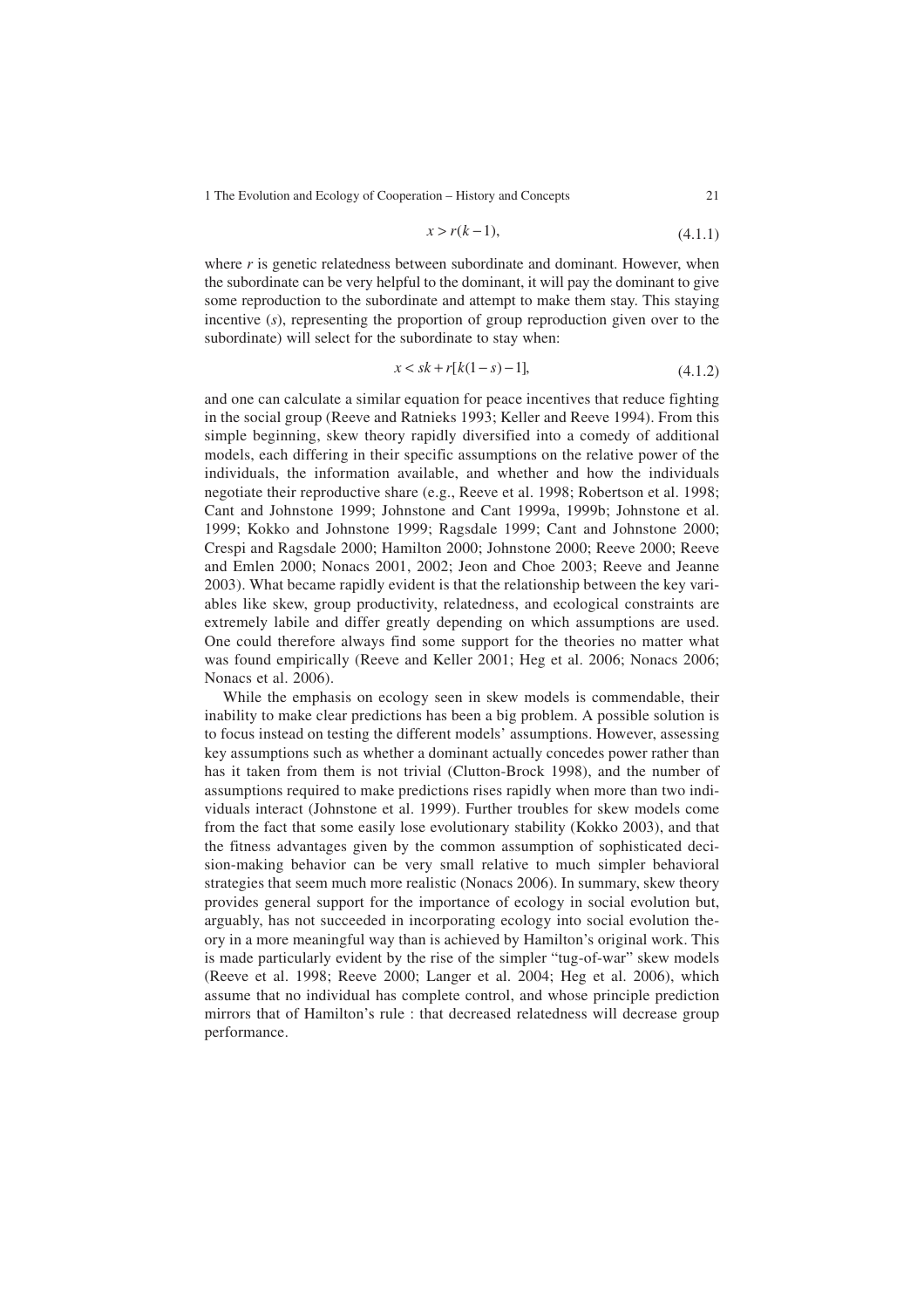## *1.4.2 Cooperation in Viscous Populations*

One of the earliest attempts to give a quantitative account of the evolution of cooperation was that of Wright (1945) who, in a book review article, outlined the argument that altruism could be favored in the context of viscous population structure. Wright framed this argument in terms of group selection, and was able to provide an approximation for the ratio of the variance between and within groups under varying degrees of dispersal. He understood that individual dispersal would diminish this genetic structuring of the population, and hence slow the action of within-group selection against altruists, but also that some dispersal is required to spread this altruism over the whole population. From this, Wright reasoned that altruism would be most favored with a tiny but nonzero rate of dispersal. However, a mathematical proof for this was lacking.

Hamilton (1964a, 1971) picked up the thread in his account of inclusive fitness, and reframed Wright's scenario in terms of population viscosity leading to a high coefficient of relatedness between actor and recipient. Setting the argument in more explicitly ecological terms, Hamilton (1964, 1971, 1975) revealed the previously hidden problem of kin competition, and drew attention to an earlier treatment by Haldane (1923) who had shown that this could reduce the between-family differences in fitness that are crucial in this context. Limited dispersal not only brings relatives together to socialize, but also to compete for resources, and this could work to inhibit the evolution of cooperation. Having outlined this important caveat, Hamilton nevertheless argued that viscous populations would be those in which we would most expect to see altruism flourishing.

Much later, Wilson and colleagues (Wilson et al. 1992) performed simulations of cooperation evolution in purely viscous populations of the sort discussed by Wright to provide a more accurate quantification of the limited dispersal effect. Surprisingly, they could find no appreciable impact of the rate of dispersal on the evolution of cooperation. This puzzling simulation study was soon followed by an analytical 'island' model by Taylor (1992a), who used an inclusive fitness approach to recover the same result. Amazingly, whether asexual or sexual reproduction was assumed, and whether the model involved haploid, diploid or haplo-diploid modes of inheritance, the parameter controlling the rate of dispersal simply cancelled out of the analysis: cooperation evolved just as readily in fully mixing populations as it does in viscous populations (Box 3). Taylor (1992b) followed this analysis with a model of cooperation in a viscous 'lattice' population, and again recovered the same result. For reasons that remain somewhat obscure, in an apparently wide class of models the relatedness-enhancing effect of limited dispersal is exactly balanced by the competition -enhancing effect of limited dispersal.

The situation is not always so bleak for viscosity and cooperation, however. Haldane (1932) had sketched a model similar to Wright's in which selection between groups was mediated not by differential production of individual dispersers but by differential production of daughter groups, which compete for living space with other groups. Haldane suggested that if groups are small, then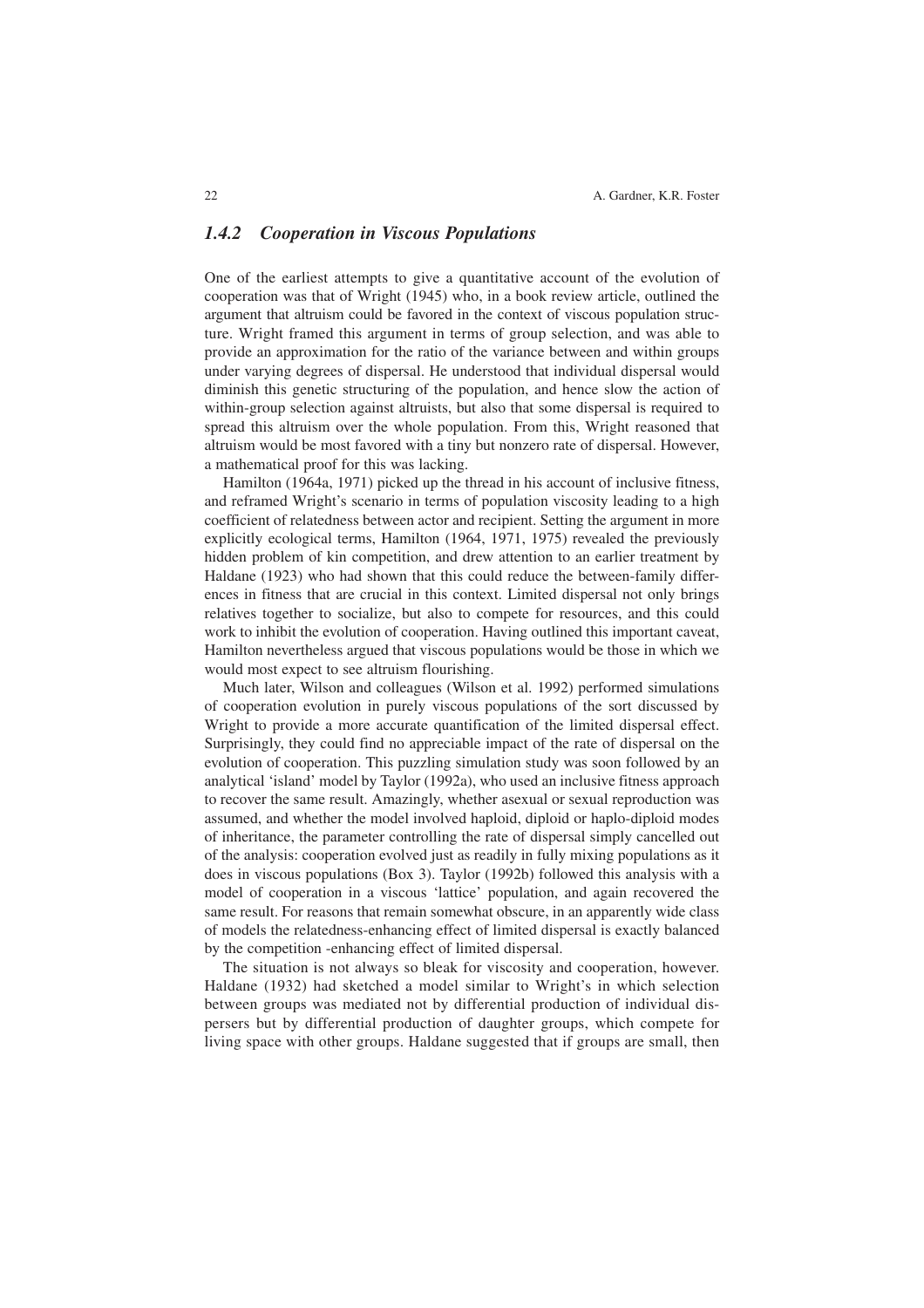**Box 3** Impact of rate and pattern of dispersal

### **Rate of dispersal**

Consider, as Wright (1945) does, that groups are made up of *N* individuals, and for simplicity we will assume that individuals are haploid and that a single locus controls their cooperation strategy. We begin with a population that is genetically uniform at this locus, and consider the fate of a vanishingly rare mutant allele that subsequently appears and increases the cooperation of its bearers by a small amount. Cooperation incurs a relative fecundity cost *C* and gives a total benefit *B* that is shared equally among all members of an individual's social group (including itself). We assume *B*,  $C \ll 1$ . Hence, the relative fecundity of a cooperator in a group containing *i* cooperators is:

$$
f_i = 1 + B\frac{i}{N} - C,
$$
 (B3.1)

the average fecundity of her group is:

$$
\overline{f}_i = 1 + (B - C) \frac{i}{N},
$$
 (B3.2)

and the fecundity of the average group is:

$$
\bar{f} \approx 1. \tag{B3.3}
$$

We now assume that: the offspring disperse to a random group elsewhere in the population with probability *d*, or else remain on their natal group with probability 1–*d*; all adults die; and density-dependent regulation returns each group to size *N* and the juveniles mature to adulthood to take us back to the beginning of the lifecycle. Then, the fitness of the cooperator in the group of *i* cooperators is:

$$
w_i = d f_i \frac{1}{\overline{f}} + (1 - d) \frac{f_i}{d\overline{f}_i + (1 - d)\overline{f}} \approx 1 + (B - (1 - d)^2 (B - C)) \frac{i}{N} - C.
$$
 (B3.4)

Denote the expected proportion of cooperators in an individual's group, averaging over all cooperators rather than over all groups, as *R*. Hence, the average fitness of a cooperator in this population is:

$$
w \approx 1 + (B - (1 - d)^2 (B - C))R - C.
$$
 (B3.5)

Note that *R* is the expected relatedness of an individual to a randomly drawn member of its own group, including itself. Thus, the relatedness between different group mates is *r*, which satisfies  $R = (1/N) + ((N-1)/N)r$ . Substituting into our expression for the average fitness of cooperators, obtains:

(continued)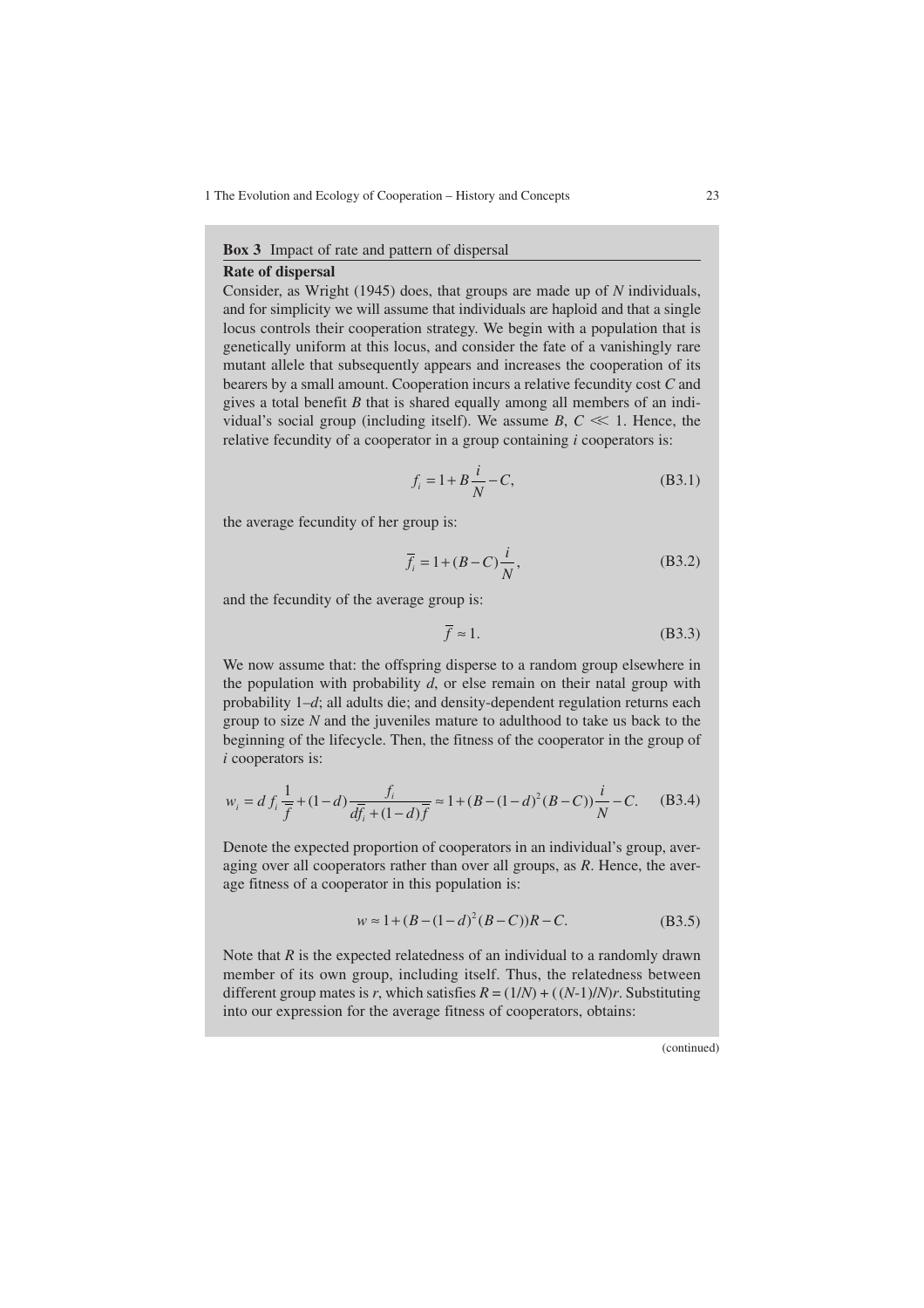24 A. Gardner, K.R. Foster

**Box 3** (continued)

$$
w \approx 1 - \left(C - \frac{B - (1 - d)^2 (B - C)}{N}\right) + \frac{(N - 1)(B - (1 - d)^2 (B - C))}{N}r,\tag{B3.6}
$$

and since the condition for cooperators to invade is  $w > 1$ , this yields Hamilton's rule,  $-c + br > 0$ , where:

$$
c = C - \frac{B - (1 - d)^2 (B - C)}{N},
$$
 (B3.7)

$$
b = \frac{(N-1)(B - (1-d)^2(B - C))}{N},
$$
 (B3.8)

i.e., both the direct and indirect fitness effects of cooperation are modulated by the ecological parameter: the rate of dispersal, *d*. As Wright (1945) noted, dispersal also impacts on the genetic structure of populations, and this can be shown by calculating the coefficient of relatedness *r* in terms of model parameters. If we subscript the relatedness coefficient to denote the generation in which we take our measurement, then we can write the following recursion:

$$
r_{t+1} = (1-d)^2 R_t = (1-d)^2 \left(\frac{1}{N} + \frac{N-1}{N}r_t\right),
$$
 (B3.9)

because with probability  $(1-d)^2$  neither of the two individuals dispersed from its natal group. Solving for equilibrium  $r_t = r_{t+1} = r$ , we have:

$$
r = \frac{(1-d)^2}{N - (N-1)(1-d)^2},
$$
 (B3.10)

i.e., relatedness is indeed also dependent on the ecology of the population. Note that a very curious result is recovered when we substitute this relatedness expression into our Hamilton's rule, to derive a condition for increase in cooperation. We obtain:

$$
-C + \frac{B}{N} > 0,
$$
\n(B3.11)

so that although ecology impacts individually upon the cost and benefit and coefficient of relatedness, it does not influence the overall condition for cooperation to be favored. Indeed, in this simple model, cooperation evolves just as readily (or unreadily) in a viscous population as it does in a fully mixing population (Taylor 1992a). It is important to note, however, that how we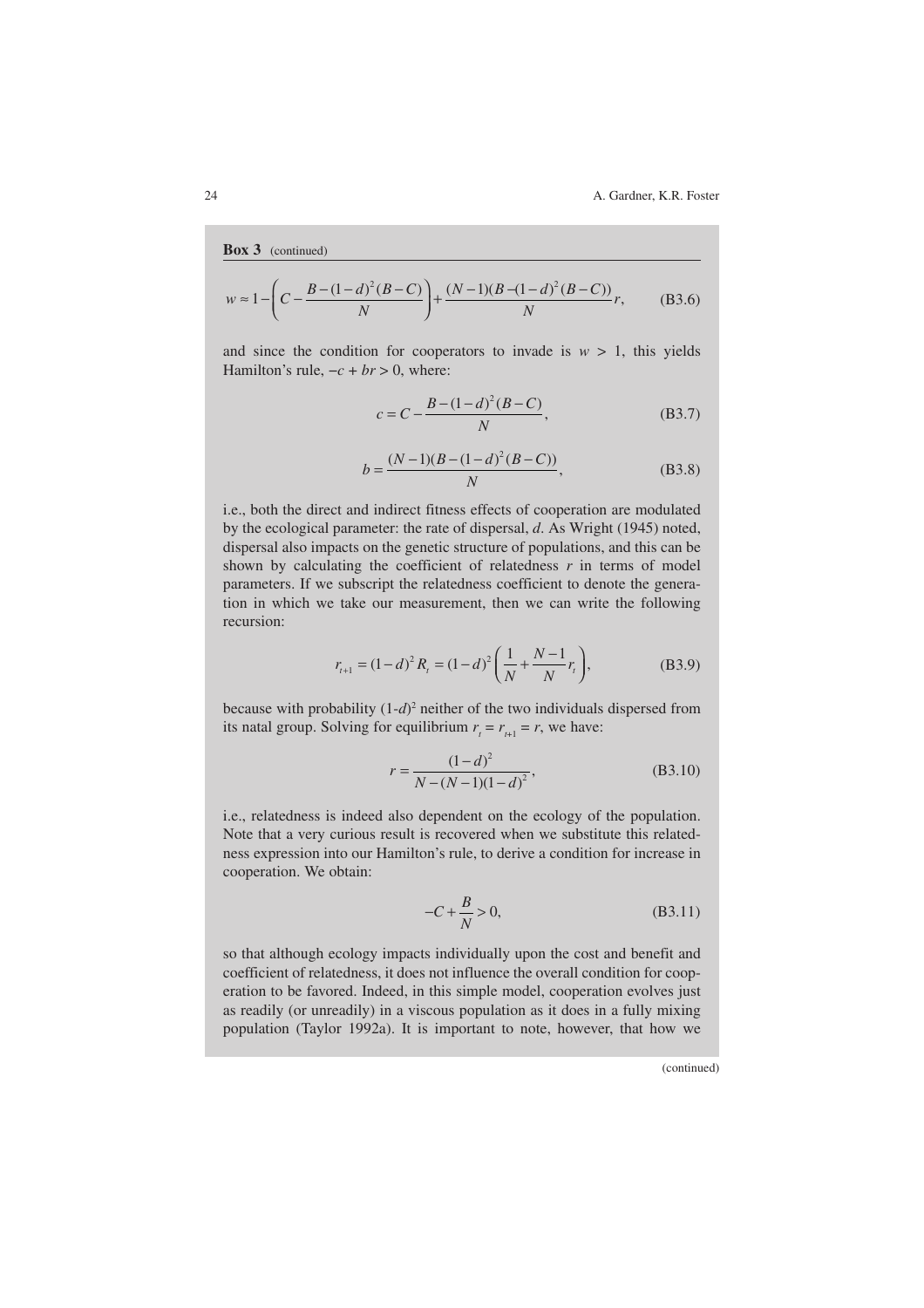### **Box 3** (continued)

classify this cooperation is dependent on the ecological details. Focusing on the region of parameter space over which cooperation is favored, depending on the rate of dispersal, the cooperation may be altruistic  $(c, b > 0)$  or mutually beneficial  $(c < 0, b > 0)$  (Rousset 2004).

### **Pattern of dispersal**

Things are changed somewhat when we consider the effect of varying the pattern of dispersal. The following investigation of 'budding' dispersal is based upon the 'tribe splitting' model of Haldane (1932) and the analysis of Gardner and West (2006). We begin by making the same assumptions as in the previous individual dispersal model. However, we now assume that, after social interaction has determined individual fecundities: offspring randomly collect together with other juveniles on their patch to form a 'bud' of *N* individuals, which either disperses with probability  $d_{\rm B}$  to a random patch, or else remains on the natal patch with probability  $1-d_{\rm B}$ ; then all adults die; then of all the buds finding themselves competing for space on a particular patch, one is chosen at random to escape being destroyed by density dependent regulation; and then finally we allow for random exchange of individuals at rate  $d<sub>1</sub>$ between patches.

Implementing these assumptions gives a new expression for the expected fitness of a cooperator in a group of *i* cooperators:

$$
w_i = d_B f_i \frac{1}{\overline{f}} + (1 - d_B) \frac{f_i}{d_B \overline{f}_i + (1 - d_B) \overline{f}} \approx 1 + (B - (1 - d_B)^2 (B - C)) \frac{i}{N} - C.
$$
\n(B3.12)

The new assumptions also impact the recursion for relatedness, *r*:

$$
r_{t+1} = (1 - d_1)^2 \left( \frac{1}{N} + \frac{N - 1}{N} r_t \right).
$$
 (B3.13)

Following the same procedure as before, we derive a Hamilton's rule describing the condition for increase in cooperation, −*c+br* > 0, where:

$$
c = C - \frac{B - (1 - d_{\rm B})^2 (B - C)}{N},
$$
 (B3.14)

$$
b = \frac{(N-1)(B - (1 - d_{\rm B})^2 (B - C))}{N},
$$
 (B3.15)

$$
r = \frac{(1 - d_1)^2}{N - (N - 1)(1 - d_1)^2}.
$$
 (B3.16)

(continued)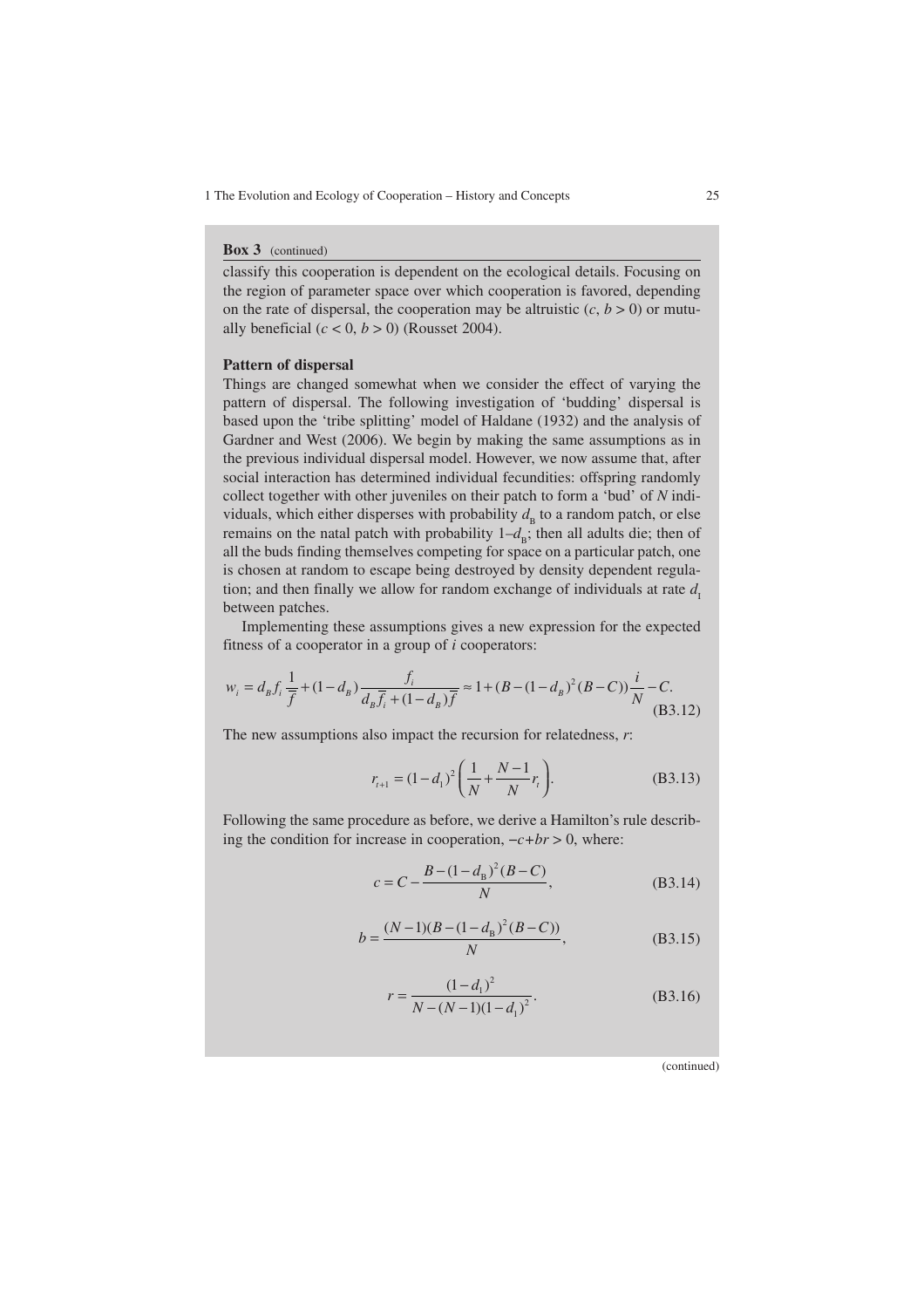#### **Box 3** (continued)

Thus, as before, ecology impacts all the components of Hamilton's rule: budding dispersal, by mediating the degree of kin competition, impacts on the fitness components; individual dispersal, by mediating the genetic structure of populations, impacts upon the coefficient of relatedness. This budding model has decoupled the competition and relatedness effects of dispersal that were bound together in the previous model. Indeed, the budding dispersal model becomes mathematically equivalent to the individual dispersal model when we impose the constraint  $d_{\text{B}} = d_{\text{I}} = d$ . However, in contrast to the individual dispersal model, the condition for increase in cooperation is not generally independent of the ecology, and is given by

$$
\frac{1 - (1 - d_{\rm B})^2}{(N - 1)(1 - (1 - d_1)^2) + 1 - (1 - d_{\rm B})^2} \ B > C.
$$
 (B3.17)

In the special case of zero exchange of individuals between groups  $(d_1 = 0)$ , equilibrium relatedness is 1 (clonal groups), and this condition for increase reduces to  $(B-C)d<sub>B</sub> > 0$ . Here, so long as there is some relaxation of kin competition due to budding dispersal  $(d_5 > 0)$ , then any act that gives a net increase to group fecundity (*B–C*>0) is favored by selection.

by chance some daughter groups would be more altruistic than others, and this random replenishment of between-group variation would provide a possibility for sustained group selection for altruism. This stochastic 'tribe-splitting' model of group selection resisted quantitative exploration, though a simulation study by Goodnight (1992) produced results that seemed to confirm Haldane's argument, and showed that altruistic cooperation could readily evolve in this model. More recently, Gardner and West (2006) rephrased the model in terms of kin selection, and provided a straightforward analytical treatment of the model and conditions for when cooperation would be favored (Box 3). Thus, the pattern as well as the rate of dispersal has important implications for our understanding of social evolution. Various other ecological and demographic details examined in the context of cooperation in viscous populations include: population elasticity (Taylor 1992b; Mitteldorf and Wilson 2000; van Baalen and Rand 1998); overlapping generations (Taylor and Irwin 2000; Irwin and Taylor 2001); hard versus soft selection (Rousset 2004; Gardner and West 2006); transgenerational cooperation (Lehmann 2007); and catastrophic disturbances (Brockhurst 2007; Brockhurst et al. 2007).

An empirical verification of the importance of kin-competition came with the discovery that male fighting in fig wasps is just as brutal in species where the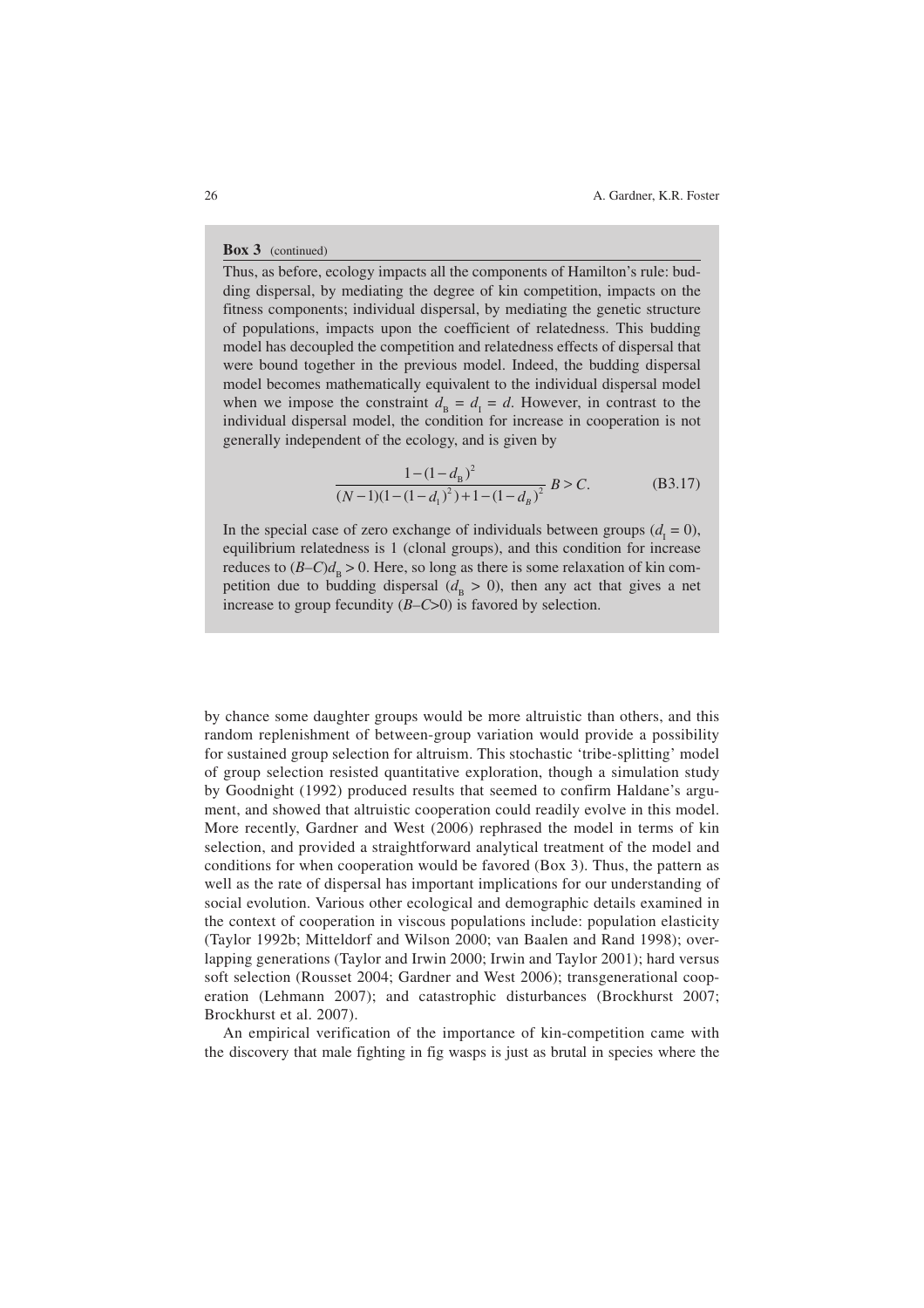competitors are highly related, i.e., full brothers, as in species where they are generally unrelated (West et al. 2001). Localized competition in the fig is of an intensity that overrides the relatedness incentive for self-restraint. Similarly, localized competition has been shown to reduce cooperative contribution to public goods in bacteria (Griffin et al. 2004) and humans (West et al. 2006). Such effects have led to the development of a concept of 'effective' relatedness . Relatedness is a relative measure of genetic similarity, taken with respect to the population average. However, defining the population is a somewhat arbitrary matter. Queller (1994; and see Kelly 1994) suggested that the effects of kin competition could be subsumed into the coefficient of relatedness by measuring genetic similarity with reference to the 'economic neighborhood', i.e., the scale at which competition occurs, rather than the population as a whole. This has proven to be a useful conceptual aid, and leads to the simple idea that as competition becomes more localized, and hence the genetic similarity to one's competitors increases, the effective relatedness towards one's social partners is decreased. Thus, as a general rule of thumb, local competition should inhibit the evolution of cooperation. Also, because the effective relatedness can be driven below zero and become negative, local competition should promote the evolution of harmful or even spiteful behaviors (Gardner and West 2004a; Gardner et al. 2004, 2007a). In all of these cases, ecology is the key to making predictions for social evolution.

# *1.4.3 The Tragedy of the Commons*

Another approach that has emphasized ecological aspects of social evolution is theory based upon the analogy of the "tragedy of the commons" (Rankin et al. 2007a). This analogy has its roots firmly in ecology, with a now-famous paper by Garret Hardin in the 1960s, which argued that, without curbs on individual-oriented human behavior, society is heading for ecological disaster (Hardin 1968). The name comes from the analogy of a commons pasture open to many herdsmen, where the best strategy for each herdsman is to add as many cattle as possible, even though this eventually causes the demise of the pasture. The tragedy arises because the benefit of adding an extra cow to the commons accrues only to its owner, while the cost is shared equally amongst all the users of the commons. In evolutionary terms, this is another way of phrasing the problem presented by cooperation, which often involves a tension between the individual and the group (Leigh 1977; Frank 1994, 1995; Foster 2004; Wenseleers et al. 2004b). To a great extent, this is the same problem that Hamilton solved long ago, but the tragedy of the commons analogy has utility because it explicitly describes the performance of the social group (Foster 2006). This has led to a modeling approach based upon neighbor-modulated fitness, but which emphasizes the tension between levels of selection . Notably, Frank (1994, 1995, 1996, 2003) has elegantly modeled the evolution of parasite virulence and policing behaviors by taking a tragedy of the commons approach. In these models, the neighbor-modulated fitness (*w*) of the individual in a group is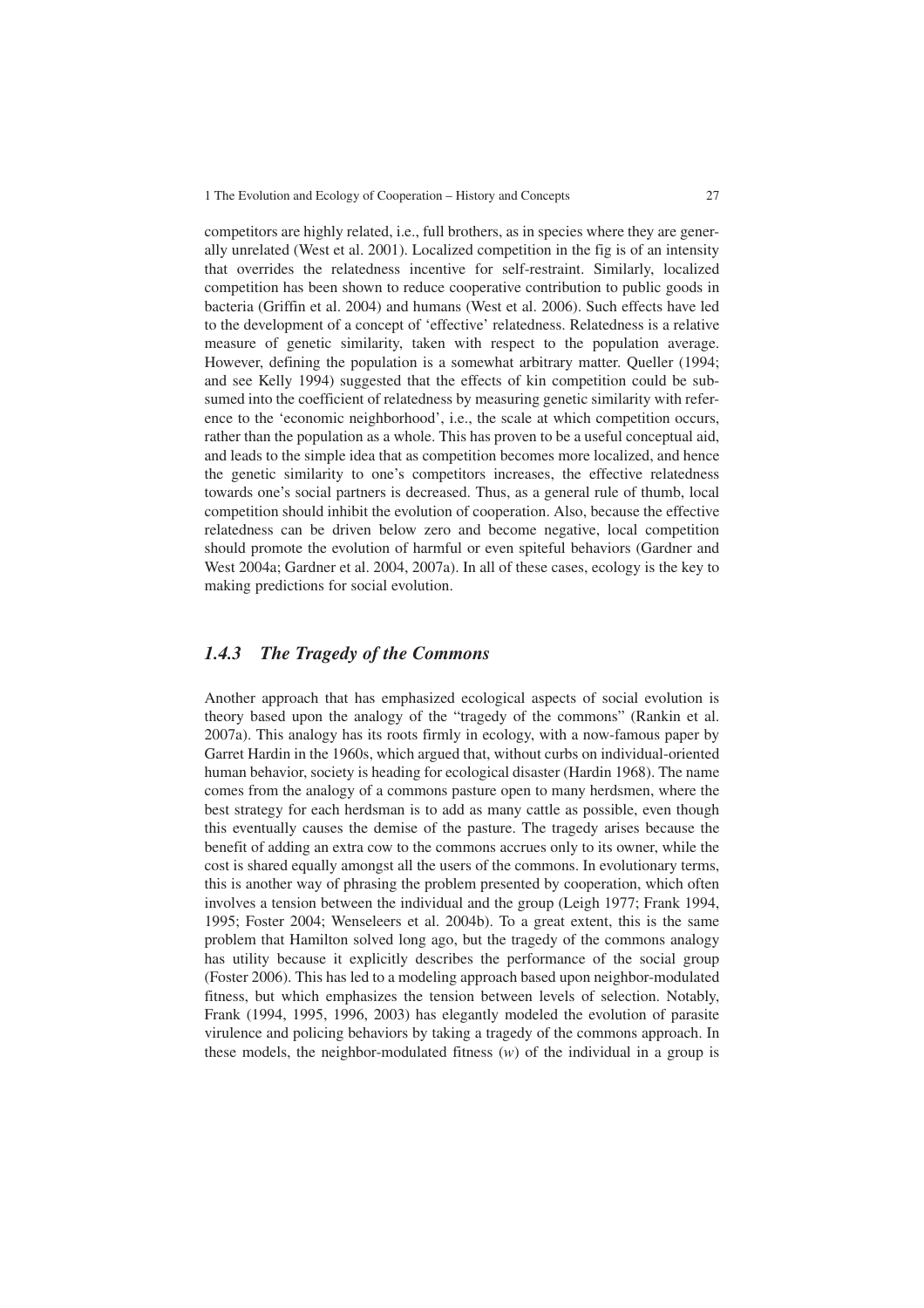written as a function of its own selfishness (*z*) and of the average selfishness exhibited among the members of its group (*z*′):

$$
w(z, z') = \frac{f(z)}{f(z')} g(z'),
$$
\n(4.3.1)

where the individual's relative share  $f(z)/f(z')$  of the group's success increases with its own selfishness (*z*) and decreases with the average selfishness of the group (*z*′), and where the success of the group  $g(z')$  decreases with the average selfishness of its constituent members (*z*′). Frank (1994, 1995) examined the simple form:

$$
w(z, z') = \frac{z}{z'}(1 - z').
$$
\n(4.3.2)

Using the standard neighbor modulated fitness approach outlined in Box 2, Frank found that the evolutionarily stable level of selfishness is  $z^* = 1 - r$ . If relatedness is absent  $(r=0)$  then full selfishness  $(z^*=1)$  is predicted. However, a degree of relatedness  $(r>0)$  can avert the tragedy, and the group can be expected to enjoy some success  $(g>0)$ .

The multi-level nature of such models lends them to ecological considerations. Most simply, one can ask how the shape of the within-group  $(f)$  and group-level  $(g)$ success functions affects the outcome of social evolution, and in particular, the extent of any social tragedy (Foster 2004). This reveals that the performance of social groups is enhanced whenever investment in either individual competition or, conversely, group-level cooperation provide diminishing returns (successive investments give smaller and smaller increments in reward). The ecology of many social species suggests that diminishing returns will be common, and therefore social tragedy may be typically less pronounced than simple linear models suggest. A nice example is blood sharing in vampire bats whereby the bats give blood to others in the group that did not manage to forage on a particular evening. Here the selfish benefits of holding onto blood diminish with the more blood that is retained as each bat can only use so much, which promotes sharing of at least some blood with the others (Fig. 1.3).

Further ecological realism has been built into this approach by models that express within-group and group-level performance as functions of group size, where, following the logic of the tragedy, group size decreases as more competition evolves (Rankin 2007; Rankin et al. 2007a; 2007b). A simple corollary of this is that species with intense competition will have small populations and may even drive themselves to extinction in a process termed 'evolutionary suicide' (Rankin and Lopez-Sepulcre 2005). This of course raises the question of why species do not frequently engage in so much competition that they drive themselves extinct. One solution is that the selective incentive for competition is density-dependent such that at low population density, competition is not selected and the species will not evolve the final *coup de grace* (Rankin 2007). However, it may also be the case that species have frequently driven themselves extinct through this process (Rankin and Lopez-Sepulcre 2005). This raises the interesting possibility for a species-level selection process to favor those species organized in such a way as to remove the selfish incentive that erodes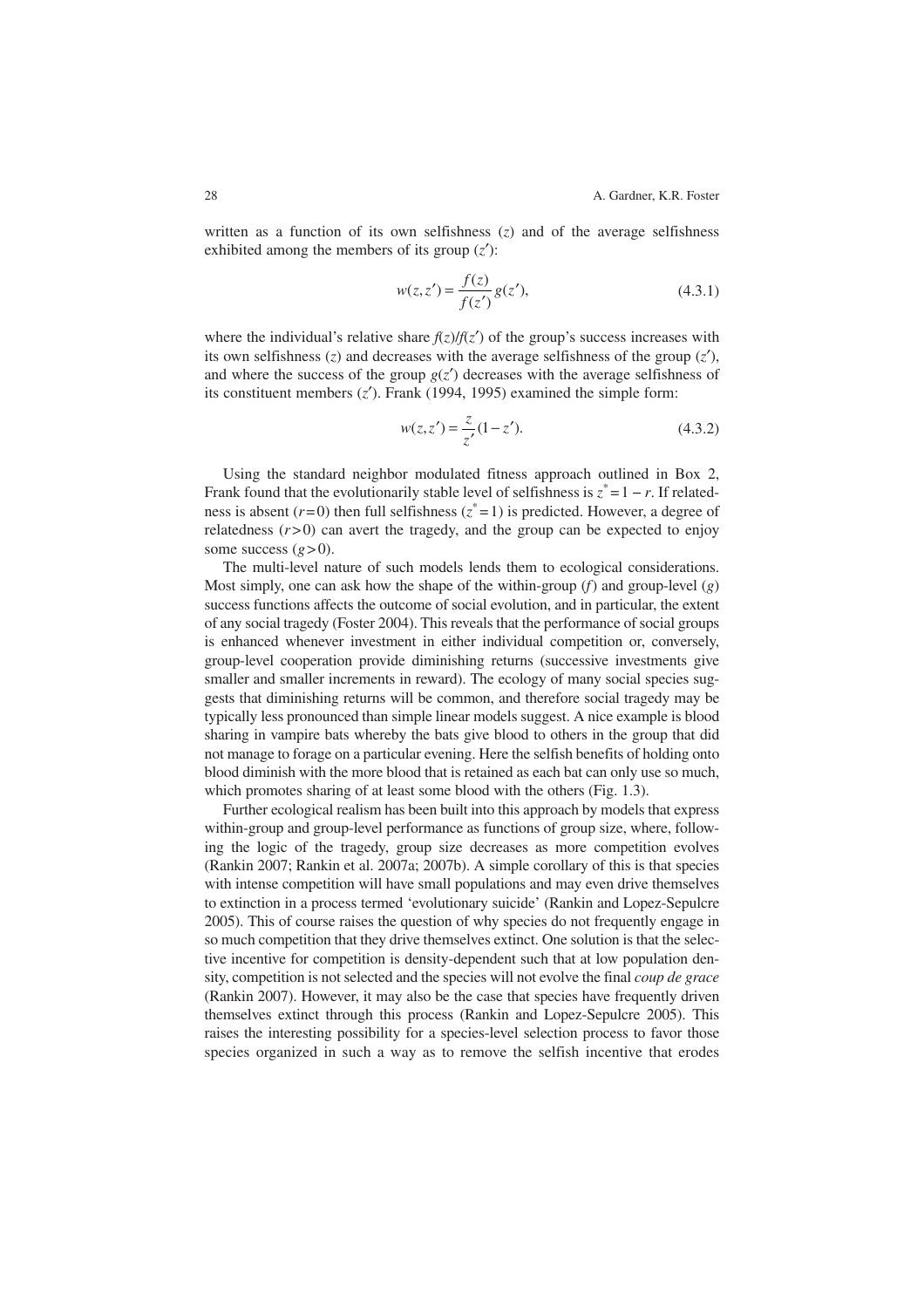1 The Evolution and Ecology of Cooperation – History and Concepts 29



**Fig. 1.3** Blood sharing in vampire bats as an example of diminishing returns in a social trait (Foster 2004). Consideration of the ecological costs and benefits of blood sharing reveal that very low levels of relatedness are required for blood sharing to function extremely well. a Individual performance function  $f(z) = 1 - (1 - z)^3$  based upon the empirically determined relationship between proportion of blood meal retained (investment in self) and time to starvation (Wilkinson 1984), which is used as a proxy for reproductive benefit. The curve closely approximates Fig. 2 in Wilkinson 1984 after the axes have been normalized to a 0 to1 range. b Relationship between investment in reproductive competition and group performance  $g(z) = 1 - a(z - b)^2$  where  $a = 25$ ,  $b = 0.8$ . This is based on the observation that around 20% of bats do not feed each night so that the remaining bats will have to donate on average 20% of their resources for all bats to have equal survival probability, which is assumed to maximize group survival. c Investment in reproductive competition at equilibrium  $(z^*)$  as a function of within-group relatedness. d Group performance at equilibrium  $g(z^*)$  as a function of within-group relatedness. This predicts how close group performance matches that of a perfectly cooperative group and measures the tragedy of the commons . See Foster (2004) for more details

cooperation (Rankin et al. 2007b), which will moderate the degree of social conflict that we see in nature. Interestingly, this argument, which has its roots in an essay by J.B.S. Haldane (1939), is greatly strengthened when one considers ecological competition among species, because now competitive exclusion means that species even slightly weakened by internal competition can be driven extinct (Rankin et al. 2007b). This observation illustrates how explicit consideration of ecological processes can strongly affect the conclusions of a social evolution model.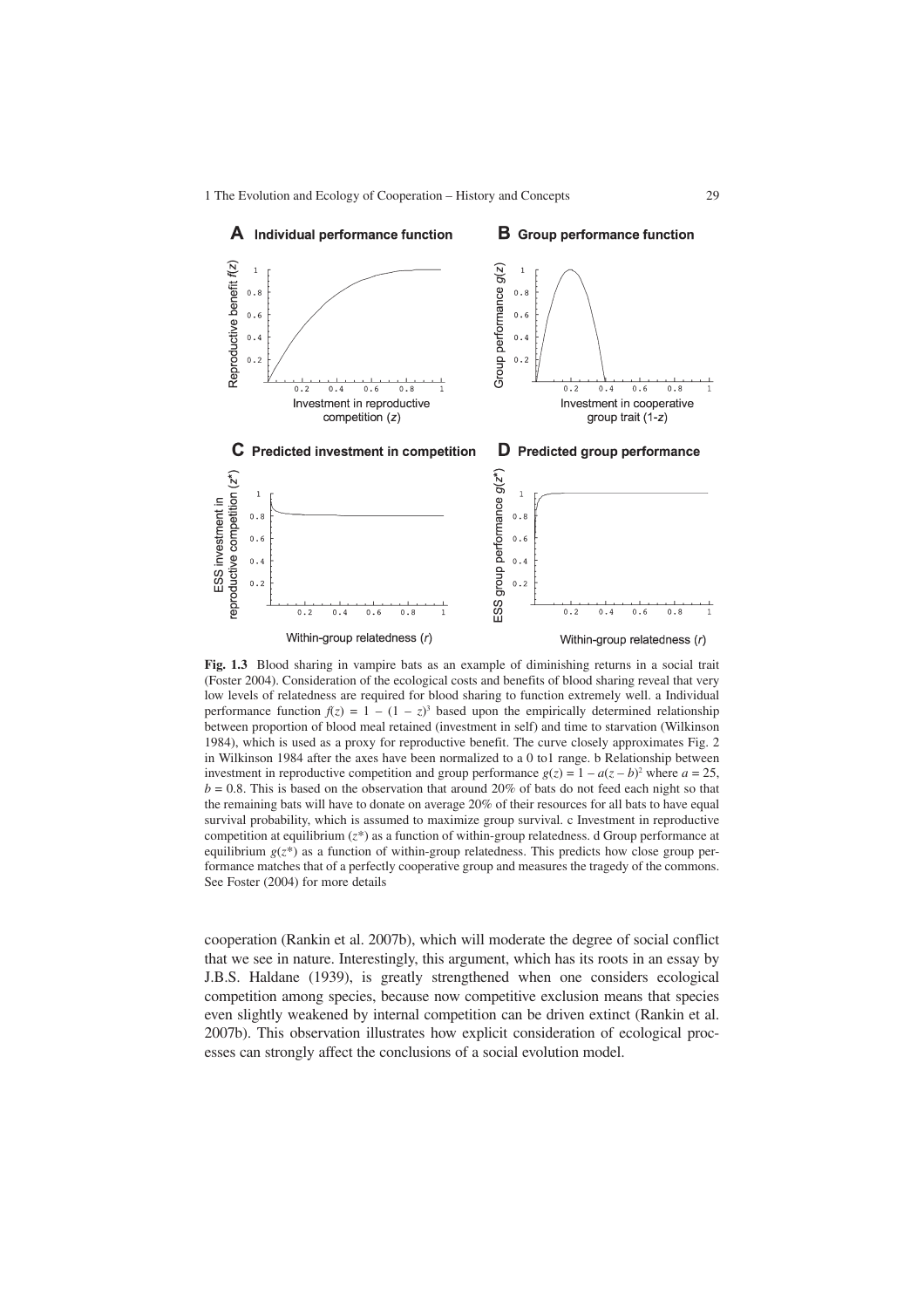30 A. Gardner, K.R. Foster

# **1.5 Closing Remarks**

Although it has played upon the minds of theoretical biologists ever since Darwin, the ecology of cooperation is far from being properly understood. On the one hand, we have seen that the formal foundations of social-evolutionary theory are well developed and that core results such as Hamilton's rule provide a conceptually simple but also a completely general framework in which to understand the evolution of cooperation in terms of direct and indirect fitness benefits. On the other hand, it is abundantly clear that the link between an individual's genes and its inclusive fitness is heavily mediated by ecology. We still have much to understand about these ecological effects, both theoretically and empirically. Like so many topics within evolutionary biology, there is a need for more work that combines theory with careful natural history, but as we proceed, we should remember the extraordinarily prescient work of Kropotkin, the father of ecological sociobiology, and his law of Mutual Aid :

*"As soon as we study animals – not in laboratories and museums only, but in the forest and the prairie, in the steppe and the mountains – we at once perceive that though there is an immense amount of warfare and extermination…, there is, at the same time, as much, or perhaps even more, of mutual support, mutual aid, and mutual defence…"* (Kropotkin 1902)

**Acknowledgements** The authors thank Ashleigh Griffin, Hanna Kokko, Stuart West, Daniel Rankin, and John Koschwanez for helpful discussion. We gratefully acknowledge a Royal Society University Research Fellowship (AG) and a National Institute of General Medical Sciences Center of Excellence Grant (KRF) for funding.

# **References**

Allee WC (1927) Animal aggregations. Q Rev Biol 2:367–398

- Allee WC (1951) Cooperation among animals. Henry Schuman, New York
- Axelrod R, Hamilton WD (1981) The evolution of cooperation. Science 211:1390–1396
- Bourke AFG, Franks NR (1995) Social evolution in ants. Princeton University Press, Princeton, New Jersey
- Boyd R, Gintis H, Bowles S, Richerson PJ (2003) The evolution of altruistic punishment. Proc Natl Acad Sci USA 100:35231–3535
- Brockhurst MA (2007) Population bottlenecks promote cooperation in bacterial biofilms. PLoS ONE: e634
- Brockhurst MA, Buckling A, Gardner A (2007) Cooperation peaks at intermediate disturbance. Curr Biol (in press)
- Brown JL (1987) Helping and communal breeding in birds. Princeton University Press, Princeton, New Jersey
- Brown JL, Brown ER (1981) Kin selection and individual selection in babblers. In: Alexander RD, Tinkle DW (eds) Natural selection and social behaviour – recent research and new theory. Chiron Press, New York, pp 244–256
- Bull JJ, Rice WR (1991) Distinguishing mechanisms for the evolution of co-operation. J Theor Biol 149:63–74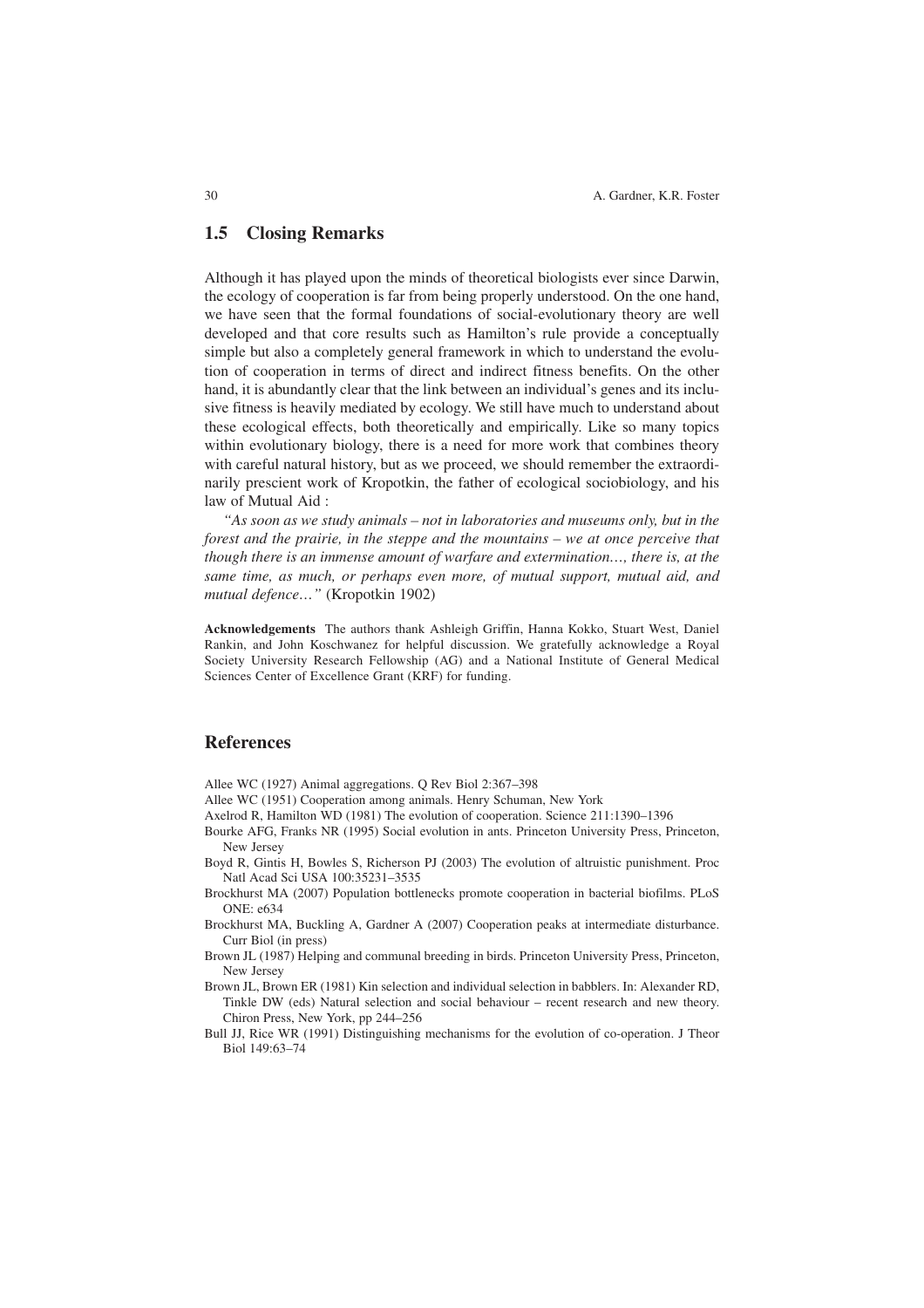1 The Evolution and Ecology of Cooperation – History and Concepts 31

- Cant MA, Johnstone RA (1999) Costly young and reproductive skew in animal societies. Behav Ecol 10:178–184
- Cant MA, Johnstone RA (2000) Power struggles, dominance testing, and reproductive skew. Am Nat 155:406–417
- Clutton-Brock T (1998) Reproductive skew, concessions and limited control. Trends Ecol Evol 12:288–292
- Clutton-Brock T (2002) Breeding together: kin selection and mutualism in cooperative vertebrates. Science 296:69–72

Clutton-Brock T, Parker GA (1995) Punishment in animal societies. Nature 373:209–216

- Crespi BJ, Ragsdale JE (2000) A skew model for the evolution of sociality via manipulation: why it is better to be feared than loved. Proc R Soc Lond B 267:821–828
- Crozier RH (1986) Genetic clonal recognition abilities in marine invertebrates must be maintained by selection for something else. Evolution 40:1100–1101.
- Darwin CR (1859) The origin of species. John Murray, London
- Dawkins R (1976) The selfish gene. Oxford University Press, Oxford
- Doebeli M, Hauert C (2005) Models of cooperation based on the Prisoner's dilemma and the Snowdrift game. Ecol Lett 8:748–766
- Emerson AE (1939) Social coordination and the superorganism. Am Midl Nat 21:182–209
- Emlen ST (1991) Evolution of cooperative breeding in birds and mammals. In: Krebs J, Davies NB (eds) Behavioural ecology: an evolutionary approach. Blackwell Scientific, Oxford, pp 301–337
- Emlen ST (1995) An evolutionary theory of the family. Proc Natl Acad Sci USA 92:8092–8099 Eshel I, Motro U (1981) Kin selection and strong evolutionary stability of mutual help. Theor Pop
- Biol 19:420–433
- Falconer DS (1981) Introduction to quantitative genetics, 2nd edn. Longman, New York
- Fehr E, Gachter S (2000) Cooperation and punishment in public goods experiments. Am Econ Rev 90:980–994
- Ferriere R, Bronstein JL, Rinaldi S, Law R, Gauduchon M (2002) Cheating and the evolutionary stability of mutualisms. Proc R Soc Lond B 269:773–780
- Fisher RA (1930) The genetical theory of natural selection. Clarendon Press, Oxford
- Foster KR (2004) Diminishing returns in social evolution: the not-so-tragic commons. J Evol Biol 17:1058–1072
- Foster KR (2006) Balancing synthesis with pluralism in sociobiology. J Evol Biol 19:1394–1396 Foster KR (2008) Behavioral ecology: altruism. In: Jorgensen SE (ed) Encyclopedia of ecology.
- Elsevier (in press) Foster KR, Kokko H (2006) Cheating can stabilize cooperation in mutualisms. Proc R Soc Lond
- B 273:2233–2239
- Foster KR, Wenseleers T (2006) A general model for the evolution of mutualisms. J Evol Biol 19:1283–1293
- Foster KR, Wenseleers T, Ratnieks FLW (2001) Spite: Hamilton's unproven theory. Ann Zool Fennici 38:229–238
- Foster KR, Shaulsky G, Strassmann JE, Queller DC, Thompson CRL (2004) Pleiotropy as a mechanism to stabilise cooperation. Nature 431:693–696
- Foster KR, Parkinson K, Thompson CRL (2007) What can microbial genetics teach sociobiology? Trends Genet 23:73–80
- Frank SA (1994) Kin selection and virulence in the evolution of protocells and parasites. Proc R Soc Lond B 258:153–161
- Frank SA (1995) Mutual policing and repression of competition in the evolution of cooperative groups. Nature 377:520–522
- Frank SA (1996) Models of parasite virulence. Q Rev Biol 71:37–78
- Frank SA (1997) Multivariate analysis of correlated selection and kin selection, with an ESS maximisation method. J Theor Biol 189:307–316
- Frank SA (1998) The foundations of social evolution. Princeton University Press, Princeton, New Jersey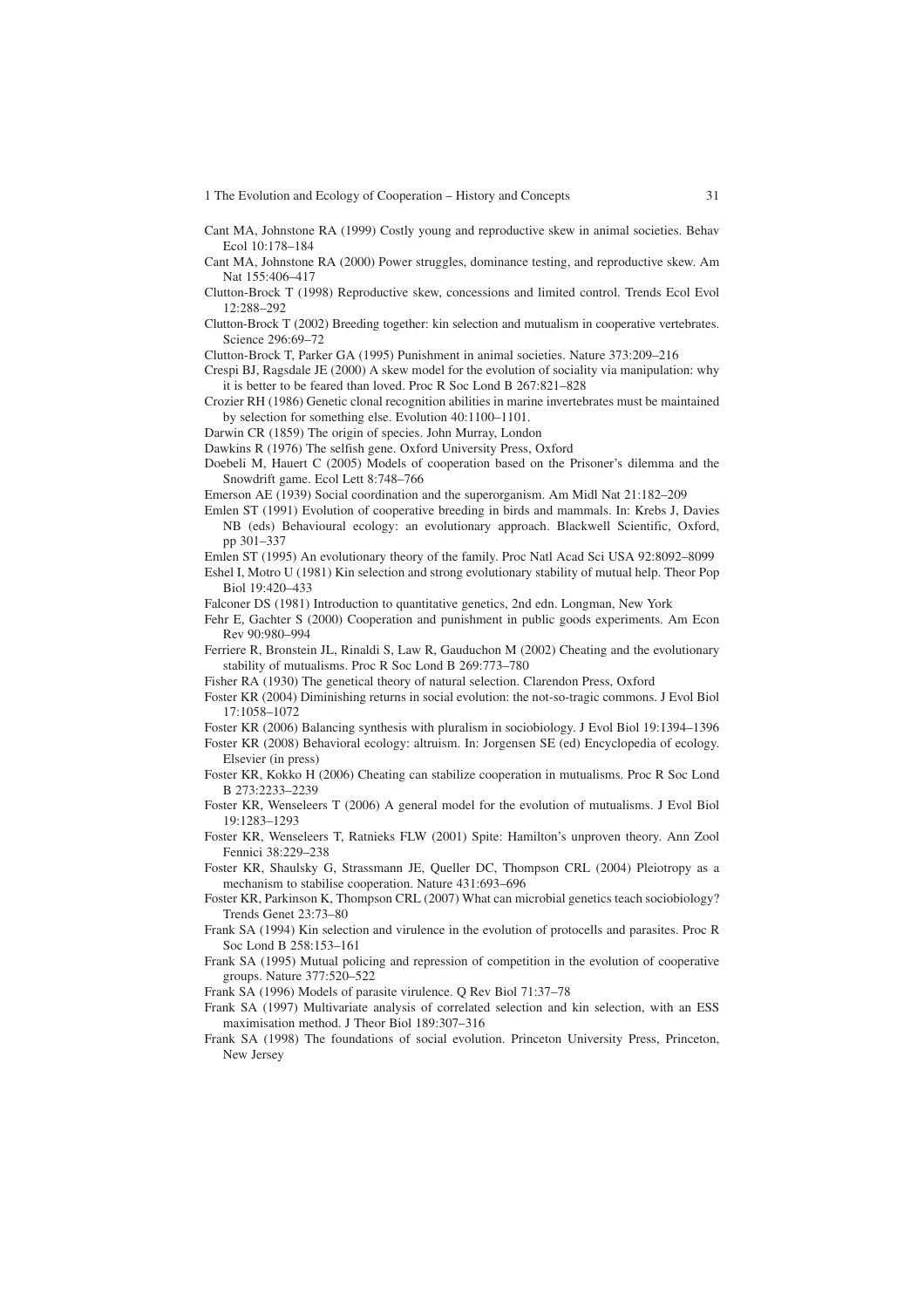Frank SA (2003) Repression of competition and the evolution of cooperation. Evolution 57:693–705 Gadagkar R (1990) Evolution of eusociality: the advantage of assured fitness returns. Phil Trans

R Soc Lond B 329:17–25

- Gardner A, West SA (2004a) Spite and the scale of competition. J Evol Biol 17:1195–1203
- Gardner A, West SA (2004b) Cooperation and punishment, especially in humans. Am Nat 164:753–764
- Gardner A, West SA (2006) Demography, altruism, and the benefits of budding. J Evol Biol 19:1707–1716
- Gardner A, West SA, Buckling A (2004) Bacteriocins, spite and virulence. Proc R Soc Lond B 271:1529–1535
- Gardner A, Hardy ICW, Taylor PD, West SA (2007a) Spiteful soldiers and sex-ratio conflict in polyembryonic parasitoid wasps. Am Nat 169:519–533
- Gardner A, West SA, Barton NH (2007b) The relation between multilocus population genetics and social evolution theory. Am Nat 169:207–226
- Goodnight KF (1992) The effect of stochastic variation on kin selection in a budding-viscous population. Am Nat 140:1028–1040
- Giron D, Strand MR (2004) Host resistance and the evolution of kin recognition in polyembryonic wasps. Proc R Soc Lond B 271:S395–S398
- Goodnight CJ, Schwartz JM, Stevens L (1992) Contextual analysis of models of group selection, soft selection, hard selection, and the evolution of altruism. Am Nat 140:743–761
- Grafen A (1982) How not to measure inclusive fitness. Nature 298:425–426
- Grafen A (1984) Natural selection, kin selection and group selection. In: Krebs JR, Davies NB (eds) Behavioural ecology, 2nd edn. Blackwell, Oxford, pp 62–84
- Grafen A (1990) Do animals really recognise kin? Anim Behav 39:42–54
- Grafen A (2003) Fisher the evolutionary biologist. J Roy Stat Soc D 52:319–329
- Grafen A (2006) Optimization of inclusive fitness. J Theor Biol 238:541–563
- Griffin AS, West SA (2003) Kin discrimination and the benefit of helping in cooperatively breeding vertebrates. Science 302:634–636
- Griffin AS, West SA, Buckling A (2004) Cooperation and competition in pathogenic bacteria. Nature 430:1024–1027
- Guerinot ML (1994) Microbial iron transport. Ann Rev Microbiol 48:743–772
- Haldane JBS (1923) A mathematical theory of natural and artificial selection I. Trans Camb Phil Soc 23:19–41

Haldane JBS (1932) The causes of evolution. Cornell University Press, New York, reprinted 1966

- Haldane JBS (1939) Science and everyday life. In: Maynard Smith J (ed) On being the right size
- and other essays by J.B.S. Haldane. Oxford University Press, Oxford
- Haldane JBS (1955) Population genetics. New Biol 18:34–51
- Hamilton IM (2000) Recruiters and joiners: using optimal skew theory to predict group size and the division of resources within groups of social foragers. Am Nat 155:684–695
- Hamilton WD (1963) The evolution of altruistic behaviour. Am Nat 97:354–356
- Hamilton WD (1964) The genetical evolution of social behaviour. I & II. J Theor Biol 7:1–52
- Hamilton WD (1971) Geometry for the selfish herd. J Theor Biol 31:295–311 Hamilton WD (1975) Innate social aptitudes in man: an approach from evolutionary genetics.
- In: Fox R (ed) Biosocial anthropology. Wiley, New York, pp 133–155
- Hamilton WD (1996) Narrow roads of gene land I: evolution of social behaviour. Freeman, Oxford Hammerstein P (2003) Genetic and cultural evolution of cooperation. MIT Press, Cambridge Hardin G (1968) The tragedy of the commons. Science 162:1243–1244

- Hatchwell BJ, Komdeur J (2000) Ecological constraints, life-history traits and the evolution of cooperative breeding. Anim Behav 59:1079–1086
- Hatchwell BJ, Ross DJ, Fowlie MK, McGowan A (2001) Kin discrimination in cooperatively breeding long-tailed tits. Proc R Soc B Lond 268:885–890
- Heg D, Bergmuller R, Bonfils D, Otti O, Bachar Z, Burri R, Heckel G, Taborsky M (2006) Cichlids do not adjust reproductive skew to the availability of independent breeding options. Behav Ecol 17:419–429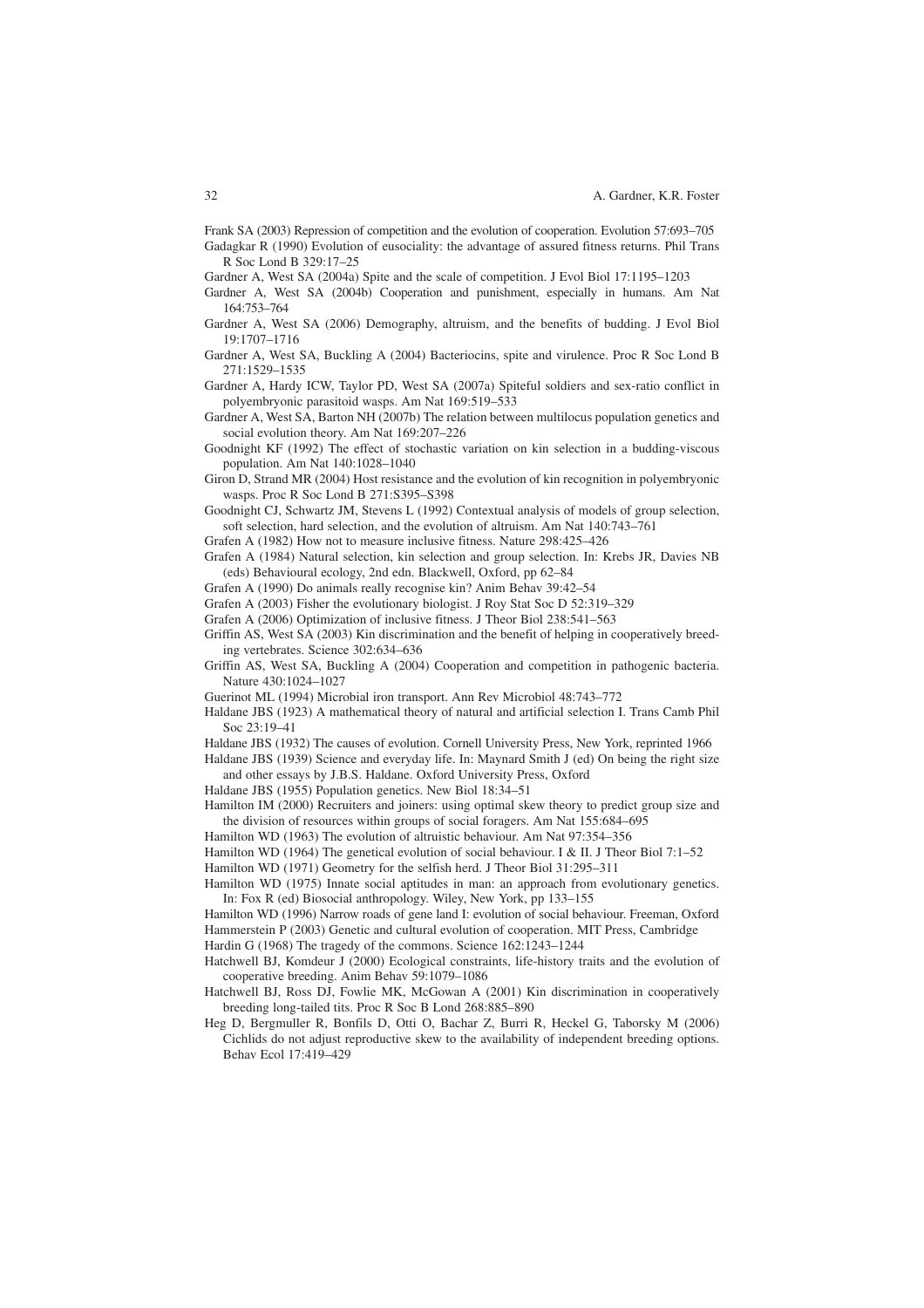1 The Evolution and Ecology of Cooperation – History and Concepts 33

- Heisler IL, Damuth J (1987) A method for analysing selection in hierarchically structured populations. Am Nat 130:582–602
- Helantera H, Bargum K (2007) Pedigree relatedness, not greenbeard genes, explains eusociality. Oikos 116:217–220
- Hurst LD (1991) The evolution of cytoplasmic incompatibility or when spite can be successful. J Theor Biol 148:269–277
- Irwin AJ, Taylor PD (2001) Evolution of altruism in stepping-stone populations with overlapping generations. Theor Pop Biol 60:315–325
- Jeon J, Choe JC (2003) Reproductive skew and the origin of sterile castes. Am Nat 161: 206–224
- Johnstone RA (2000) Models of reproductive skew: a review and synthesis. Ethology 106:5–26
- Johnstone RA, Bshary R (2002) From parasitism to mutualism: partner control in asymmetric interactions. Ecol Lett 5:634–639
- Johnstone RA, Cant MA (1999a) Reproductive skew and the threat of eviction: a new perspective. Proc R Soc Lond B 266:275–279
- Johnstone RA, Cant MA (1999b) Reproductive skew and indiscriminate infanticide. Anim Behav 57:243–249
- Johnstone RA, Woodroffe R, Cant MA, Wright J (1999) Reproductive skew in multimember groups. Am Nat 153:315–331
- Keller L (1999) Levels of selection in evolution. Princeton University Press, Princeton
- Keller L, Reeve HK (1994) Partitioning of reproduction in animal societies. Trends Ecol Evol 9:98–102
- Keller L, Ross KG (1998) Selfish genes: a green beard in the red fire ant. Nature 394:573–575
- Kelly JK (1994) The effect of scale-dependent process on kin selection: mating and density regulation. Theor Pop Biol 46:32–57
- Kiers ET, Rousseau RA, West SA, Denison RF (2003) Host sanctions and the legume-rhizobium mutualism. Nature 425:78–81
- Kokko H (2003) Are reproductive skew models evolutionarily stable? Proc Biol Sci 270:265–270
- Kokko H, Johnstone RA (1999) Social queuing in animal societies: a dynamic model of reproductive skew. Proc R Soc Lond B 266:571–578
- Kokko H, Johnstone RA, Clutton-Brock TH (2001) The evolution of cooperative breeding through group augmentation. Proc R Soc Lond B 268:187–196
- Krieger MJ, Ross KG (2002) Identification of a major gene regulating complex social behavior. Science 295:328–332
- Kropotkin PA (1902) Mutual aid: a factor of evolution. McClure Philips & Co., New York
- Langer P, Hogendoorn K, Keller L (2004) Tug-of-war over reproduction in a social bee. Nature 428:844–847
- Lehmann L (2007) The evolution of trans-generational altruism: kin selection meets niche construction. J Evol Biol 20:181–189
- Lehmann L, Keller L (2006) The evolution of cooperation and altruism: a general framework and a classification of models. J Evol Biol 19:1365–1376
- Lehmann L, Perrin N, Rousset F (2006) Population demography and the evolution of helping behaviors. Evol Int J Org Evol 60:1137–1151
- Leigh EGJ (1977) How does selection reconcile individual advantage with the good of the group? Proc Natl Acad Sci USA 74:4542–4546
- Maynard Smith J (1964) Group selection and kin selection. Nature 201:1145–1147
- Maynard Smith J (1982) Evolution and the theory of games. Cambridge University Press, New York Maynard Smith J, Price GR (1973) The logic of animal conflict. Nature 246:15–18
- Mitteldorf J, Wilson DS (2000) Population viscosity and the evolution of altruism. J Theor Biol 204:481–496
- Mohtashemi M, Mui L (2003) Evolution of indirect reciprocity by social information: the role of trust and reputation in evolution of altruism. J Theor Biol 223:523–531
- Noe R, Hammerstein P (1994) Biological markets: supply-and-demand determine the effect of partner choice in cooperation, mutualism and mating. Behav Ecol Sociobiol 35:1–11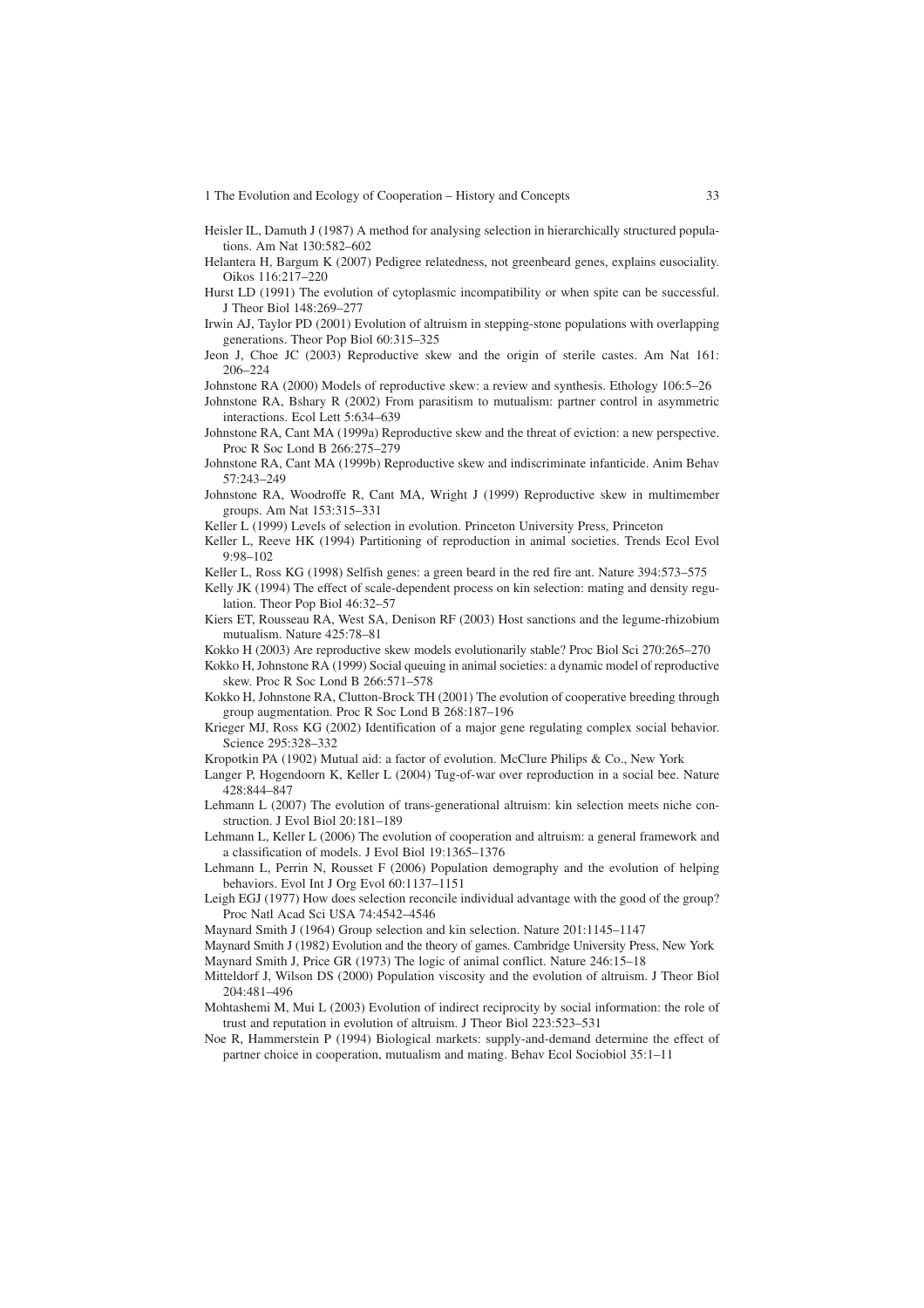- Nonacs P (2001) A life-history approach to group living and social contracts between individuals. Ann Zool Fenn 38:239–254
- Nonacs P (2002) Sex ratios and skew models: the special case of evolution of cooperation in Polistine wasps. Am Nat 160:103–118
- Nonacs P (2006) The rise and fall of transactional skew theory in the model genus Polistes. Ann Zool Fennici 43:443–455
- Nonacs P, Liebert AE, Starks PT (2006) Transactional skew and assured fitness return models fail to predict patterns of cooperation in wasps. Am Nat 167:467–480
- Nowak MA, Sigmund K (1998) Evolution of indirect reciprocity by image scoring. Nature 393:573–577
- Nunney L (1999) Lineage selection: natural selection for long-term benefit. In: Keller L (ed) Levels of selection in evolution. Princeton University Press, Princeton, pp 238–252
- Okasha S (2002) Genetic relatedness and the evolution of altruism. Philos Sci 69:138–149
- Okasha S (2006) Evolution and the levels of selection. Oxford University Press, Oxford
- Oliver P (1980) Rewards and punishments as selective incentives for collective action: theoretical investigations. Am J Sociol 85:1356–1375
- Panchanathan K, Boyd R (2004) Indirect reciprocity can stabilize cooperation without the secondorder free rider problem. Nature 432:499–502
- Pen I, Weissing FJ (2000) Towards a unified theory of cooperative breeding: the role of ecology and life history re-examined. Proc R Soc Lond B 267:2411–2418
- Price GR (1970) Selection and covariance. Nature 227:520–521
- Price GR (1972) Extension of covariance selection mathematics. Ann Hum Genet 35:455–458
- Queller DC (1989) The evolution of eusociality: reproductive head starts of workers. Proc Natl Acad Sci USA 86:3224–3226
- Queller DC (1992) Quantitative genetics, inclusive fitness, and group selection. Am Nat 139:540–558 Queller DC (1994) Relatedness in viscous populations. Evol Ecol 8:70–73
- Queller DC, Strassmann JE (1998) Kin selection and social insects. Bioscience 48:165–175
- Queller DC, Ponte E, Bozzaro S, Strassmann JE (2003) Single-gene greenbeard effects in the social amoeba *Dictyostelium discoideum*. Science 299:105–106
- Ragsdale JE (1999) Reproductive skew theory extended: the effect of resource inheritance on social organization. Evol Ecol Res 1:859–874
- Rankin DJ (2007) Resolving the tragedy of the commons: the feedback between intraspecific conflict and population density. J Evol Biol 20:173–180
- Rankin DJ, Bargum K, Kokko H (2007a) The tragedy of the commons in evolutionary biology. Trends Ecol. Evol. [Epub ahead of print]

Rankin DJ, Lopez-Sepulcre A (2005) Can adaptation lead to extinction? Oikos 111:616–619

- Rankin DJ, López-Sepulcre A, Foster K, Kokko H (2007b) From intraspecific conflict to tragedy: species-level selection makes communities less selfish. J Evol Biol 20:1459–1468
- Ratledge C, Dover LG (2000) Iron metabolism in pathogenic bacteria. Ann Rev Microbiol 54:881–941
- Ratnieks FLW (1988) Reproductive harmony via mutual policing by workers in eusocial Hymenoptera. Am Nat 132:217–236
- Ratnieks FLW, Foster KR, Wenseleers T (2006) Conflict resolution in insect societies. Ann Rev Entomol 51:581–608
- Reeve HK (2000) A transactional theory of within-group conflict. Am Nat 155:365–382
- Reeve HK, Emlen ST (2000) Reproductive skew and group size: an N-person staying incentive model. Behav Ecol 11:640–647
- Reeve HK, Emlen ST, Keller L (1998) Reproductive sharing in animal societies: reproductive incentives or incomplete control by dominant breeders? Behav Ecol 9:267–278
- Reeve HK, Jeanne RL (2003) From individual control to majority rule: extending transactional models of reproductive skew in animal societies. Proc R Soc Lond B 270:1041–1045
- Reeve HK, Keller L (1999) Levels of selection: burying the units-of-selection debate and unearthing the crucial new issues. In: Keller L (ed) Levels of selection in evolution. Princeton University Press, Princeton, pp 3–14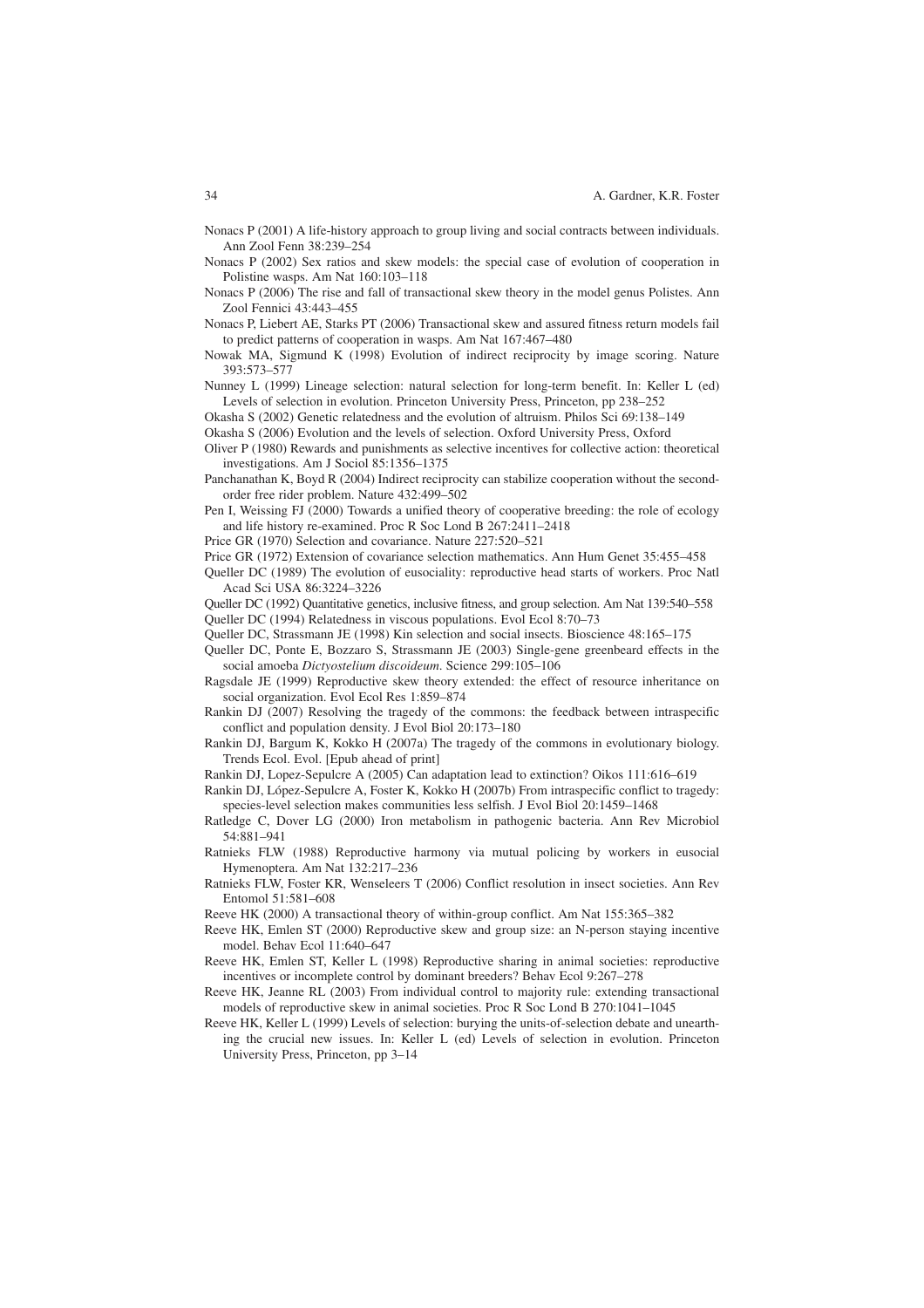1 The Evolution and Ecology of Cooperation – History and Concepts 35

- Reeve HK, Keller L (2001) Tests of reproductive-skew models in social insects. Ann Rev Entomol 46:347–385
- Reeve HK, Ratnieks FLW (1993) Queen-queen conflicts in polygynous societies: mutual tolerance and reproductive skew. In: Keller L (ed) Queen number and sociality in insects. Oxford University Press, Oxford, pp 45–85
- Roberts G, Sherratt, TN (2002) Behavioural evolution: does similarity breed cooperation? Nature 418:499–500
- Robertson IC, Robertson WG, Roitberg BD (1998) A model of mutual tolerance and the origin of communal associations between unrelated females. J Insect Behav 11:265–286
- Rousset F (2004) Genetic structure and selection in subdivided populations. Princeton University Press, Princeton
- Rousset F, Roze D (2007) Constraints on the origin and maintenance of genetic kin recognition. Evolution 61:2320–2330
- Sachs JL, Mueller UG, Wilcox TP, Bull JJ (2004) The evolution of cooperation. Q Rev Biol 79:135–160
- Semmann D, Krambeck HJ, Milinski M (2004) Strategic investment in reputation. Behav Ecol Sociobiol 56:248–252
- Sigmund K, Hauert C, Nowak MA (2001) Reward and punishment. Proc Natl Acad Sci USA 98:10757–10762
- Simms EL, Taylor DL, Povich J, Shefferson RP, Sachs JL, Urbina M, Tausczik Y (2006) An empirical test of partner choice mechanisms in a wild legume–rhizobium interaction. Proc R Soc Lond B 273:77–81
- Singer TL (1998) Roles of hydrocarbons in the recognition systems of insects. Am Zool 38:394–405
- Smithson A, Gigord LD (2003) The evolution of empty flowers revisited. Am Nat 161:537–552
- Sober E, Wilson DS (1998) Unto others: the evolution and psychology of selfless behaviour. Harvard University Press, Cambridge
- Stacey PB, Ligon JD (1991) The benefits-of-philopatry hypothesis for the evolution of cooperative breeding – variation in territory quality and group-size effects. Am Nat 137:831–846
- Starr CK (1984) Sperm competition, kinship, and sociality: a review of modern theory. In: Smith RL (ed) Sperm competition and the evolution of animal mating systems. Academic Press, New York, pp 427–464
- Sturtevant AH (1938) Essays on evolution. II. On the effects of selection on social insects. Q Rev Biol 13:74–76
- Taylor PD (1990) Allele-frequency change in a class-structured population. Am Nat 135:95–106
- Taylor PD (1992a) Altruism in viscous populations—an inclusive fitness model. Evol Ecol 6:352–356
- Taylor PD (1992b) Inclusive fitness in a homogeneous environment. Proc R Soc Lond B 249:299–302
- Taylor PD (1996) Inclusive fitness arguments in genetic models of behaviour. J Math Biol 34:654–674
- Taylor PD, Frank SA (1996) How to make a kin-selection model. J Theor Biol 20:296–304
- Taylor PD, Irwin AJ (2000) Overlapping generations can promote altruistic behavior. Evolution 54:1135–1141
- Taylor PD, Wild G, Gardner A (2007) Direct fitness or inclusive fitness: how shall we model kin selection? J Evol Biol 20:301–309
- Trivers RL (1971) The evolution of reciprocal altruism. Q Rev Biol 46:35–57
- Trivers R (1985) Social Evolution. Benjamin/Cummings Publishing Co. Menlo Park, CA, 462 pp
- van Baalen M, Rand DA (1998) The unit of selection in viscous populations and the evolution of altruism. J Theor Biol 143:631–648
- Vehrencamp SL (1983a) A model for the evolution of despotic versus egalitarian societies. Anim Behav 31:667–682
- Vehrencamp SL (1983b) Optimal degree of skew in cooperative societies. Am Zool 23:327–335
- Visick KL, Foster J, Doino J, McFall-Ngai M, Ruby EG (2000) *Vibrio fischeri* lux genes play an important role in colonization and development of the host light organ. J Bacteriol 182:4578–4586